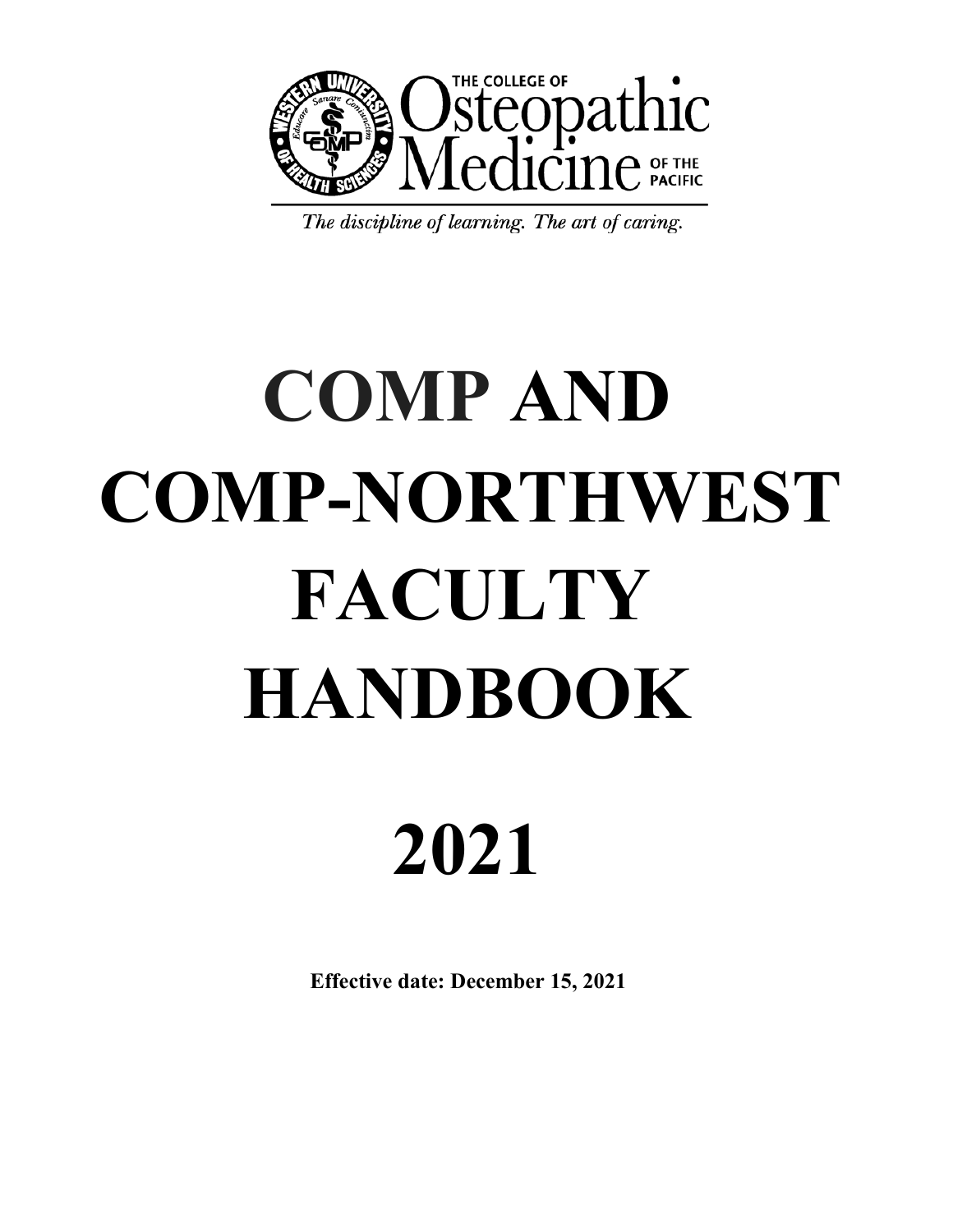# **TABLE OF CONTENTS**

|                                                                | Page           |
|----------------------------------------------------------------|----------------|
| <b>Section I: Faculty Assembly - Bylaws</b>                    |                |
| A. Purpose                                                     | 2              |
| B. Membership                                                  | 2              |
| C. Conduct of Meetings                                         | 2              |
| D. Organization                                                | 3              |
| E. Responsibilities                                            | 3              |
| <b>Section II: Departmental Structure and Processes</b>        |                |
| A. Organizational Structure                                    | $\overline{4}$ |
| B. Leadership                                                  | 4              |
| C. Budget                                                      | 5              |
| D. Administration                                              | 5              |
| <b>Section III: Faculty Appointment, Promotion, and Tenure</b> |                |
| A. Professional Development Options                            | 6              |
| B. Description of Academic Positions                           | 7              |
| C. Initial Appointments                                        | 9              |
| D. Performance Criteria                                        | 9              |
| E. Annual Performance Evaluations                              | 11             |
| F. Promotion                                                   | 12             |
| 1. Procedures                                                  | 12             |
| 2. Promotion Criteria: Regular Faculty                         | 12             |
| 3. Promotion Criteria: Non-Regular Faculty                     | 16             |
| G. Tenure                                                      | 17             |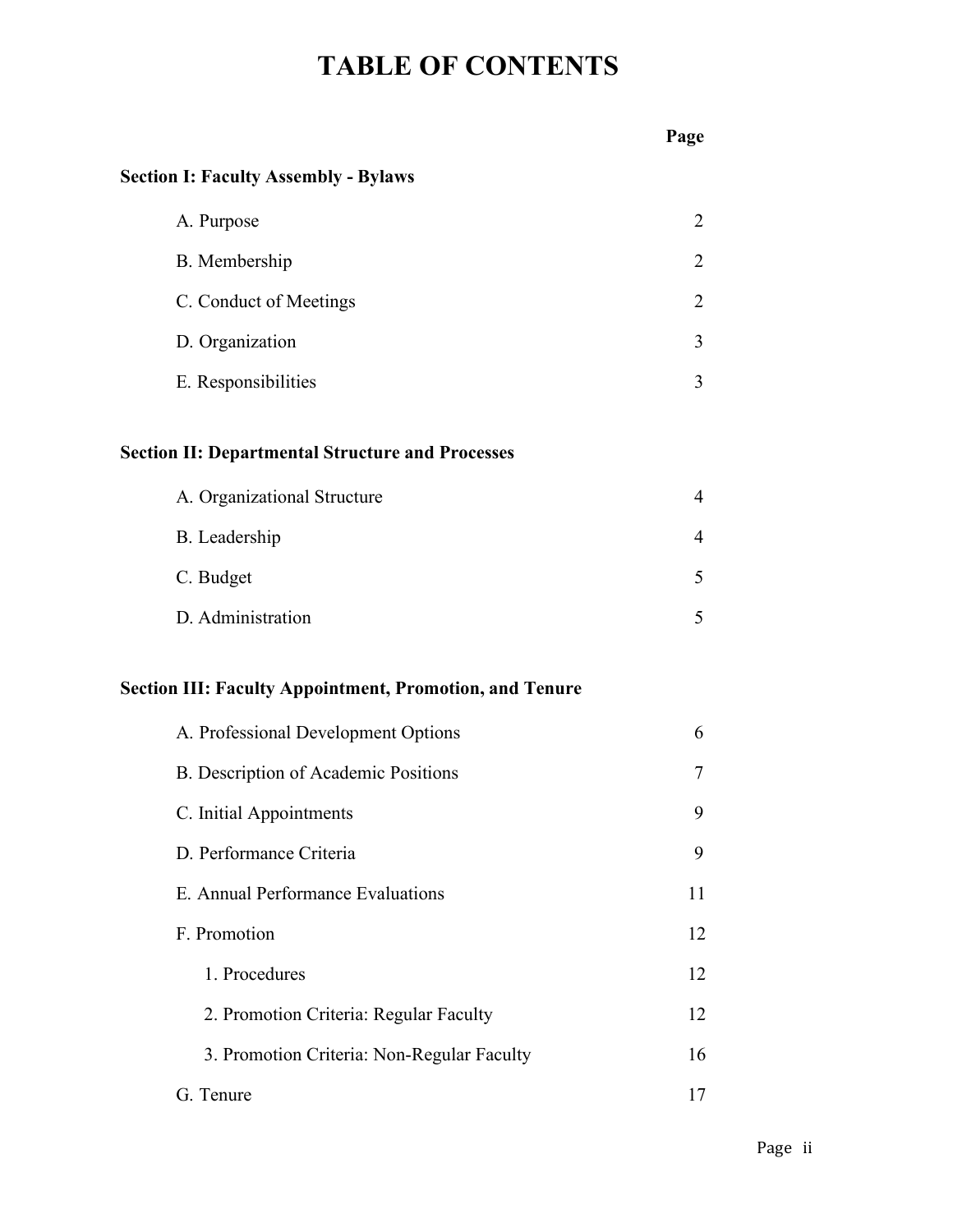| 1. Procedures                  |    |
|--------------------------------|----|
| 2. Tenure Eligibility Criteria | 18 |
| H. Post-Tenure Review          |    |
| I. Retirement                  |    |

#### **Section IV: Standing Committees**

| A. Selection and Duties                    | 21 |
|--------------------------------------------|----|
| B. Standing Committees: General Guidelines | 21 |
| C. Standing Committees                     | 22 |
| 1. Admissions                              | 22 |
| 2. Awards                                  | 23 |
| 3. COMP Research                           | 24 |
| 4. Curriculum                              | 26 |
| 5. Promotion and Tenure                    | 27 |
| 6. Student Performance                     | 28 |

**Page**

#### **Section V: Academic Policies, Procedures, and Guidelines**

| A. Office Hours                                       | 31 |
|-------------------------------------------------------|----|
| B. Procedures for Conducting Classes and Examinations | 31 |
| C. Responsibilities of Course and Block Directors     | 34 |
| D. Examination Policies                               | 35 |
| E. Grading Procedures and Credit Hours                | 36 |
| F. Standards of Satisfactory Progress                 | 36 |
| G. Academic Advisement System                         | 37 |
| H. Student Club Advisement                            | 38 |
| I. Faculty Attendance and Absences                    | 38 |
| J. Statement of Academic Professional Ethics          | 39 |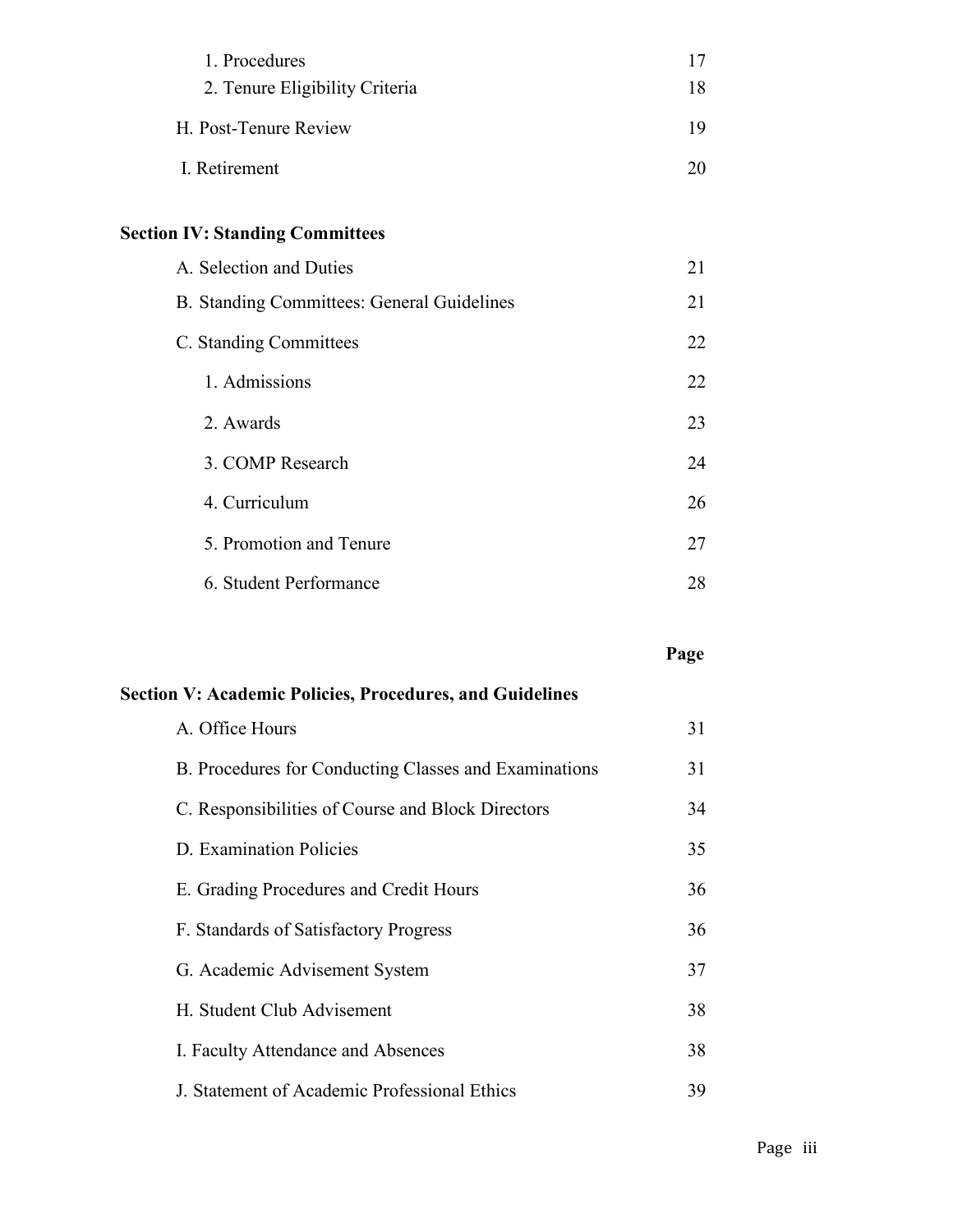# **Section I**

## **COMP Faculty Assembly – Bylaws**

College of Osteopathic Medicine of the Pacific:

The College of Osteopathic Medicine of the Pacific is one college comprised of two campuses: COMP (Pomona, CA), and COMP-Northwest (Lebanon, OR). Unless a topic refers to a specific campus, all references regarding the College will pertain to both campuses and will collectively be referred to as the College or COMP/COMP-Northwest.

#### A. Purpose:

The purpose of the COMP/COMP Northwest Faculty Assembly is to provide an effective forum in order to focus on the educational mission of the college, address the needs and concerns of the faculty, formulate positions on key issues representing faculty consensus, and make decisions within its delegated scope of authority.

#### B. Membership:

The voting membership of the Assembly shall be comprised of all faculty members, who have regular academic appointments in COMP/COMP Northwest, whose duties are primarily in COMP/COMP Northwest, and who are employed by the University, on at least a 60% basis. Department Chairs shall be regarded as voting faculty for the purposes of this Assembly. Administrators above the level of Department Chair may participate in the Assembly's deliberations but may not vote, even if they hold an academic appointment. Faculty members, who are primarily assigned to other colleges yet meet all the above criteria, may be included as voting members of COMP/COMP Northwest Faculty Assembly upon submission of a request to and approval by a majority vote of the Assembly.

#### C. Conduct of Meetings:

The COMP/COMP Northwest Faculty Assembly shall convene on a monthly basis during the academic year and on an as-needed basis during the summer. Special meetings of the Assembly may be called by the Chair at the Chair's discretion or when requested in writing by five (5) or more faculty members. An executive session maybe called for when the content of the faculty discussion is treated as confidentialand excludes the participation of faculty with primarily administrative duties. The minutes pertaining to the executive session will be separated from normal minutes. Minutes of the Assembly (except those of Executive Sessions) shall be kept and posted on the University Intranet.

For the COMP/COMP Northwest faculty assembly meeting, a quorum is considered as being established when a simple majority of the voting members is present. On matters requiring a vote, passage requires 50% plus one of the voting Assembly members. The preferred method ofvoting is by voice vote or show of hands at a faculty meeting, provided a quorum is present.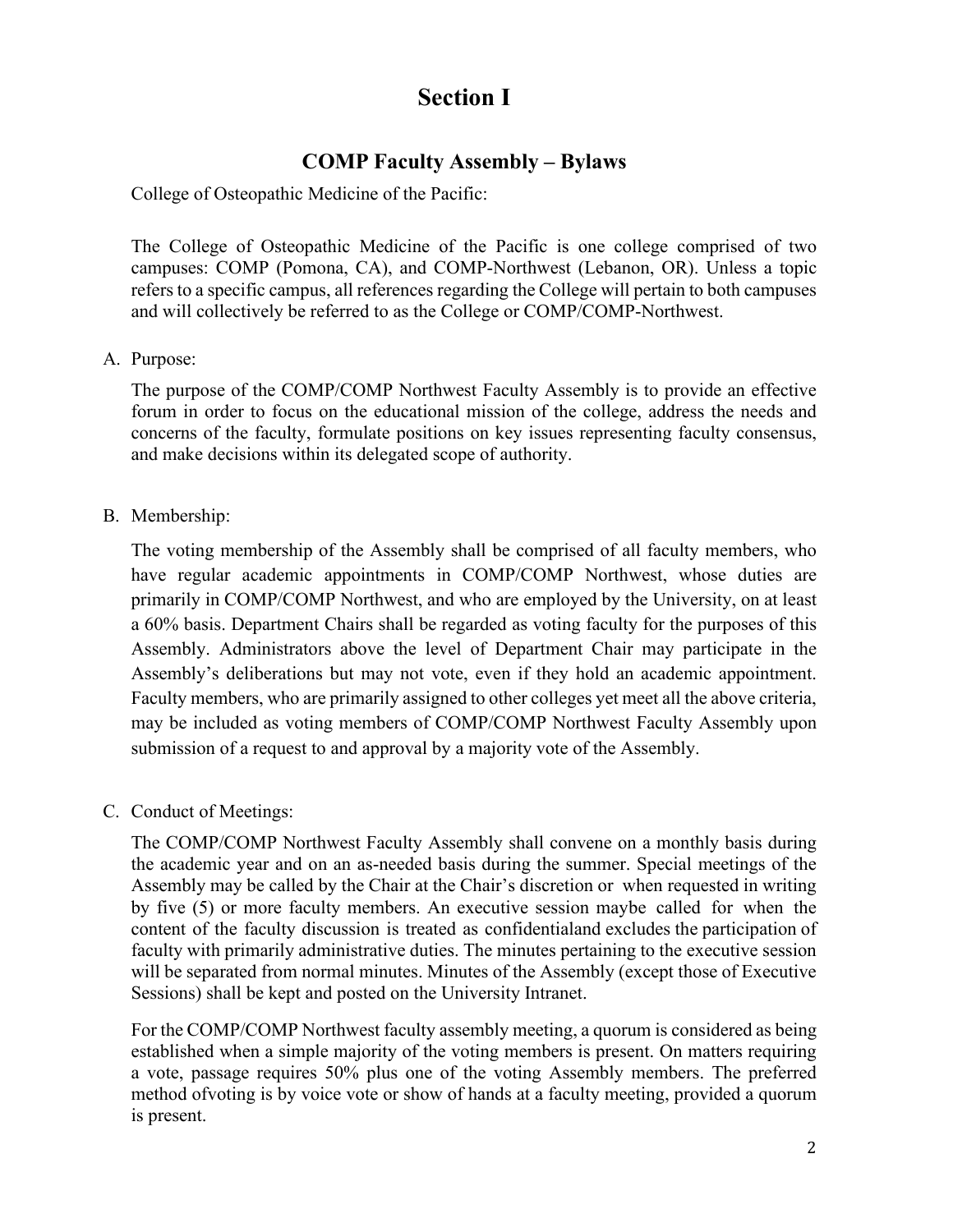If there is not a quorum at a faculty meeting, then motions will be voted on by electronic ballot, conducted as follows:

- 1. Ballots will be sent out electronically by the Ballot Committee within two weeks of the meeting at which the motion was made.
- 2. Faculty members will have one week to return their vote to the Chair of the Ballot Committee, either electronically or as a hard copy.
- 3. The Ballot Committee will count the votes and report the results to the faculty by email, and also at the next faculty meeting.
- 4. Since all voting faculty members will have the opportunity to participate in votes taken electronically, a quorum will be assumed, and the failure to vote on a motion will be considered an abstention. Motions will pass if they receive a majority of the votes cast.
- D. Organization:

The Assembly shall select a Chair on a biennial basis whose responsibility is to set the agenda, announce and convene the meetings, and in other ways facilitate effective assemblies. The Chair is also responsible for maintaining an updated Faculty Handbook and appointing Ballot and Handbook Revision Committees for a period of two years.

The position of Chair of the COMP/COMP Northwest Assembly shall be included in the balloting conducted by the Assembly each spring and is open to any member of the Assembly. The Chair shall serve for a period of two years and may be reelected to the position. The Chair will represent the faculty as a member of the Dean's Comprehensive Leadership Team and shall regularly attend those meetings.

Faculty members and/or administration may suggest agenda items to the Chair.

E. Responsibilities:

The Assembly is empowered to consider and act upon the following matters:

- 1. Establish the composition and method for determining members of standing committees, define the mandates of the committees and of taskforces as needed, then consider their findings.
- 2. Approve substantive changes in the COMP/COMP Northwest curriculum, as proposed to the Assembly by the Curriculum Committee.
- 3. Form recommendations to the COMP/COMP Northwest and/or WesternU administration pertaining to matters of interest to COMP's educational mission.
- 4. Consider COMP/COMP Northwest performance indicators and data that may shed light on the effectiveness of the faculty's work and make proposals for improvement.
- 5. Determine policies and procedures related to course or classroom management, grading policies, and procedures regarding the academic and non-academic conduct ofstudents.
- 6. Enact amendments to these Bylaws.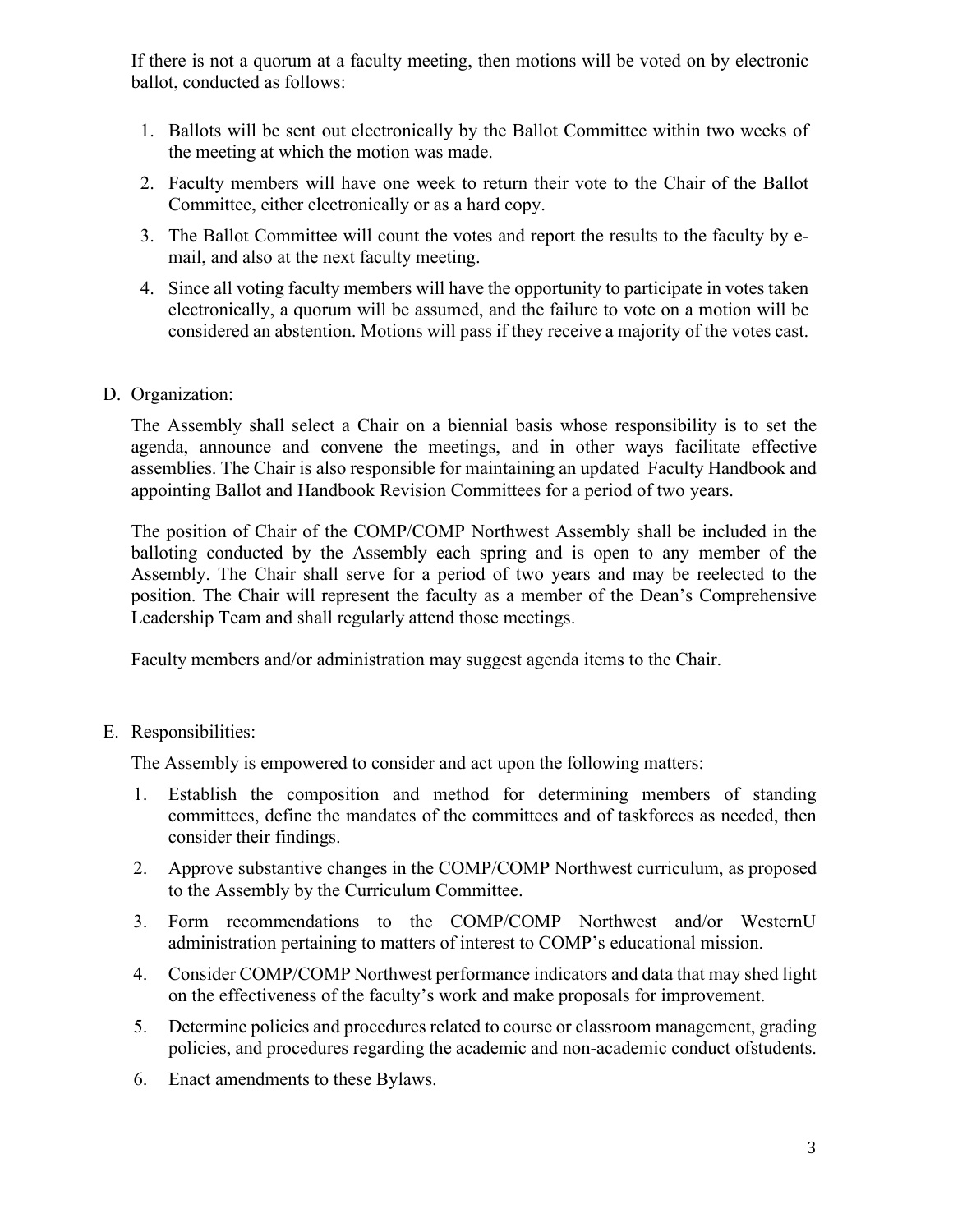# **Section II**

# **COMP Departmental Structure and Processes**

#### A. Organizational Structure

In order to support its operations and improve its effectiveness, the COMP/COMP Northwest faculty is organized into departments, as follows:

- 1. Medical Anatomical Sciences: Comprised of faculty in the anatomical sciences.
- 2. Basic Medical Sciences: Comprised of faculty in physiology, biochemistry, pharmacology, microbiology, genetics, molecular biology, virology, and immunology.
- 3. Family Medicine: Comprised of faculty in family medicine and Geriatrics.
- 4. Neuromusculoskeletal Medicine/Osteopathic Manipulative Medicine (NMM/OMM): Comprised of OMM faculty and fellows.
- 5. Internal Medicine: Comprised of faculty in internal medicine.
- 6. Clinical Sciences Department: Comprised of campus-based medical specialty Chairs and their related faculty, including, but not limited to: Pathology, Pediatrics, Surgery, Geriatrics, Behavioral Medicine and Psychiatry, Obstetrics/Gynecology, and Physical Medicine and Rehabilitation.
- 7. Population Health Sciences: Comprised of faculty supporting the sciences, public health, epidemiology and leadership in health care.
- B. Leadership:
	- 1. A Chair will be appointed by the Dean in those departments comprised of three or more faculty over which a Chair would exercise educational and/or budgetaryoversight.
	- 2. Chair Responsibilities.

The chairs shall be responsible for the following within their departments:

- a. Leadership
	- 1) Express a clear department vision.
	- 2) Facilitate department meetings.
	- 3) Conduct short- and long-term planning.
	- 4) Oversee space and equipment utilization.
	- 5) Represent the department to other entities and stakeholders.
	- 6) Build an effective culture and climate within the department.
	- 7) Work collaboratively with the COMP/COMP Northwest administration to enhance the quality of the students' educational experience and the effective operation of the college.
- b. Educational effectiveness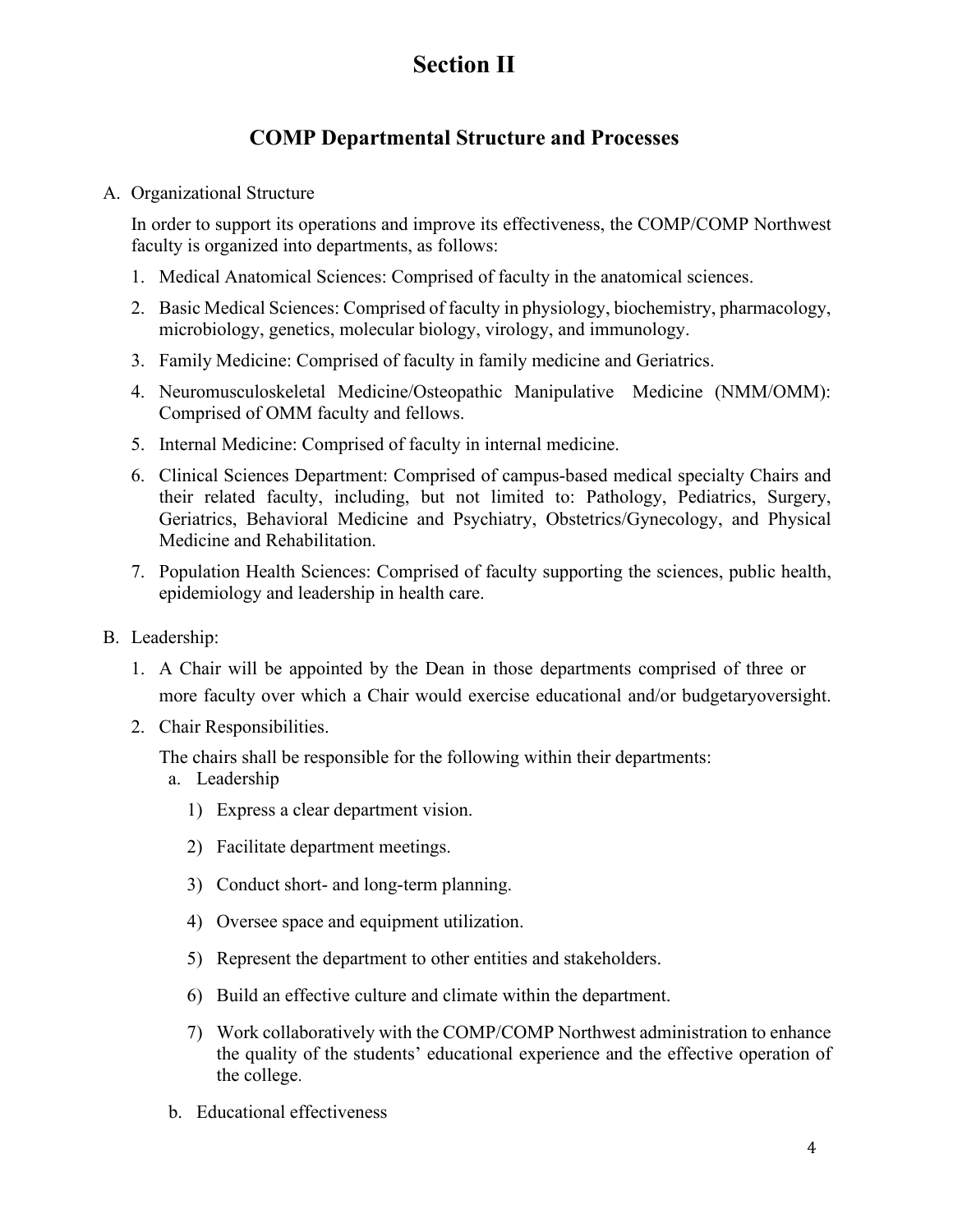- 1) Advocate for instructional and curriculum innovation.
- 2) Participate in curriculum planning and revision.
- 3) Work collaboratively with the Curriculum Committee to integrate learned material from the preclinical curriculum into clinical applications, assess learning outcomes, and link assessment data to plans for improvement.
- c. Faculty
	- 1) Help to design, plan, and implement annual performance appraisals.
	- 2) Mediate unresolved issues about faculty participation in the curriculum, and related curricular content matters.
	- 3) Negotiate the annual distribution of effort for each member, balancing teaching scholarship, and service with the college resources and mission.
	- 4) Support faculty, student, and fellow research efforts.
	- 5) Make recommendations to the Dean for awards, merit increases, and recognition.
	- 6) Assess faculty performance in scholarly, teaching, and service activities.
	- 7) Work to ensure collegiality among faculty members, staff and students.

#### C. Budget

- 1. Administer the department budget.
- 2. Approve purchase requisitions.

#### D. Administration

- 1. Meet regularly with the appropriate leadership for college-wide planning.
- 2. Work effectively with other chairs to address matters related to cooperation, boundaries, and effectiveness.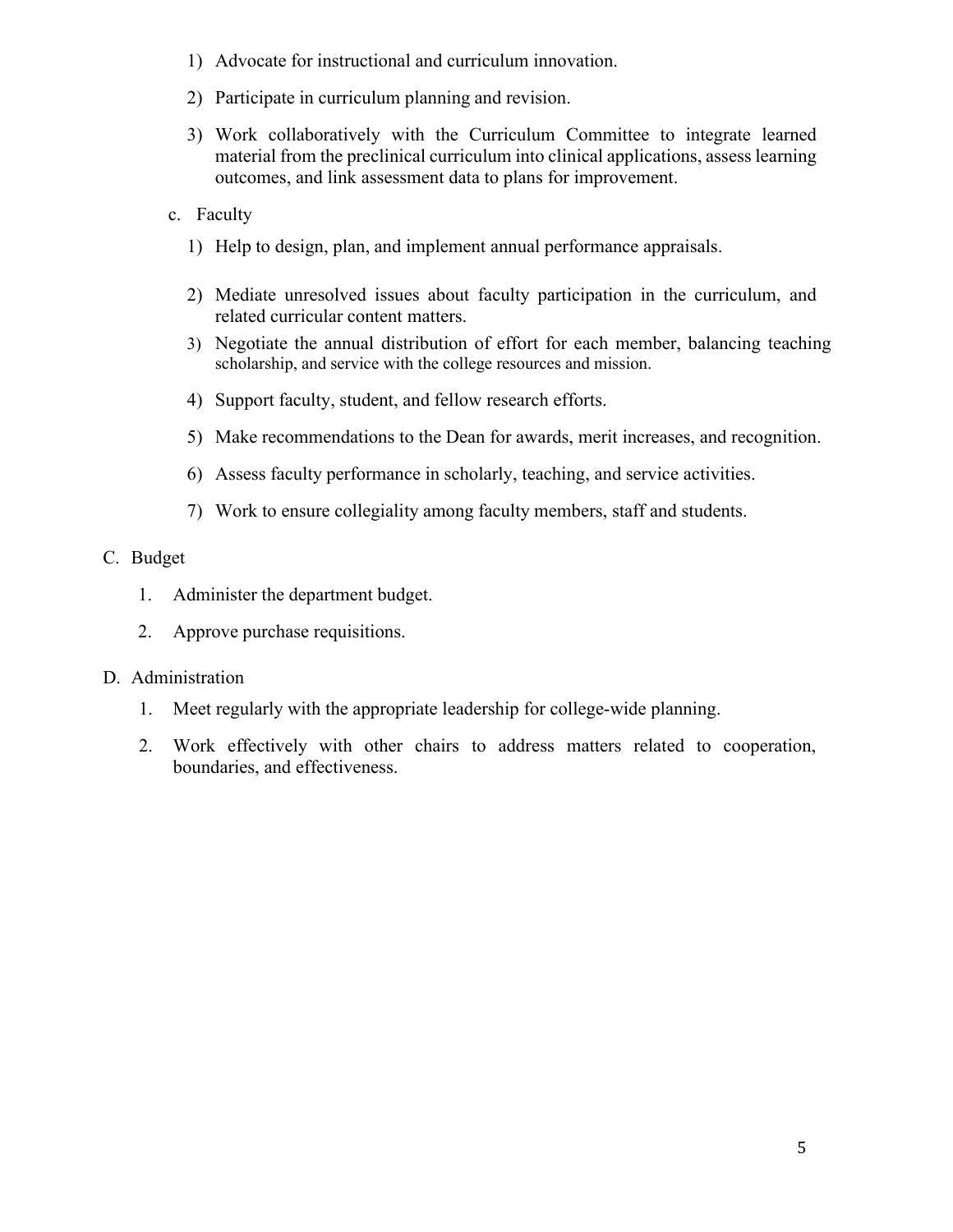# **Section III**

#### **Faculty Appointment, Promotion, and Tenure**

- A. Professional Development Options
	- 1. Tenure Track
	- Full-time faculty members of COMP/COMP-Northwest employed in the tenure track option will follow a professional development program which leads to the attainment of a continuous appointment, or tenure. Tenure with all its attendant privileges represents the most significant commitment the University can make to a faculty member; hence, the criteria for tenure consideration includes additional scholarly requirements that are measurable and exceed criteria for non-tenure track faculty. Additionally, as a means of assuring quality and continual growth, performance of tenured faculty in COMP/COMP Northwest will be reviewed every six years (see Section II, M). The requirements and procedures for post-tenure review parallel those for initial tenure consideration but reflect recognition of changing dimensions of scholarship over an academic career. Tenure track faculty are subject to the same criteria for promotion as renewable contract faculty.
	- 2. Renewable Contract (Non-Tenure Track)
	- Faculty members of COMP/COMP-Northwest, employed in the non-tenure track option will follow a professional development program based on a renewable contract. The faculty member will receive a one-year renewable contract upon appointment to the Collegeof Osteopathic Medicine. Following the one-year duration of the contract, the faculty member is eligible for reappointment and may be offered additional contracts of 3-5 years duration based on rank. Renewable Contract faculty are subject to the same criteria for promotion as tenure track faculty.
	- 3. Transfer between Tenure and Renewable Contract Appointments
	- A faculty member who wishes to transfer from a tenure track to a non-tenure track appointment or from a non-tenure to a tenure track appointment may submit such a request in writing to the Promotion & Tenure Committee ( $P\&T$ ) in his/her college. The College P&T will then make a recommendation to the Dean. A decision will be made within 3 months ofsubmitting the request and will be communicated by the Dean to the Provost, faculty member and the P & T Committee in writing. A maximum of two years obtained under the non-tenure track option may be applied to the tenure track probationary period.
	- The request to apply years served on the non-tenure track to the probationary period for tenure must be made along with the request to transfer to the tenure track. Otherwise, the probationary period for tenure consideration will begin with the date of the new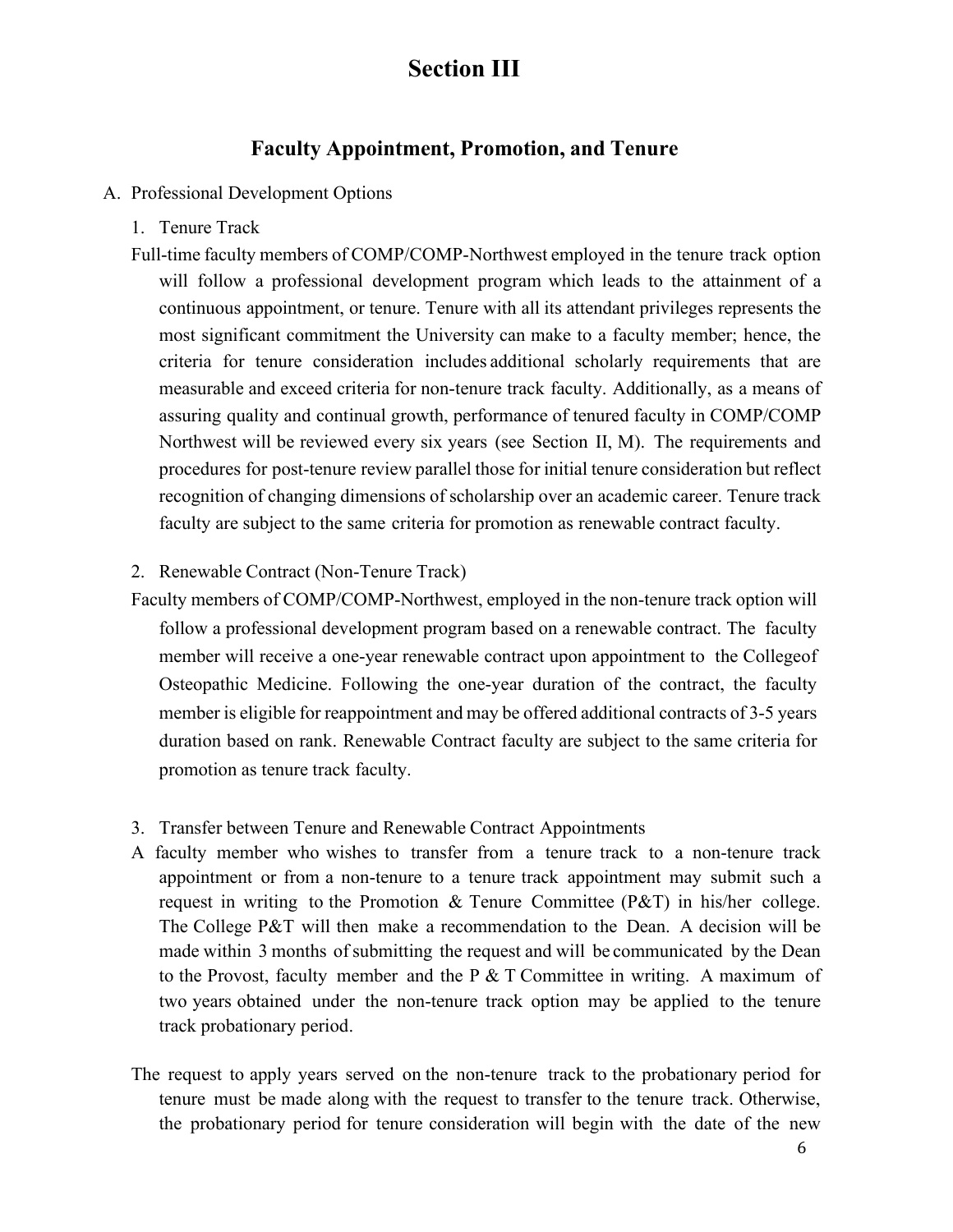appointment. A faculty member may request to transfer from one track to another only one time during his/her WesternU employment. Final approval of the aforementioned requests will be made by the Provost.

- B. Description of Academic Positions
	- 1. Regular Faculty
		- a. Basic Science (Tenure & Non-Tenure Track) and Clinical Faculty (Tenure-Track)
			- 1) Instructor: This title shall be given to any member of the faculty who at the time of his/her appointment does not have an earned doctorate.
			- 2) Assistant Professor This title shall be given to a faculty member who possesses a terminal degree in his/her profession/discipline from a regionally accredited institution and has had a minimum of two (2) years scholarly activity following granting of terminal degree. This individual shall have demonstrated teaching ability, scholarly achievement, interest in students, and a spirit of scholarly inquiry necessary to keep his/her e continually viable. Appointments at this rank will not ordinarily exceed six years of continuous University service.
			- 3) Associate Professor: In addition to having the qualifications required of an Assistant Professor, the appointee shall have demonstrated outstanding teaching ability, notable achievement in scholarship, and service to the University. Clinical faculty in this category must be board certified or hold appropriate professional credentials.
			- 4) Professor: In addition to having the qualifications of an Associate Professor, ordinarily the appointee shall have made a noteworthy contribution to a field of knowledge and achieved national reputation in one or more of the areas in which the appointee is being evaluated. This contribution is expected to involve extraordinary teaching and/or research achievement. Clinical faculty must be board certified or hold appropriate professional credentials.
		- b. Clinical Faculty (Non-Tenure-Track)
			- 1) Instructor of Clinical <specialty>: This title shall be given to any member of the faculty who at the time of his/her appointment does not have an earned doctorate.
			- 2) Assistant Professor of Clinical <specialty>: This title shall be given to a faculty member who possesses a terminal degree in his/her profession/discipline from a regionally accredited institution. This individual shall have demonstrated teaching ability, scholarly achievement, interest in students, and a spirit of scholarly inquiry necessary to keep his/her teaching continually viable. Appointments at this rank will not ordinarily exceed six years of continuous University service.
			- 3) Associate Professor of Clinical <specialty>: In addition to having the qualifications required of an Assistant Professor, the appointee shall have demonstrated outstanding teaching ability, notable achievement in scholarship, and service to the University. Clinical faculty in this category must be board certified or hold appropriate professional credentials.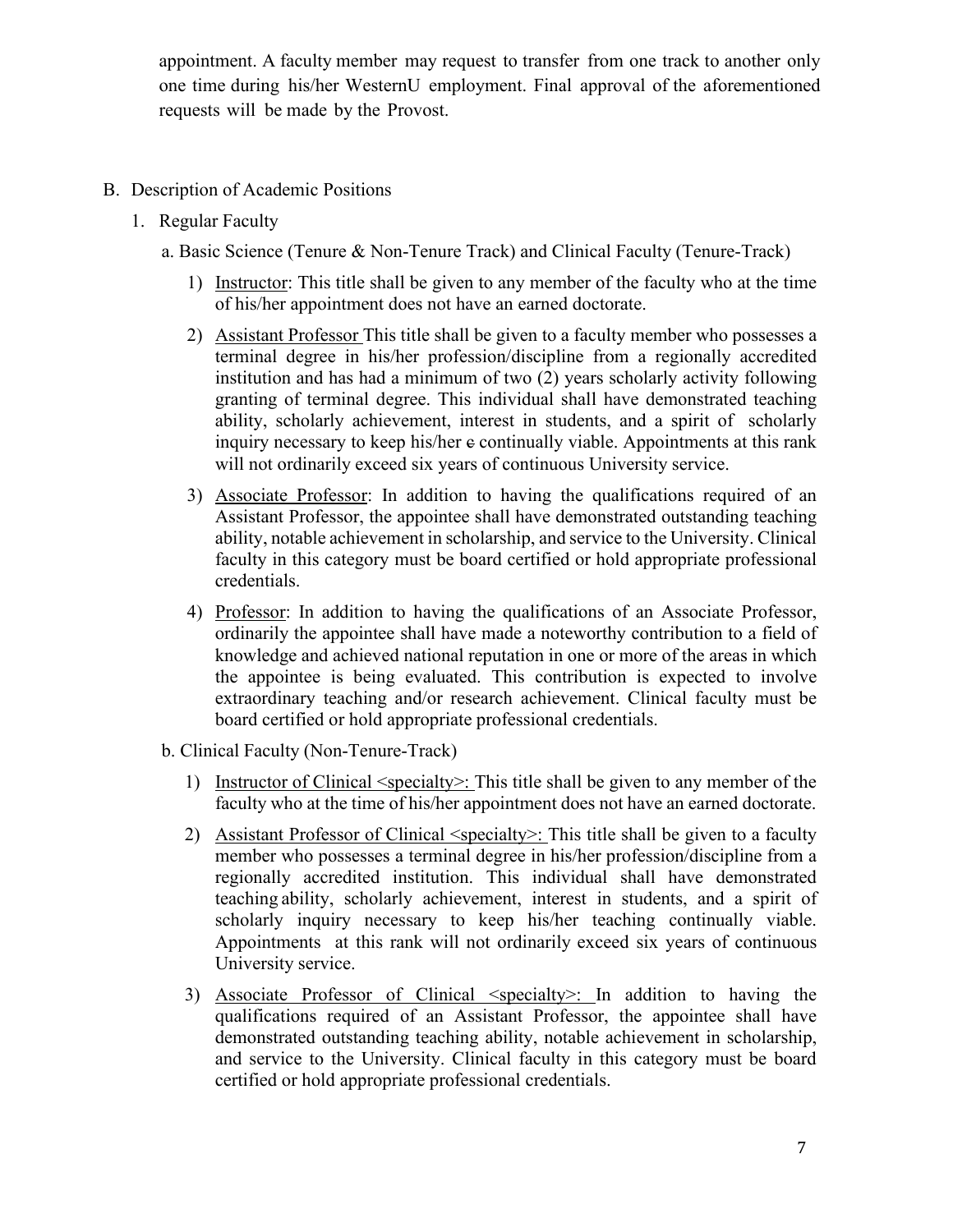- 4) Professor of Clinical <specialty>: In addition to having the qualifications of an Associate Professor, ordinarily the appointee shall have made a noteworthy contribution to a field of knowledge and achieved national reputation in one or more of the areas (see Section III.D) in which the appointee is being evaluated. This contribution is expected to involve extraordinary teaching and/or research achievement. Clinical faculty must be board certified or hold appropriate professional credentials.
- 2. Non-Regular Faculty
	- a. Auxiliary Faculty (formerly known as Clinical Adjunct Faculty)

Auxiliary faculty are defined as those qualified clinicians who assist in implementing the COMP/COMP Northwest curriculum through delivering lectures, proctoring or supervising students at clinical sites, and/or facilitating clinical simulations, demonstrations, and exams, and assisting with research. Auxiliary clinical facultyhold primary responsibilities and sources of income outside the University. University appointments are usually without salary though may include honorariaor expense reimbursement.

Auxiliary faculty appointments are made at the recommendation of the COMP/COMP Northwest Clinical Chair whose specialty is most closely aligned with that of the appointee and are approved by the Dean of COMP/COMP-Northwest. Determination of rank (Professor, Associate, or Assistant) is made at the time of the appointment, using criteria similar to those for full-time faculty. A curriculumvitae and other documents substantiating qualifications and service will be retained in the Office of Clinical Education.

Appointments are for periods of three years and may be renewed as the faculty member continues to serve the mission of the College. Successive reappointmentsdo not confer tenure or continuing appointment status.

An auxiliary clinical faculty appointment carries certain status and privileges,such as use of the title on business or identification cards, eligibility for some CME credits, and access to certain University Web sites and the University Library. The appointment does not provide for tenure, voting privileges in College elections, or service on standing committees.

- 1) Instructor of <Specialty>: This title shall be given to any member of the faculty who at the time of his/her appointment does not have an earned doctorate.
- 2) Clinical Assistant Professor of <Specialty>: This title shall be given to a faculty member who possesses a terminal degree in his/her profession/discipline from a regionally accredited institution. This individual shall have demonstrated teaching ability, scholarly achievement, interest in students, and a spirit of scholarly inquiry necessary to keep his/her teaching continually viable. Appointments at this rank will not ordinarily exceed six years of continuous University service.
- 3) Clinical Associate Professor of <Specialty>: In addition to having the qualifications required of an Assistant Professor, the appointee shall have demonstrated outstanding teaching ability, notable achievement in scholarship, and service to the University. Clinical faculty in this category must be board certified or hold appropriate professional credentials.
- 4) Clinical Professor of <Specialty>: In addition to having the qualifications of an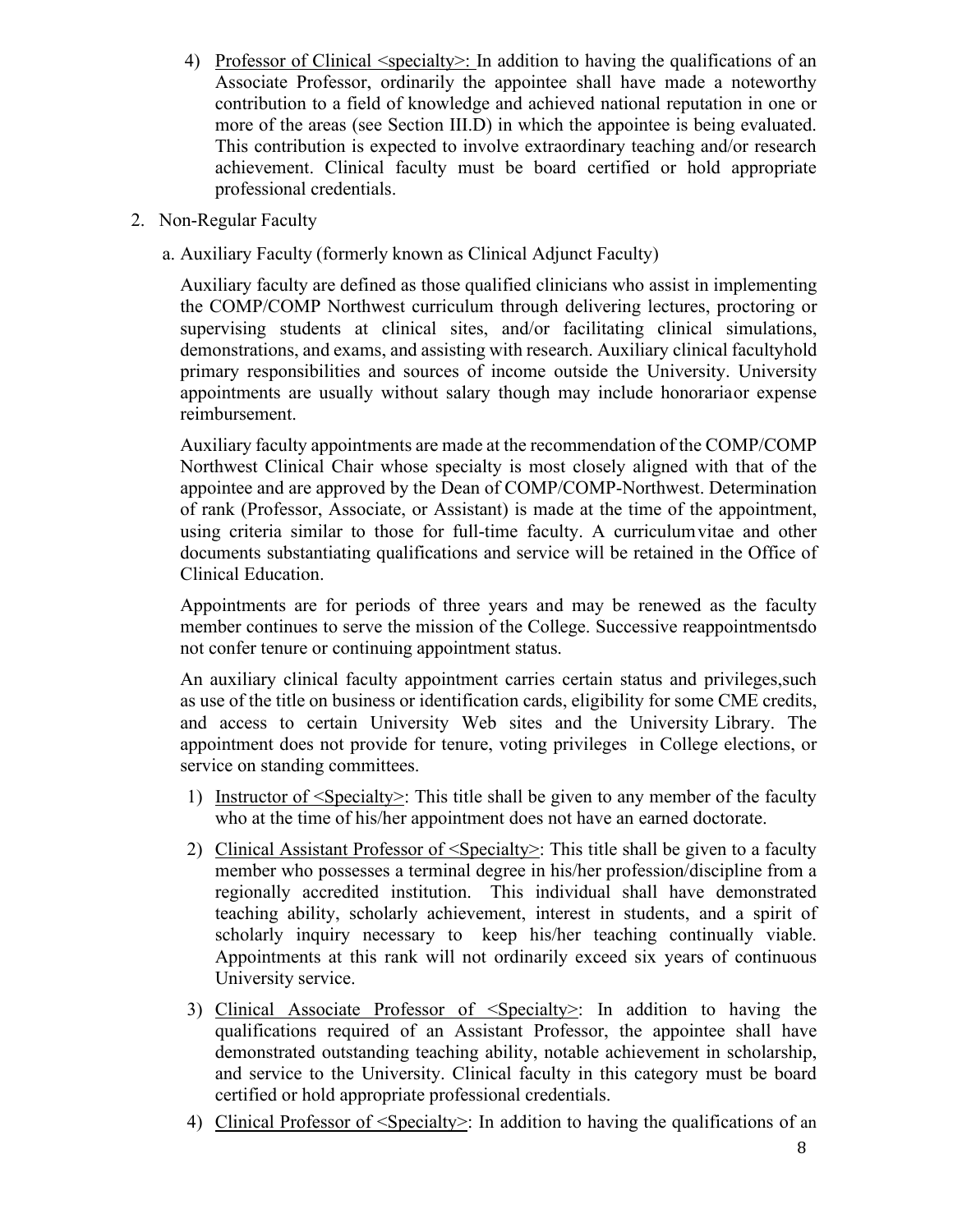Associate Professor, ordinarily the appointee shall have made a noteworthy contribution to a field of knowledge and achieved nationalreputation in one or more of the areas (see Section III.D) in which the appointee is being evaluated. This contribution is expected to involve extraordinary teaching and/or research achievement. Clinical faculty must be board certified or hold appropriate professional credentials.

b. Research Faculty

Full-time appointments reserved for individuals meeting the qualifications of a regular faculty appointment whose primary duties are extensively involved in the conduct of research, with limited involvement in teaching and service functions, and are currently employed by the University on a term contract.

c. Adjunct Faculty (Assistant/Associate/Professor)

Short-term (less than one year or less than 10 hours per week) contracted or volunteer faculty appointments reserved for individuals who have a regular appointment at another University or in another college of WesternU or in another department of COMP, who otherwise serve in the capacity of faculty members as lecturers or course instructors on a part-time or irregular basis.

#### C. Initial Appointments

The initial academic rank for full time faculty (including those with 60% contracts) is established at the time of appointment to the faculty and is dependent upon factors such as professional education, teaching experience, teaching proficiency at other institutions, and level of specialty certification. The search committee for a given position makes recommendations for initial academic rank to the appropriate Chair, who will forward the recommendation to the Dean of COMP/COMP-Northwest in keeping with COMP policy. The Dean of COMP/COMP-Northwest then forwards the recommendation to the Provost, the President, and the Board of Trustees for their action.

D. Performance Criteria

For the purposes of guiding annual negotiations related to distribution of effort and the evaluation of performance, (see section II L) and for use by the Promotion and Tenure committee in evaluation for promotion and tenure the following categories of professional activity are illustrative rather than definitive. [See also University Faculty Handbook II, L.]

- 1. Teaching and Assessment:
	- a. The effectiveness with which one carries out his/her lecture, seminar, lab,and/or clinical teaching assignments and responsibilities.
	- b. The ability to independently design and present a course or a series of integrated learning experiences.
	- c. The capability to prepare examination questions independently, as well as to competently assess student learning and grade performance in a course or a portion of a course.
	- d. Contributing accepted questions to the NBOME for inclusion in the COMLEX test bank.
	- e. Demonstration, by his/her teaching efforts, of orientation to the goals of the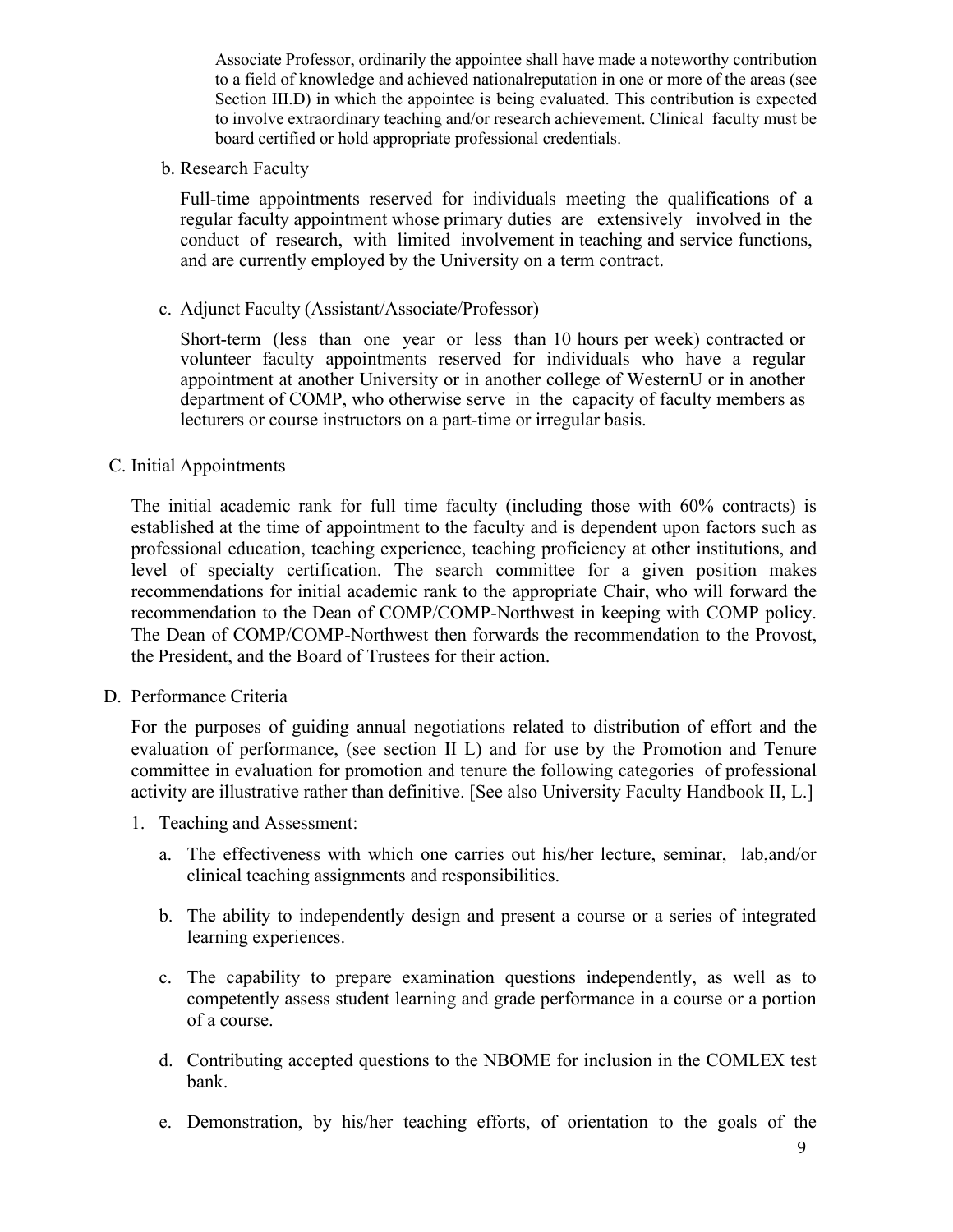University, or to the interrelationships of goals among the disciplines.

- f. Authorship of course goals and objectives, outlines, and/or narrative handouts dealing with specific topic areas including teaching manuals.
- g. Contributions to the scholarship of teaching, learning, or assessment.
- h. Reporting and evaluation of statistical data on student performance.
- i. Recognition by other faculty members of effectiveness in the planning and/or presentation of collaborative teaching efforts.
- j. Demonstration of innovative teaching, including publication of acceptable teaching aids or audiovisual materials, the design of new pedagogical strategies, or incorporation of new and effective techniques.
- k. Lectures and/or clinics given to professional groups.
- l. Contributions to Interprofessional Education (IPE)
- m. Participation by invitation in the teaching program of other academic institutions.
- n. Understanding and implementation of osteopathic philosophy and principles.
- 2. Scholarly Activities
	- a. Authorship of published papers.
	- b. Grants or contracts awarded to him/her as a primary investigator or as coinvestigator.
	- c. The presentation of papers or seminars at professional or scholarly meetings.
	- d. Active participation in local, regional, or national meetings of professional societies.
- 3. Service to the University and the Community
	- a. Active participation on University or College committees.
	- b. Services to the University clinic.
	- c. Educational services to the community, especially in a health professions role.
	- d. Advisor to students.
	- e. Special assignments from the appropriate Dean of COMP/COMP-Northwestor President.
	- f. Interdisciplinary cooperation in all activities.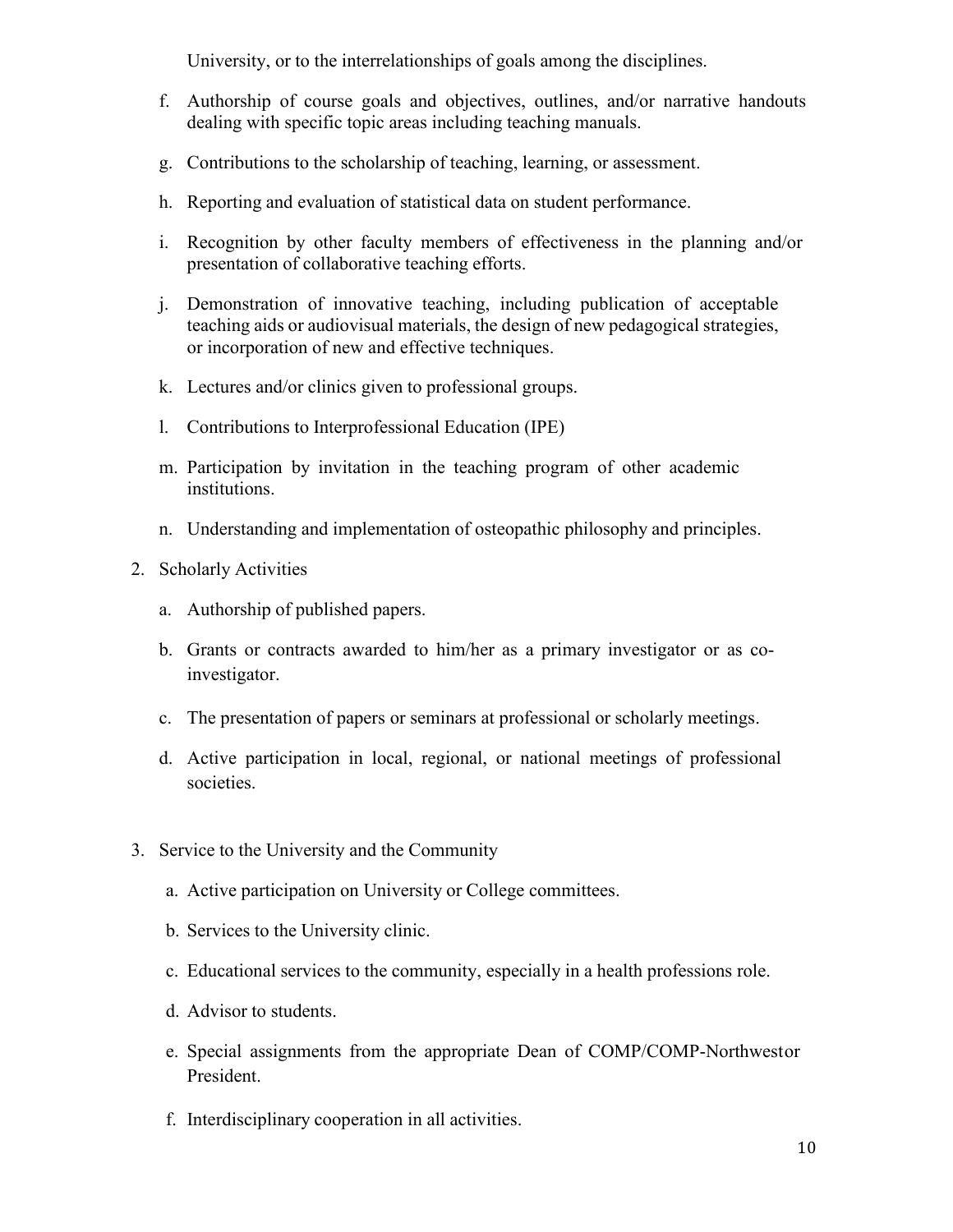- g. Administrative leadership related to curricular oversight, student activities,staff supervision, or budgetary responsibilities.
- h. Service within one's profession or discipline by means such as leadership and/or planning with national organizations, conferences, speaker's bureaus, or key professional committees.
- i. Other documented, significant contributions of service to the University and/or community.
- E. Annual Performance Evaluations

In order to provide an informed basis for the Dean of the College to make recommendations to the Provost regarding merit-based salary increases (as required in the University Faculty Handbook II, D), and in order for COMP/COMP-Northwest to align financial incentives with exemplary service, the Dean of College shall oversee an annual faculty performance review. Department chairs shall conduct these evaluations as aligned with the distribution of effort agreed upon with each faculty member within their departments. Chairs shall seek to take into account multiple sources of relevant information, such as personal dialogue with each faculty, classroom or lab observation, peer reviews, student course evaluations, clinical practice and education performance, and supporting documents from faculty themselves. These evaluations shall include evidence of collegiality and professionalism. When merit salary increases are announced by the President and Board, department Chairs shall make recommendations to the Dean of COMP/COMP-Northwest regarding merit adjustments; the Dean of COMP/COMP-Northwest will then convey his/her recommendations to the University administration.

At the time of the annual renewal of contracts (but not as part of the contract or salary negotiations), each individual faculty member will negotiate with his or her department Chair, Dean of COMP/COMP-Northwest or Assistant/Associate Dean (according to reporting structures) regarding how they will expend their efforts for the coming year. These negotiations will encompass the three areas of service listed below and will be expressed as a percentage of effort, the total of which will be 100%. Reasonable performance outcomes will be discussed and documented, and will vary depending on whether the faculty member is a full-time employee, or (as may be the case with some clinical faculty) a part-time employee.

Annual performance evaluations, as well as evaluations by the Promotion and Tenure Committee related to promotion and tenure, will consider faculty performance in each negotiated area of service and will be weighted accordingly. For example, if a member's individual contract calls for a 60% devotion of effort to instruction, 30% to research, and 10% to service, then evaluation will give relative weight to each area. It is incumbent on the individual faculty member to provide evidence of effective involvement in each service area.

To the extent negotiated with one's Chair, Dean of COMP/COMP-Northwest or Assistant/Associate Dean as a part of an annual contract, faculty involvement in off- campus research or professional service shall be counted as regular compensated time rather than as vacation, leave, or CME time.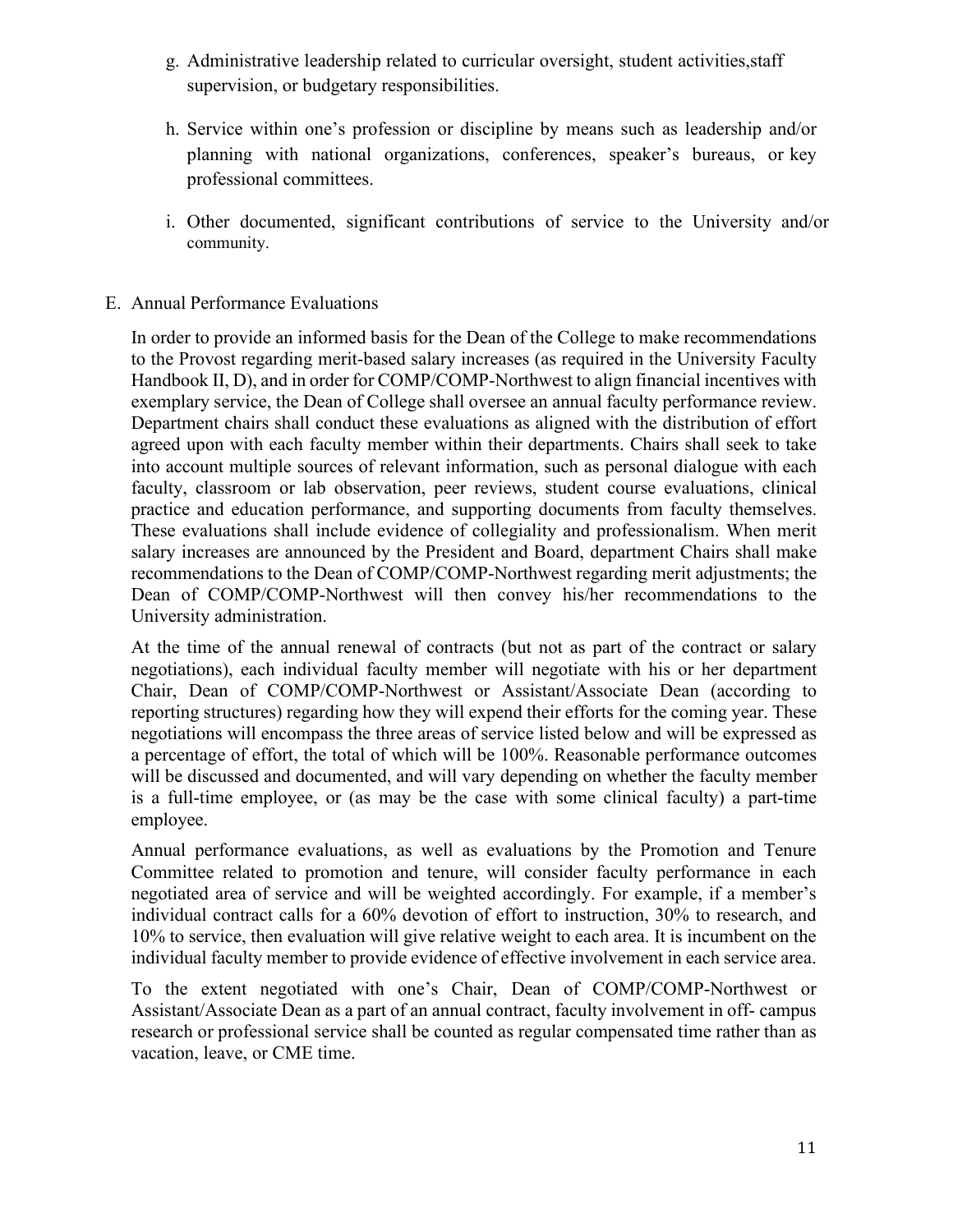#### F. Promotion

1. Procedures

A faculty member may apply for promotion to a specified rank, pursuant to their date of hire by notifying their department Chair. Credit toward promotion based on prior service at other institutions will be negotiated with the Dean of COMP/COMP-Northwest at the time of initial appointment. In general, such negotiations will be based on the guideline that teaching in a comparable institution, attheir current rank, will be credited on the basis of 2/3 of a year for each year of prior experience. Credit for service in an undergraduate school, or for experience in postdoctoral training, will be calculated on the basis of 1/3 of a year of credit for each year of experience. This will not be considered early promotion. The following guidelines have been adopted for consideration of such requests:

- a. For promotion from Assistant Professor to Associate Professor
	- 1) Normally, if the faculty member has not received teaching credit for a prior position held before joining the University, consideration will be given for promotion to occur at the end of six years of outstanding teaching plusoutstanding performance in at least one other area.
	- 2) Early promotion may be requested by submission of a written request to the Department Chair after four years of employment.
	- 3) If the faculty member has had teaching experience prior to employment at the University, consideration may be given after two years of outstanding service at the University. The Promotion and Tenure Committee may request lettersof recommendation from former employers in addition to other evidence of distinguished academic performance.
- b. For promotion from Associate Professor to Professor, consideration may be given after a continuing record of outstanding teaching and performance in other areas for four years at the Associate Professor rank, two of which must be at theUniversity.
	- 1) Normally, if the faculty member has not received teaching credit for a prior position held before joining the University, consideration will be given for promotion to occur at the end of six years of outstanding teaching plusoutstanding performance in at least one other area.
	- 2) Early promotion may be requested by submission of a written request to the Department Chair after four years.
	- 3) To apply for promotion from Assistant Professor to Associate Professor, the individual must have completed five years of service at the rank of Assistant Professor, unless credit was granted at the time of the initial appointment. Promotion would ordinarily occur at the end of the sixth year of service.

#### **NOTE: For faculty hired prior to January 1, 2005, see section III D for promotion criteria. For faculty hired after January 1, 2005, sections III D, F2, & F3 apply.**

- 2. Promotion Criteria Regular Faculty
	- a. Basic Science and Clinical Faculty Tenure Track
		- 1) Assistant Professor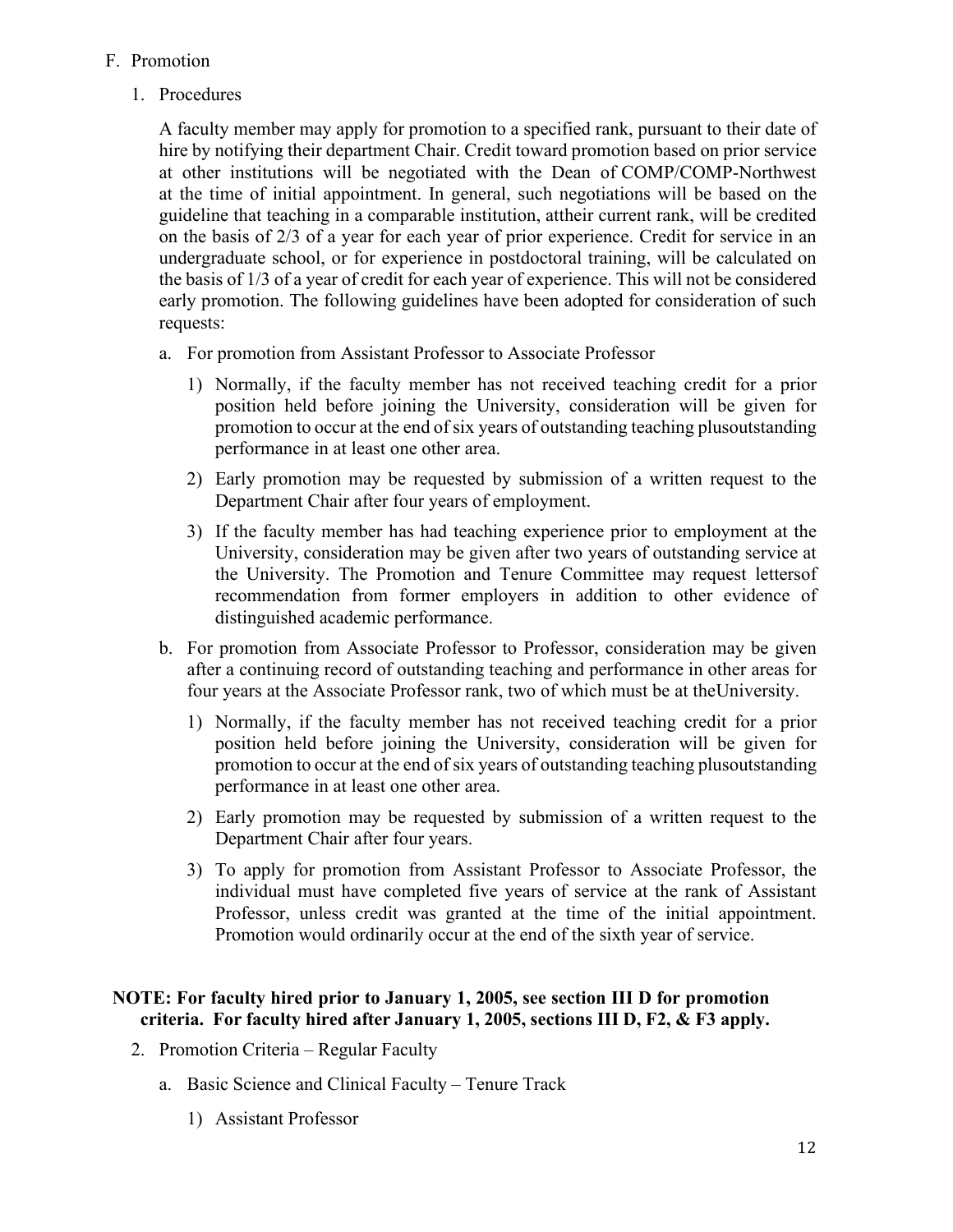Stringency of criteria for this rank must be set at the department or division level by the department chair or assistant/associate Dean. The faculty member should generally as an essential minimum exhibit significant evidence of commitment to quality teaching with additional emphasis on scholarly activities.

Minimum of two (2) years scholarly activity following granting of doctoral degree.

- a) Inside References: Minimum of two (2), in writing, which mustprovide evidence of the academic attributes of the candidate.
- b) Outside References: Minimum of four (4), in writing, which must provide evidence of the academic attributes of the candidate.
- 2) Associate Professor
	- a) Teaching

Evidence of thorough, objective competence must be provided in this category. Evidence must include recognition by peers and students for excellence in teaching. Evidence may also include awards, innovations, course directorships, system coordination, and student advisements.

b) Service

Evidence may be demonstrated by active participation on university or college committees and in part by a leadership role in the department or in chairing major committees (esp.: Promotion and Tenure, Admissions, Student Performance, and Curriculum) or in holding a high-level administrative position.

c) Scholarly Activities

Evidence of publications in peer-reviewed journals must be provided. Categories may include, but not be limited to medical education topics, clinical observations, analytic (prospective) studies, retrospective analyses, and basic research. Abstracts and presentations will be considered in the area, but even significant efforts in such activities will not replace the requirement to have been published in peer-reviewed journals.

Major contributor and first or senior author of peer-reviewed journals and other substantive publications.

Must provide evidence of current and continued extramural grant funding and/or major contributions to medical education; e.g., new curriculum offerings, educational programs, textbooks, syllabi,computer programs, or videotapes that significantly improve the method or quality of instruction at the college. These should be published locally or nationally.

- d) Inside References: Minimum of two (2), in writing, which must provide evidence of the candidate's academic excellence.
- e) Outside References: Minimum of four (4), in writing, which must provide evidence of the candidate's academic excellence. Thereferences must be from faculty at accredited universities or colleges, and must be from senior faculty in the candidate's own area of expertise.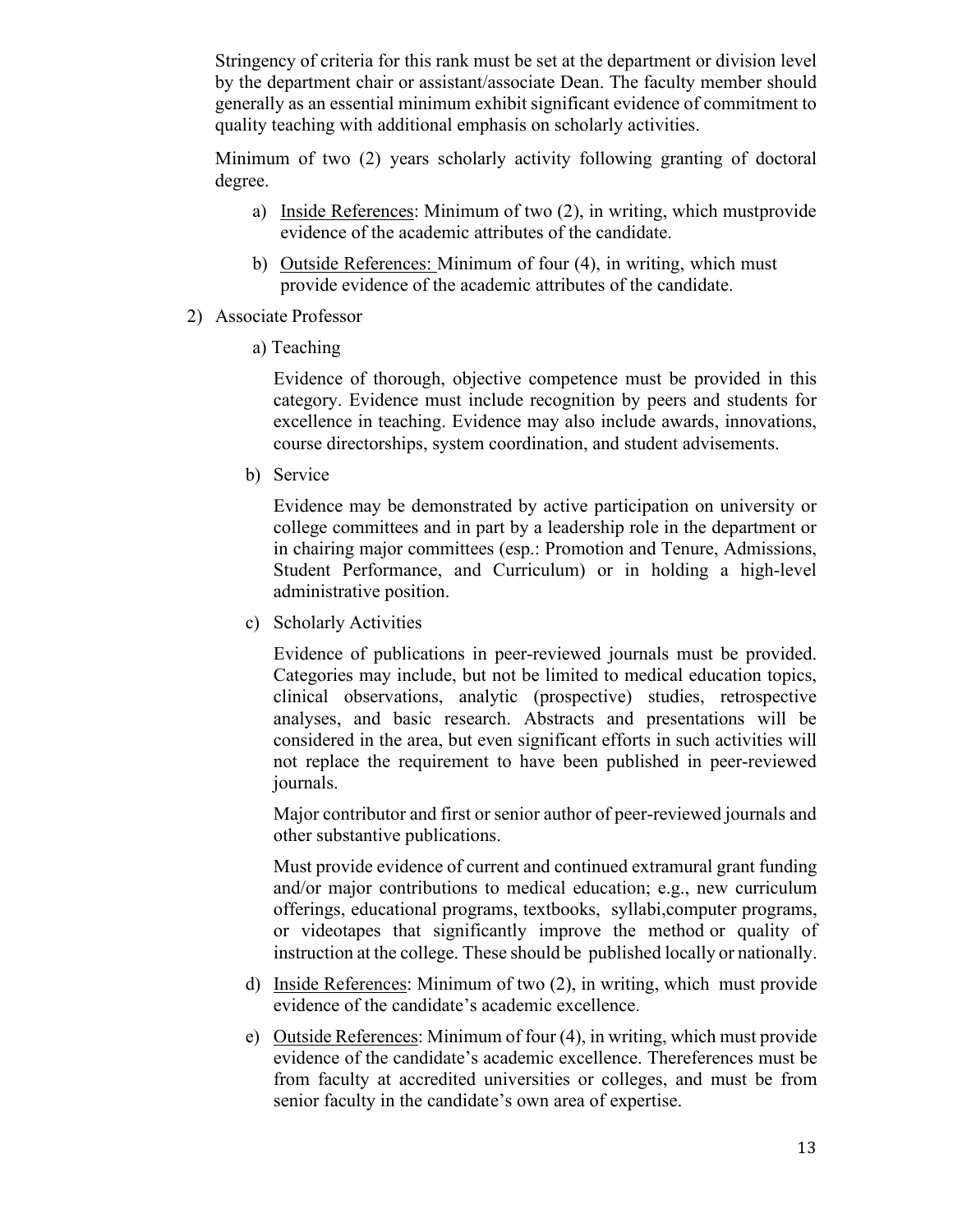#### 3) Professor

The candidate must have satisfied all criteria for the rank of Associate Professor and must be of national reputation and acknowledged by his or her peers within the salient discipline to be an authority in his or her field. This is an earned rank achieved under circumstances of demonstrated merit not longevity.

a) Teaching

Evidence of thorough, objective competence must be provided in this category. Evidence must include recognition by peers and students for excellence in teaching. Evidence may also include awards, innovations, course directorships, system coordination, and student advisements.

b) Service

National reputation within his or her field which may be indicated by memberships in study sections, membership or officer/director positions on advisory or editorial boards, prestigious professional societies, etc., awards, prizes, and other notable academic achievements, including the organization of national/internationalsymposiums or meetings, and chairing or showing major impact on institutional committees and community activities.

c) Scholarly Activities

Evidence of publications in peer-reviewed journals must be provided. Categories may include, but not be limited to medical education topics, clinical observations, analytic (prospective) studies, retrospective analyses, and basic research. Abstracts and presentations will be considered in the area, but even significant efforts in such activities will not replace the requirement to have been published in peer- reviewed journals. Evidence of peer recognition may include major awards, prizes, or other notable recognition for academic achievements.

Evidence of current extramural grant funding or a history of extramural grant funding and a current application for such funding must be provided.

- d) Inside References: Minimum of two (2), in writing, which must provide evidence of the candidate's academic excellence.
- e) Outside References: Minimum of four (4), in writing, which must provide evidence of the candidate's academic excellence. The references must be fromfaculty at accredited universities or colleges, and must be from senior faculty in the candidate's own area of expertise.
- b. Basic Science and Clinical Faculty Renewable Contract (Non-Tenure) Track
	- 1) Assistant Professor

Stringency of criteria for this rank must be set at the department or division level by the department Chair.

The faculty member should generally as an essential minimum exhibit significant evidence of commitment to quality teaching with additional emphasis on scholarly activities.

Minimum of two (2) years scholarly activity following granting of doctoral degree.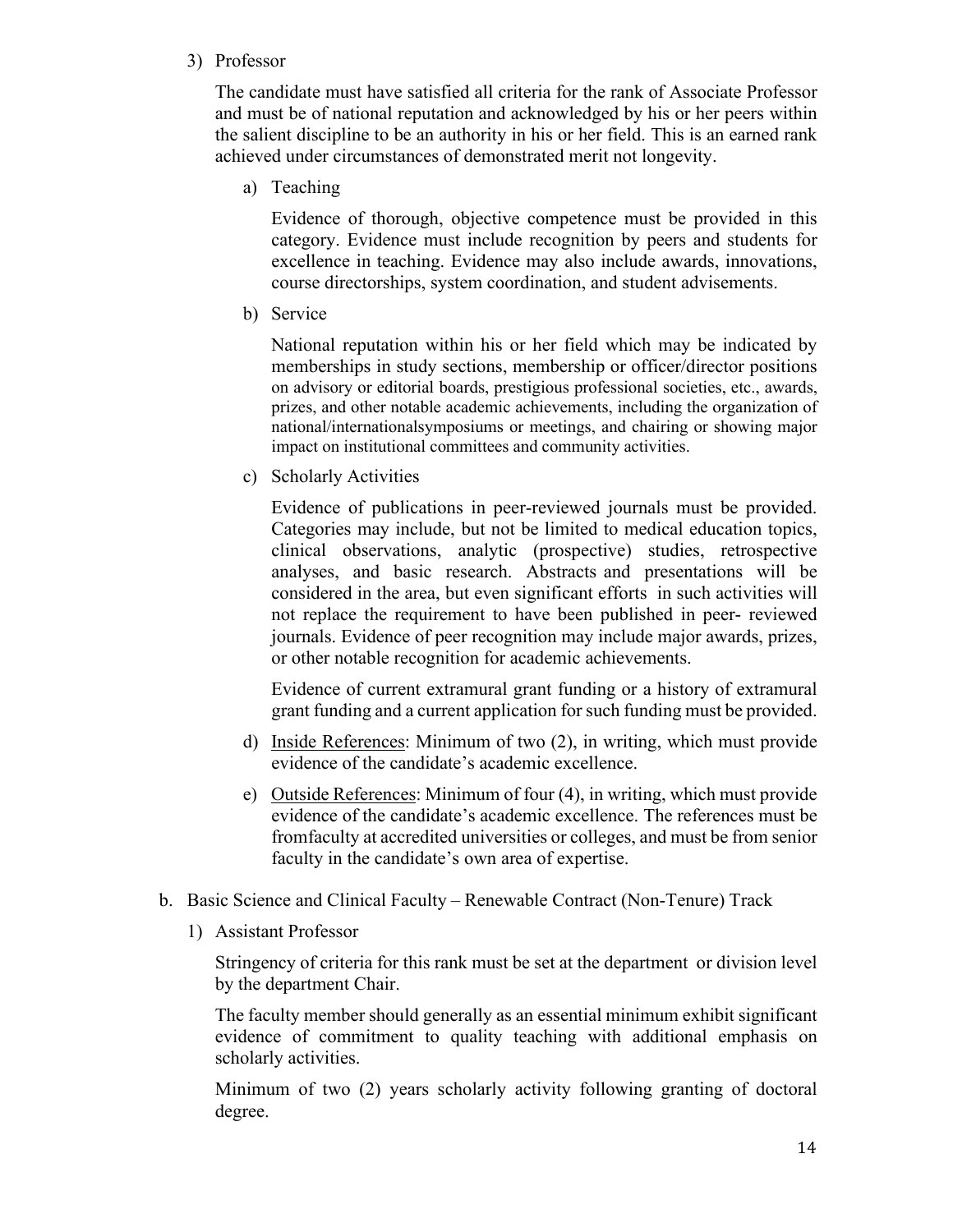- a) Inside References: Minimum of two (2), in writing, which must provide evidence of the academic attributes of the candidate.
- b) Outside References: Minimum of four (4), in writing, which must provideevidence of the academic attributes of the candidate.
- 2) Associate Professor
	- a) Teaching: Evidence of thorough, objective competence must be provided. The portion of effort in this category will be determined annually by the department Chair or Assistant/Associate Dean as appropriate.
	- b) Service: Evidence of community service and/or extramural professional organizations. The portion of effort in this category will be determined annually by the department Chair or Assistant/Associate Dean as appropriate.
	- c) Scholarly Activities Evidence of publications (not necessarily all within peer- reviewed journals), abstracts, presentations, extramural funding, or case study.
	- d) Inside References: Minimum of two (2), in writing, which must provide evidence of the candidate's academic excellence.
	- e) Outside References: Minimum of four (4), in writing, which must provide evidence of the candidate's academic excellence.
- 3) Professor
	- a) Teaching

Objective evidence of outstanding teaching.

The portion of effort in this category will be determined annually by the department Chair, Dean or unit head as appropriate.

b) Service

Major efforts must be evident; e.g., chairing major institutional committees and/or achievement of national reputation for service in major forums.

The portion of effort in this category will be determined annually by the department Chair, Dean or unit head, as appropriate.

c) Scholarly Activities

Elements of consideration include, but not limited to, evidence of publications in peer-reviewed journals, abstracts, presentations, and extramural funding.

- d) Inside References: Minimum of two (2), in writing, which must provide evidence of the candidate's academic excellence.
- e) Outside References: Minimum of four (4), in writing, which must provide evidence of the candidate's academic excellence.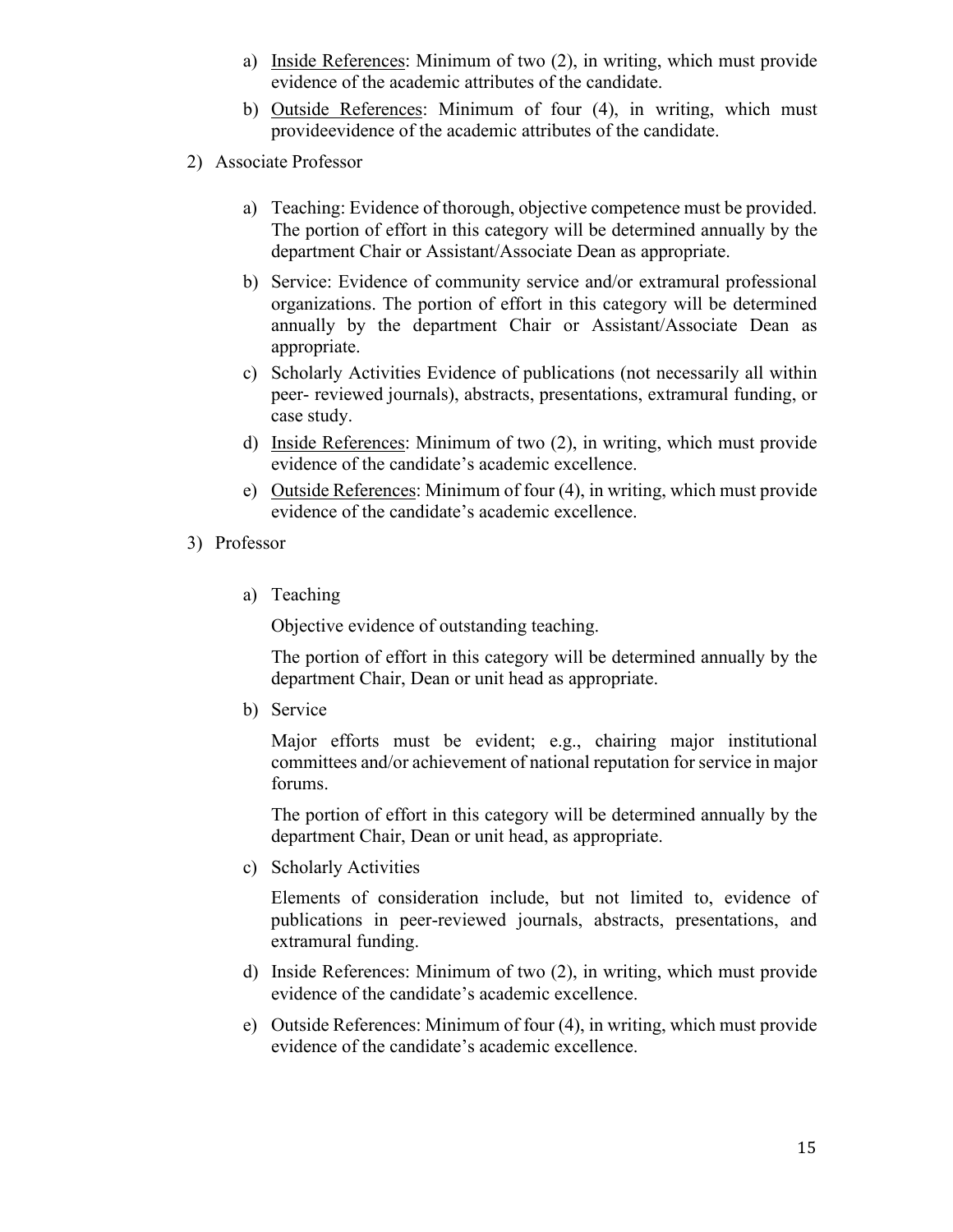- 3. Promotion Criteria Non-Regular Faculty: This category includes Auxiliary, Research,and Visiting Faculty. Tenure track is not available for those in this category
	- a. Assistant Professor

Minimum two (2) years scholarly or professional activity following granting of the relevant postgraduate degree.

Stringency of criteria for this rank must be set at the department / school / institute level by the department chair/school Dean/institute director.

Additional, in the case of promotion:

Inside References: Minimum of two (2), in writing, which must provide evidence of the academic attributes of the candidate.

Outside References: Minimum of four (4), in writing, which must provide evidence of the academic attributes of the candidate.

b. Associate Professor

Minimum two (2) years scholarly or professional activity following granting of the relevant postgraduate degree.

Stringency of criteria for this rank must be set at the department / school / institute level by the department chair/school Dean/institute director. Additional, in the case of promotion:

Inside References: Minimum of two (2), in writing, which must provide evidence of the academic attributes of the candidate.

Outside References: Minimum of four (4), in writing, which must provide evidence of the academic attributes of the candidate.

c. Professor

This is an earned rank achieved under circumstances of demonstrated merit and not longevity.

Teaching (if applicable): Must provide evidence of thorough, objective competence.

Service: Major effort must be evident; e.g., chairing major institutional committees and/or community, sate, national service recognition, editorialships, symposia organizer, membership on study sections. Achievement of national reputation for services in major forums.

Scholarly Activities: Must provide evidence of substantive publications in peerreviewed journals, abstracts, and presentations. Must provide evidence of current extramural funding.

Stringency of criteria for this rank must be set at the department / school / institute level by the department chair/school Dean/institute director.

Additional: In the case of promotion, candidate must be recommended by department chair/school Dean / institute director and/or the department's / school's / institute's promotion and tenure committee.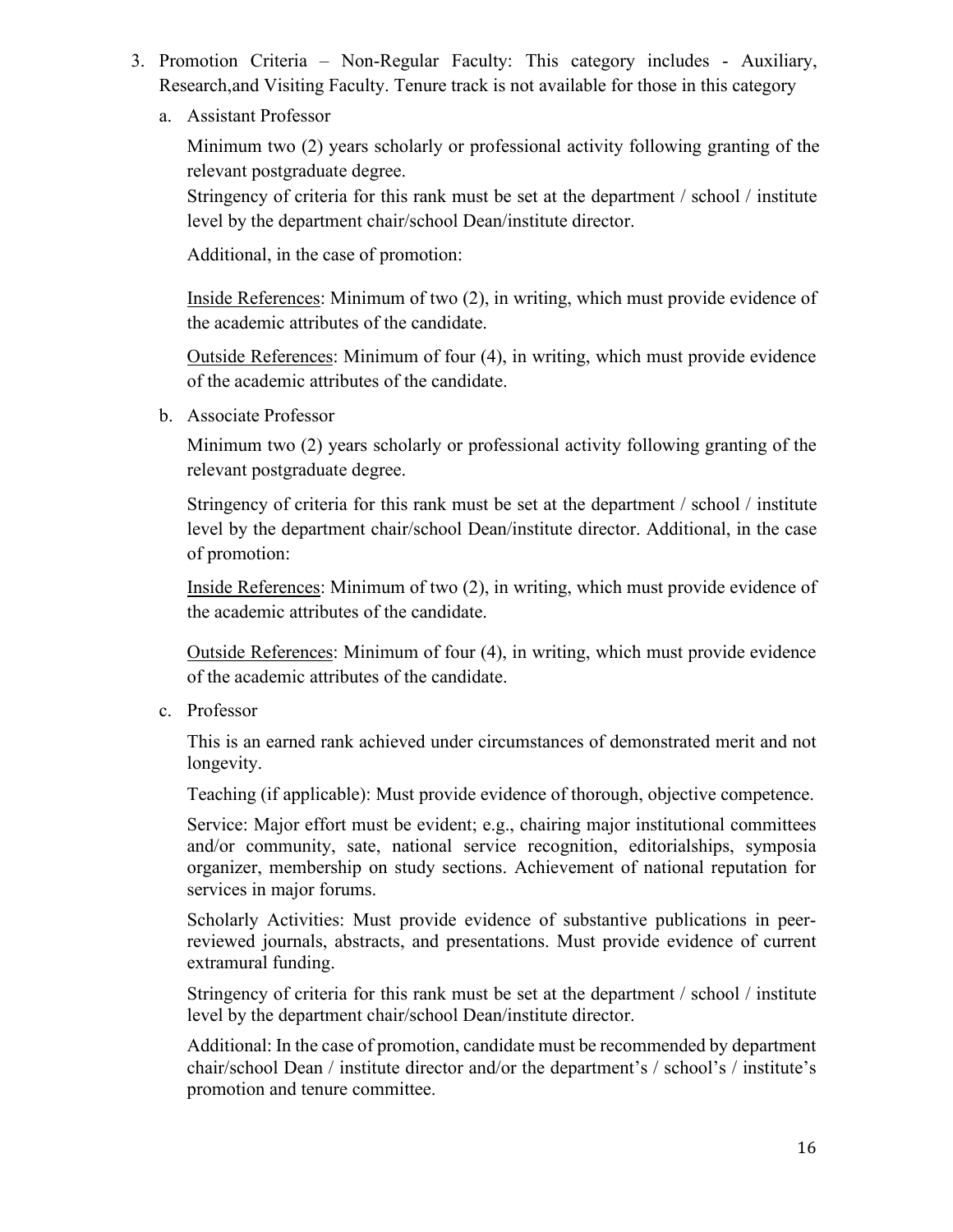Also, in the case of promotion:

Inside References: Minimum of two (2), in writing, which must provide evidence of the academic attributes of the candidate.

Outside References: Minimum of two (4), in writing, which must provide evidence of the academic attributes of the candidate.

#### G. Tenure

- 1. Procedures [See University Faculty Handbook II, M.]
	- a. A faculty member having academic tenure will have a continuous appointment with the University that may be terminated only for "adequate cause" (see University Faculty Handbook II, J). Tenure may be conferred at any academic rank above the instructor level. For a faculty member hired as Assistant Professor on the tenure track, a decision regarding the granting of tenure must be made no later than 6 years after their date of hire. For a faculty member hired as Associate Professor or Professor on the tenure track, a decision regarding the granting of tenure must be made no later than 4 years after their date of hire. All faculty members being considered for promotion and/or tenure shall undergo an interim review prior to their  $4<sup>th</sup>$  year of employment, unless timing for final review is altered by credit granted at the time of the initial appointment or by extension. The purpose and procedural guidelines shall follow those described in the University Faculty Handbook (Section II, M).

If an Assistant Professor is granted early promotion to Associate Professor, the date for the decision on the granting of tenure will remain unchanged. Formal evaluation for tenure will ordinarily occur during the final year preceding the date by which the tenure decision must be made. In exceptional cases, and with the support of the department Chairman, the faculty member may request the Promotion and Tenure Committee to evaluate them for tenure earlier than the usual time. The Promotion and Tenure Committee may grant or deny that request. In any case in which tenure is not granted, the faculty member will be given a one-year terminal contract. If tenure is granted, tenure commences with the start of the next academic year.

- b. Evaluation for tenure will be made by the COMP/COMP Northwest Promotion and Tenure Committee. An eligible faculty member, at or above the Associate Professor rank, will be invited by the Chair of the Promotion and Tenure Committee to submit pertinent information pertaining to his/her evaluation no later than one month preceding the Committee's due date for such materials. Ordinarily, requested materials will include:
	- 1) An updated C.V.
	- 2) Teaching evaluations deemed relevant in consultation with the department Chair and the P & T Committee.
	- 3) At least four letters of evaluation submitted directly to the Chair of the P  $&$  T Committee from outside evaluators in the candidate's field of specialty, addressing the candidate's professional and scholarly performance at a national level.
	- 4) Annual activity records
- c. The results of the Promotion and Tenure Committee's deliberations will be given in writing to the Dean of COMP/COMP-Northwest with notification to the Provost and to the candidate. Also, the letter from the Dean and the letter from the faculty direct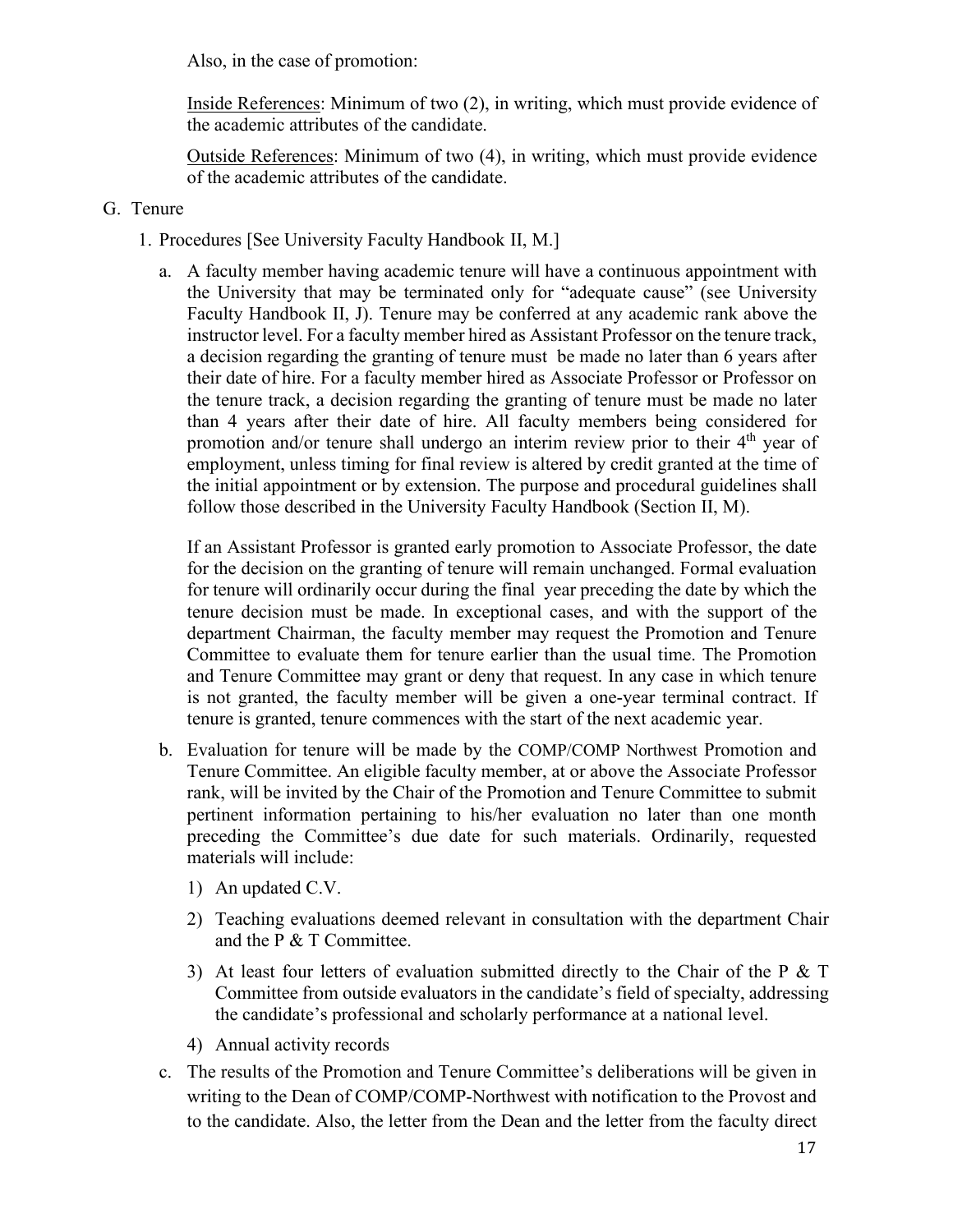supervisor (if applicable) shall be made available to the faculty. The  $P&T$  Committee will make one of the following recommendations with adequate explanation: grant tenure, continuance at the present level, or non-renewal of contract. If the Dean of COMP/COMP-Northwest and/or the Provost do not follow the recommendations of the Promotion and Tenure Committee, the Promotion and Tenure Committee must be notified with a written explanation by the administrator not concurring with the recommendations of the Promotion and Tenure Committee. The Provost will notify the faculty member in writing of the final decision. If tenure is not recommended by either the Dean of COMP/COMP-Northwest and/or the Provost the faculty member must be provided with a written explanation from the administrator not recommending tenure, with a copy to the Promotion and Tenure Committee.

- d. In determining whether the individual has achieved excellence, tangible evidence maybe considered in each of the three traditional areas of service (Section II, M) and shall be weighted by the Promotion and Tenure Committee according to the distribution of effort that has been negotiated in the member's contract.
- 2. Tenure Eligibility Criteria:
	- a. Full-time academic appointment is required for tenure.
	- b. The faculty member must be in a regular academic track in the College of Osteopathic Medicine of the Pacific with at least six years of academic experience, at least four of which is in full-time service at WesternU.
	- c. The faculty member normally must have the rank of associate professor or above; however, promotion or appointment to associate professor or above does not include tenure automatically.
	- d. Faculty having appointments in more than one program will be governed by the policy of the program of the primary appointment. In the case of dual appointments, the College in which the individual is on a tenure track will, upon recommendation of the Dean of that College, be designated by the Provost at the time of the dual appointment. This designation process does not award tenure or guarantee future award of tenure.
	- e. The faculty member must provide evidence through the existing mechanism for promotion, as determined by the Promotion and Tenure Committee, of excellence in teaching, scholarship and service and give promise for continued professional growth and performance.
	- f. The prospective candidate must conduct him/herself in a professional manner and exhibit collegiality when interacting directly or indirectly with fellow faculty.

Colleagues are those explicitly united in a common purpose and respecting each other's abilities to work toward that purpose. Collegiality connotes respect for another's commitment to the common purpose and goals of the department and ability to work toward it in a non-belligerent manner. Collegiality generally includes, but is not limited to the following behaviors:

1) Collaborates with others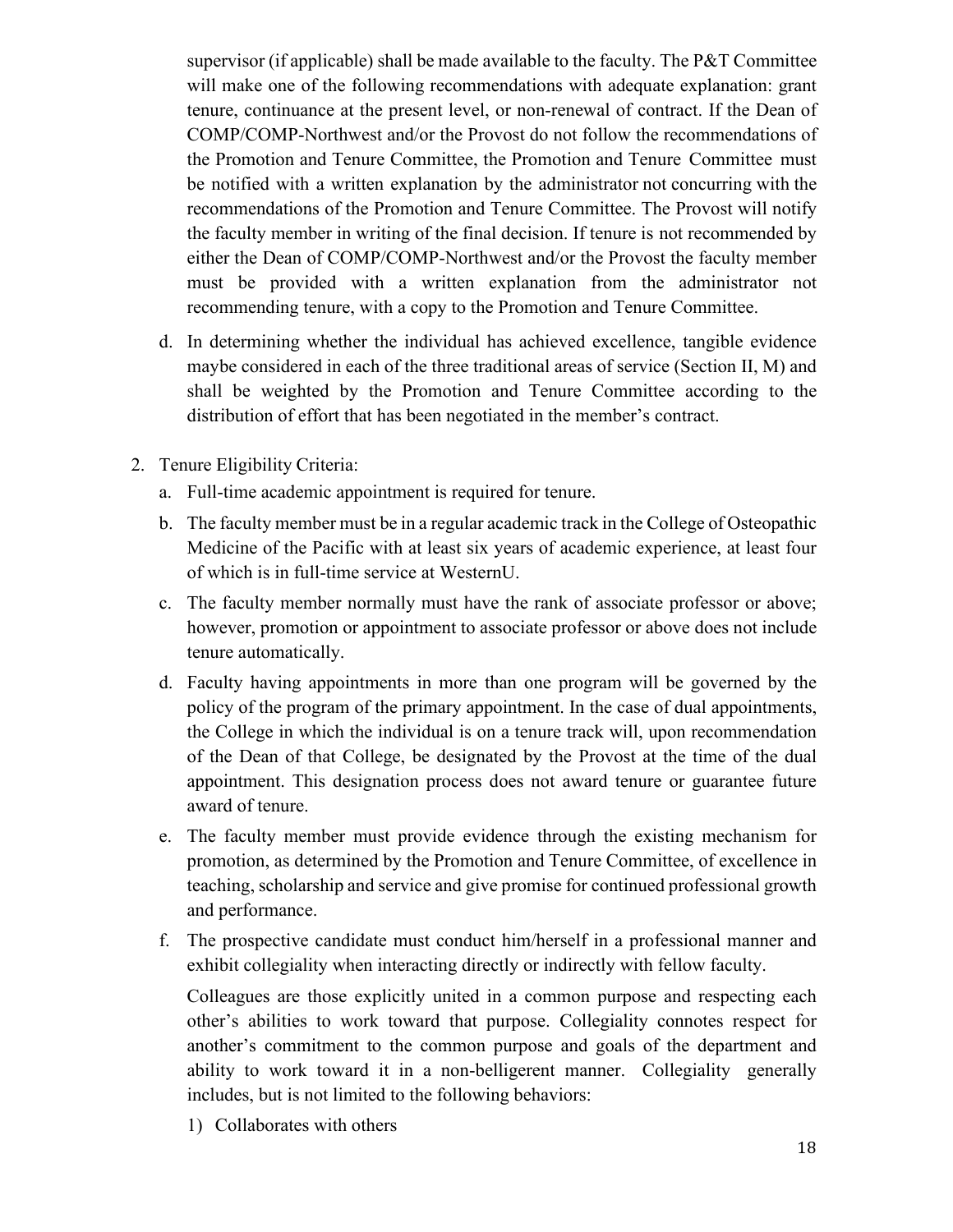- 2) Fosters teamwork
- 3) Resolves conflicts
- 4) Proactively assists and actively involves others
- 5) Builds bridges between and among colleagues
- 6) Promotes rapport among colleagues
- 7) Demonstrates patience and respect in working with fellow faculty members.
- g. The prospective candidate must exhibit loyalty to the stated goals and mission of the College and the program to which he/she is appointed.
- H. Post-Tenure Review [See University Faculty Handbook II, M.]
	- 1. Achieving tenure is the rigorous process by which the academic community acknowledges that a faculty member has a sustained record of high productivity in supporting the mission of the college. Tenure is not, however, an unconditional guarantee of continual employment.

Tenured faculty at COMP/COMP Northwest continue to participate in its annual review process. For cause, the faculty member's department Chair or Dean of COMP/COMP-Northwest may initiate a formal post-tenure review. The P&T Committee will meet and evaluate the merits of the request. If the request has merit, the Promotion and Tenure Committee will initiate a post-tenure review. The clear intention of this review is for the faculty member to regain a position of strength within her or his department.

2. All continuously tenured faculty members hired after July 1, 1998, will undergo automatic post-tenure reviews every six years following the date of initial tenure. The post-tenure review process should be designed to advance faculty development and growth. It is not the purpose of periodic post-tenure review to be used as a mechanism to require a tenured faculty member to earn tenure again and again, everyfive years. Once tenure has been granted, the normal presumption is that it will continue.

Faculty members hired prior to July 1, 1998, may elect to undergo the post-tenure review process.

- 3. The post-tenure review process will evaluate performance in the same areas as stated in this handbook for the awarding of tenure.
	- a. The faculty member must provide evidence of continued excellence in teaching, scholarship and service and give promise for continued professional growth. Tangible evidence may be considered in each of the three traditional areas of performance and shall be weighted by the Promotion and Tenure Committee according to the distribution of effort that has been negotiated between the faculty member and his/her Chair.
	- b. The faculty member must conduct him/herself in a professional manner and exhibit collegiality when interacting directly or indirectly with fellow faculty.
	- c. The faculty member must comply with the stated goals and mission of the College and of the program to which he/she is appointed.
- 4. In the event that the post-tenure review is favorable to the faculty member, a report of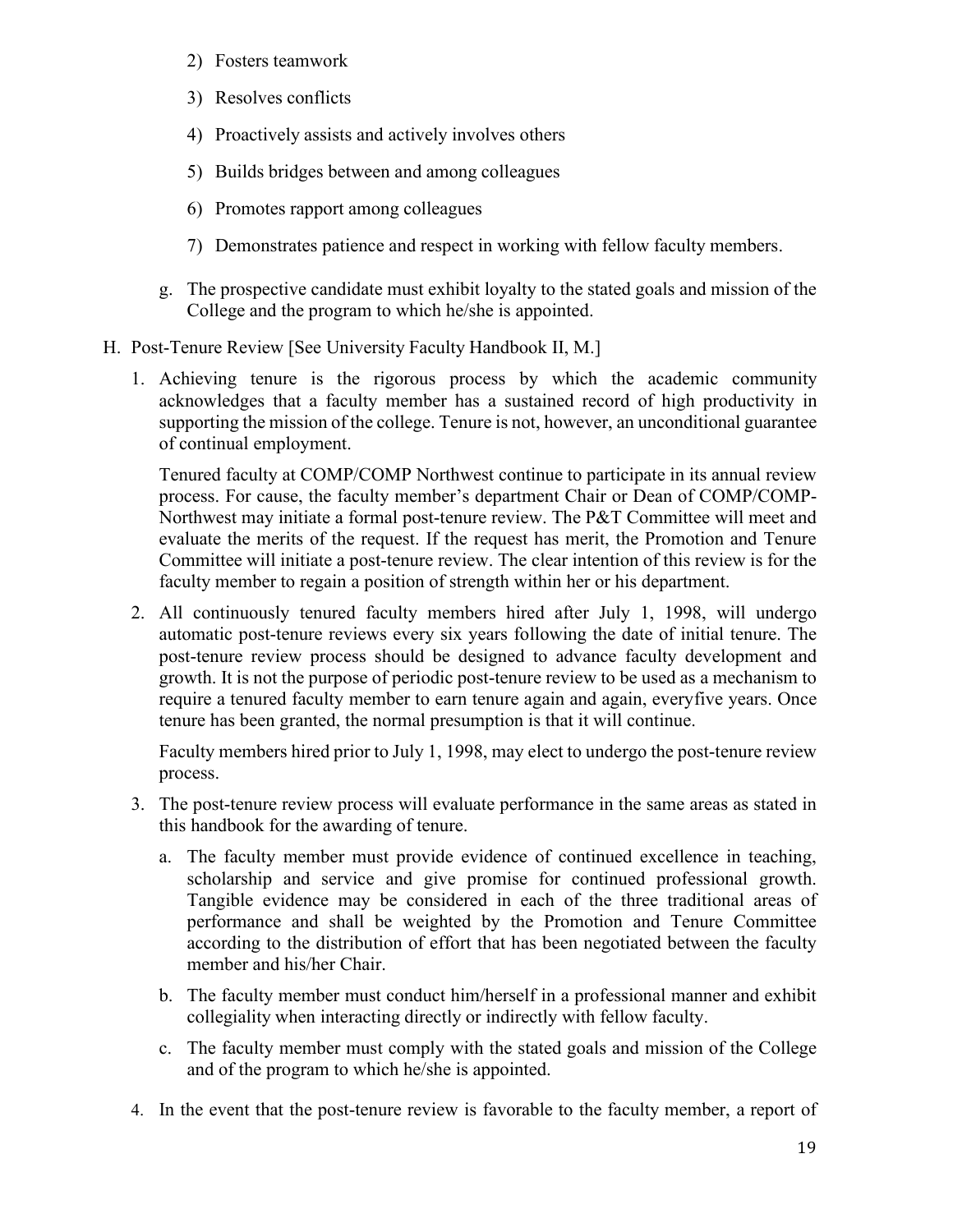such will be forwarded to the Dean of COMP/COMP-Northwest, departmental Chair and the faculty member.

- 5. Ordinarily, a tenured faculty member will not be subject to post-tenure review for aperiod of five years following successful completion of the post-tenure review or remediation processes or the initial granting of tenure.
- 6. In the event that the post-tenure review is not favorable to the faculty member, the Promotion and Tenure Committee will submit a report to the Dean of COMP/COMP-Northwest outlining recommendations for actions that the faculty member should take to remediate his/her performance. The Promotion and Tenure Committee, in consultation with the Dean of COMP/COMP-Northwest, the faculty member's Chair and the faculty member will devise a plan of remediation, with a specified time period for completion, in consultation with the faculty member and his/her Department Chair. The remediation process will be directed toward the growthand development of the faculty member.

Following the specified time period, the Promotion and Tenure Committee will evaluate the faculty member's progress toward achieving the goals specified in the remediation plan.

If the P & T Committee finds that remediation has been successful, a report of such will be forwarded to the Dean of COMP/COMP-Northwest and departmental Chair.

If the P & T Committee finds that remediation has been unsuccessful, the Committee must recommend termination of continuous employment, subject to demonstration of adequate cause as stipulated by the University Faculty Handbook.

If termination of continuous employment is recommended for adequate cause, as stipulated by the Faculty Handbook, the affected faculty member will be given a oneyear terminal contract.

I. Retirement [See University Faculty Handbook II, I.]

As a professional courtesy, faculty anticipating their retirement should give written notice of their intentions to their chair at least one year prior to their retirement date. Such written notification will allow a formal search and recruitment process to commence in order to fill the position.

When retirement follows a career of notable service to the College, the department chair may recommend to the Promotion and Tenure Committee that Emeritus status be granted upon retirement. If approved, the Promotion and Tenure Committee will forward this recommendation to the Dean of COMP/COMP-Northwest and thus to the Board. Please see University Faculty Handbook, Appendix III F, for information/privileges regarding this position.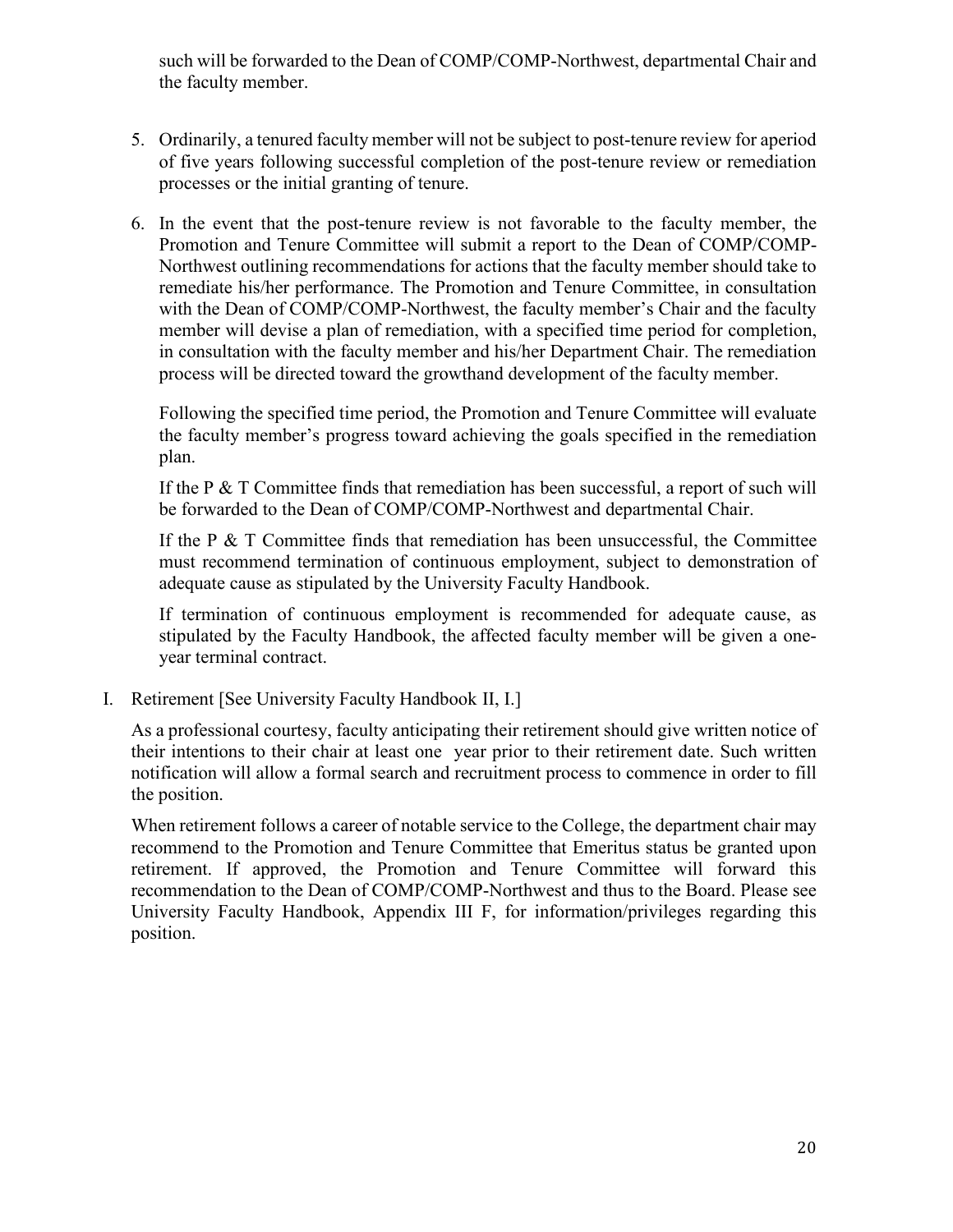# **Section IV**

### **COMP Standing Committee Composition & Duties**

#### A. Selection and Duties

All COMP/COMP Northwest Standing Committees shall be elected by the COMP/COMP Northwest Faculty Assembly except when a Dean of COMP/COMP Northwest's appointment is appropriate and specified (as with the Admissions Committee). Committees will keep the Assembly informed regarding their outcomes and make proposals for discussion or action as appropriate. Committees will periodically assess the effectiveness of their work and report this outcome to the Assembly as well. The Assembly Chair shall oversee the election process for these committees.

A Ballot Committee, consisting of 3 members will be appointed by the Faculty Assembly Chair.

B. Standing Committees: General Guidelines

COMP/COMP-Northwest shall utilize a number of standing committees as specified in the body of this document to help with the operation and business of critical functions of the College. The committees shall operate under the direction of a faculty governance model. Committees are responsible for 1) the operation specific area of their charge/purpose, 2) collaboratively assuring committee effectiveness, 3) implementing a continual process improvement plan when and where indicated, and 4) providing updates to the general Faculty Assembly.

Unless specified as a Dean of COMP/COMP Northwest appointed committee, membership for the committee(s)shall be elected by the College Faculty Assembly. The Chair of the College Faculty Assembly shall oversee the election process to include appointing a 3-member Ballot Committee. The Ballot Committee shall convene at least one month prior to the anticipated vote of the Faculty Assembly.

The duties of the Ballot Committee will include announcing the election schedule, receiving nominations and conducting the elections as appropriate in consultation with the Assembly Chair. The voting process for committee membership shall occur no later than March/April of the academic year prior to the expected appointment of the new members. Committee Chairs and Vice-Chairs shallbe elected or appointed as described in the committee guidelines.

Eligibility for committee membership is open to College Assembly members as described in section I. All appointed terms for members, Chairs and Vice-Chairs shall commence July 1 of the new academicyear.

Nominated or appointed individuals must assure they have approval from their Department Chair and/or supervisor prior to participating in the election/appointment process. Committee membershipwill be considered as an area of service to the University.

At the behest of the Chair, additional individuals may be invited to participate in the committee meetings to 1) serve an advisory function, 2) provide additional administrative support, or 3) provide cany additional information or service necessary to promote the business of the committee. Upon invitation, the invitees are not considered committee members, will not participate in the voting process of the committee, will not exert undue influence on the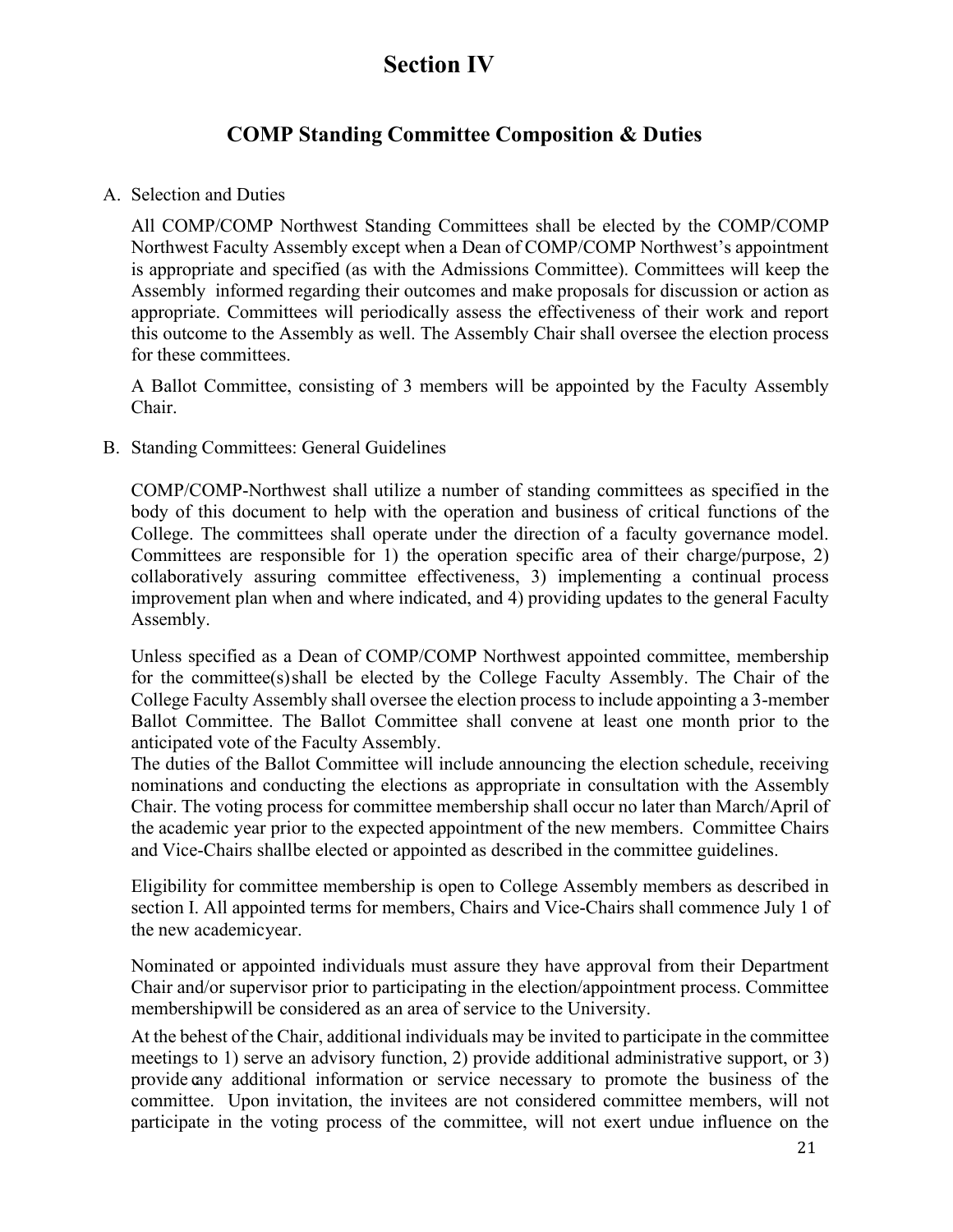committee and its proceedings and will not participate in the deliberations of the committee or when votes are taken. Their participation in the committee meetings may include attending all or part of the meeting as is necessary to advance the operation(s) of the committee.

Committee members, including the Chair and Vice-Chair, shall be expected to serve the term as defined for the respective committee. When possible, committee membership will be staggered to assure continuity of the committee. Should a member not be able to serve the entire term (voting member or Chair/Vice-Chair), the vacated position shall be filled by the standard appointment processas defined by the Committee, and the substituting member shall fulfill the remaining term of the member they are replacing. In instances where an off-cycle vote is required to replace a member, the committee Chair shall notify the Chair of the Faculty Assembly that a special vote is required.

All committees shall conduct the formal business of the committee upon attainment of a quorum, which shall be defined as simple majority (50% plus one) of the eligible voting committee membership. Committee Chairs will refrain from voting unless their vote is required to break a tie or if the committee is short by one member for a quorum. Vice Chairs of committees shall be consideredeligible to vote unless they are assuming the duties of the Chair, at which time the same parameters will apply to their vote as defined by the Chair role.

#### C. Standing Committees

1. Admissions Committee Committee Purpose:

> The charge of the COMP Admissions Committee is to fulfill the mission of the College by assuring it has selected candidates who will be technically competent, culturally sensitive, professional and compassionate future osteopathic physicians who will be lifelong learners and who will serve society by providing comprehensive, patient centered healthcare with the distinctive osteopathic philosophy. An additionalgoal of the Committee is to assure the applicants selected for membership in the class will have a reasonable assumption to possess the technical standards and academic, personal and professional characteristics and qualities required to excel in the College, in Graduate Medical Education and beyond. Additionally, the Committee is charged with assuring the class reflects the needs of the evolving healthcare environment to include a diverse student body.

Committee Structure and Membership:

The COMP/COMP Northwest Admissions Committee shall be comprised of a main COMP Admissions Committee and two Sub-Committees, each with a specified charge. One Sub-Committee, the COMP-Northwest Admissions Sub-Committee, shall evaluate class membership for the COMP-Northwest campus. The second Sub-Committee, the COMP Linkage Sub-Committee, shall focus on COMP (Pomona) Linkage programs primarily designed to increase diversity in the class to help assure the developing healthcare needs of thepopulation are addressed.

The main COMP Admissions Committee Chair and Vice Chair shall be appointed by the Dean to serve a three-year term. In consultation with the Chair, the Dean shall appoint members to the Committee. For the main College Admissions Committee, membership shall consist of a minimum of ten (10) and a maximum of twelve (12) members to include the Chair and Vice-Chair. Committee membership shall be staggered to assure continuity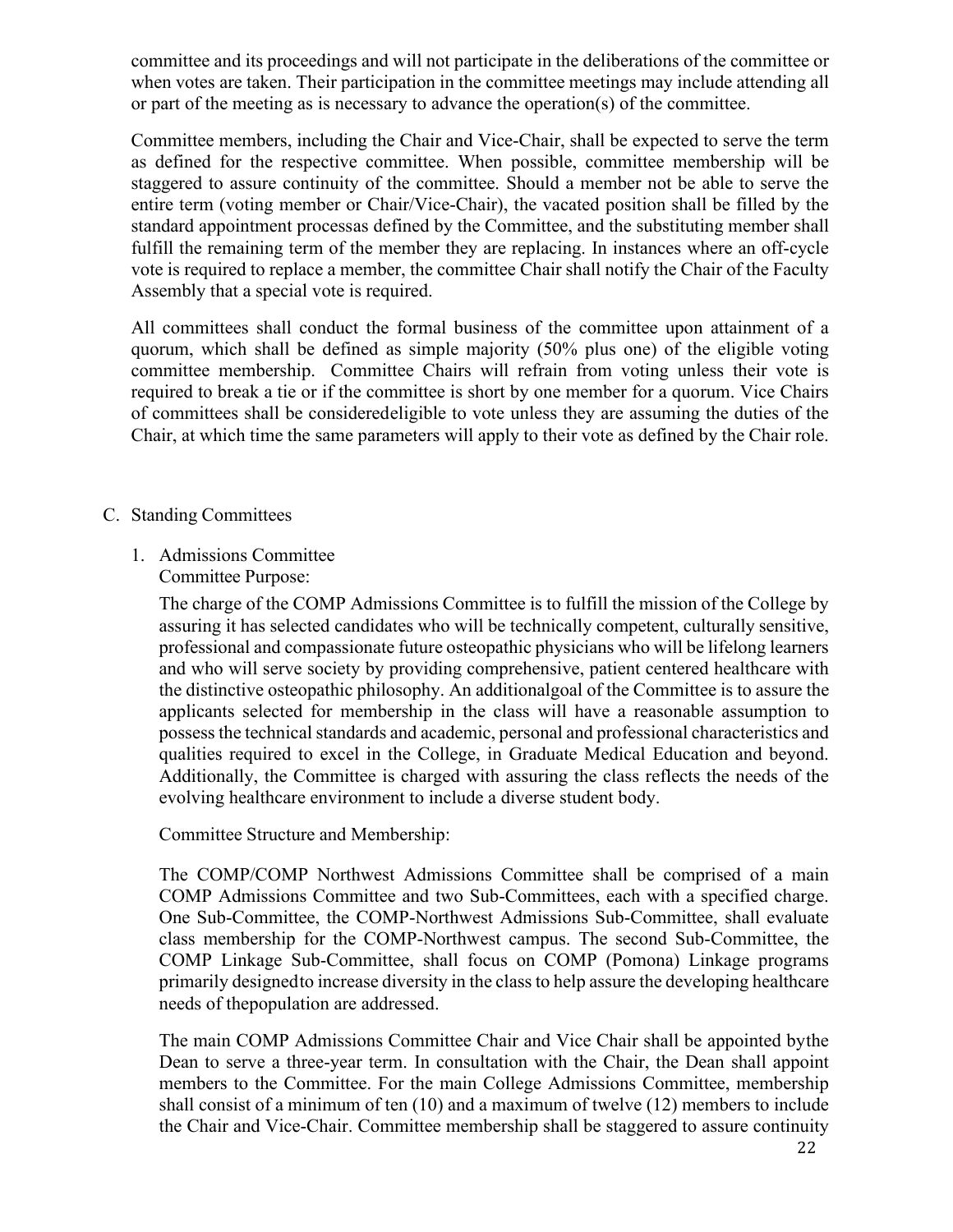of the Committee's charge.

For each Sub-Committee, the Dean shall appoint a Chair for a three-year term. In consultation with the respective Sub-Committee Chair(s) and the main Admissions Committee Chair, the Dean shall appoint members to the Sub-Committees. For each Sub-Committee, membership shall consist of a minimum of six (6) and a maximum ofeight (8) members to include the respective Chair(s). Each appointed member shall beexpected to serve a three-year term. Sub-Committee membership shall be staggered to assure continuity of the Sub-Committee's charge. To foster communication with the Sub-Committees and the main Admissions Committee, members, including the Chair and Vice-Chairs, may serve on the appointed Sub-Committee and the main Admissions Committee; however, each term will be respective to the specific Committee or Sub-Committee.

For the Committee and the Sub-Committees, key non-voting guest appointments maybe made as identified in the operational guidelines. An example of an essential non- voting guest includes but is not limited to administrative representation from the Office of Admissions. As necessary, other guests may be invited as described in the General Guidelines to maximize the effectiveness of the Committee.

#### Committee Operations:

The College main Admissions Committee and respective Sub-Committees will be expected to thoroughly evaluate applicant files, conduct interviews, holistically review candidates and vote on candidates for decision at regularly scheduled meetings. All Committee and Sub-Committee decisions are considered advisory to the Dean. Upon presentation to the Dean, final decisions on each candidate shall be made for acceptance, alternate status, or denial.

The Committee will also be charged with determining standards for admission based upon mission fit as described above and the anticipated needs of the future healthcare workforce. For the purpose of open-pool applicants, the COMP Admissions Committee and the COMP-Northwest Sub-Committee shall propose standards for candidates.

Due to the unique nature of the goals of the Linkage Programs, the College Linkage Sub-Committee will evaluate and propose standards for admission for Linkage Candidates. Standards for all candidates will be evaluated and proposed based upon data assessment factoring in the evolving needs of the future healthcare workforce. All standards for admission proposed by the Committee/Sub-Committees shall be considered advisory to the Dean who will have the right of final approval for any proposed change(s) in standards.

The Committees and Sub-Committees shall collaboratively work together to assure continuity of practices and standards with the goal of filling the class with excellent students who will eventually be prepared to be outstanding members of the healthcare workforce. This shall entail regular communications between the Committees and Sub-Committees to include no less than regular meetings between the Chair/Vice- Chairs, an annual retreat, and provision of minutes and agendas that reflect the ongoing operations of the Committee/Sub-Committees.

Further details regarding the Admissions Committee and the Sub-Committees will be detailed in the College Admissions Committee and Sub-Committees Operational Guidelines.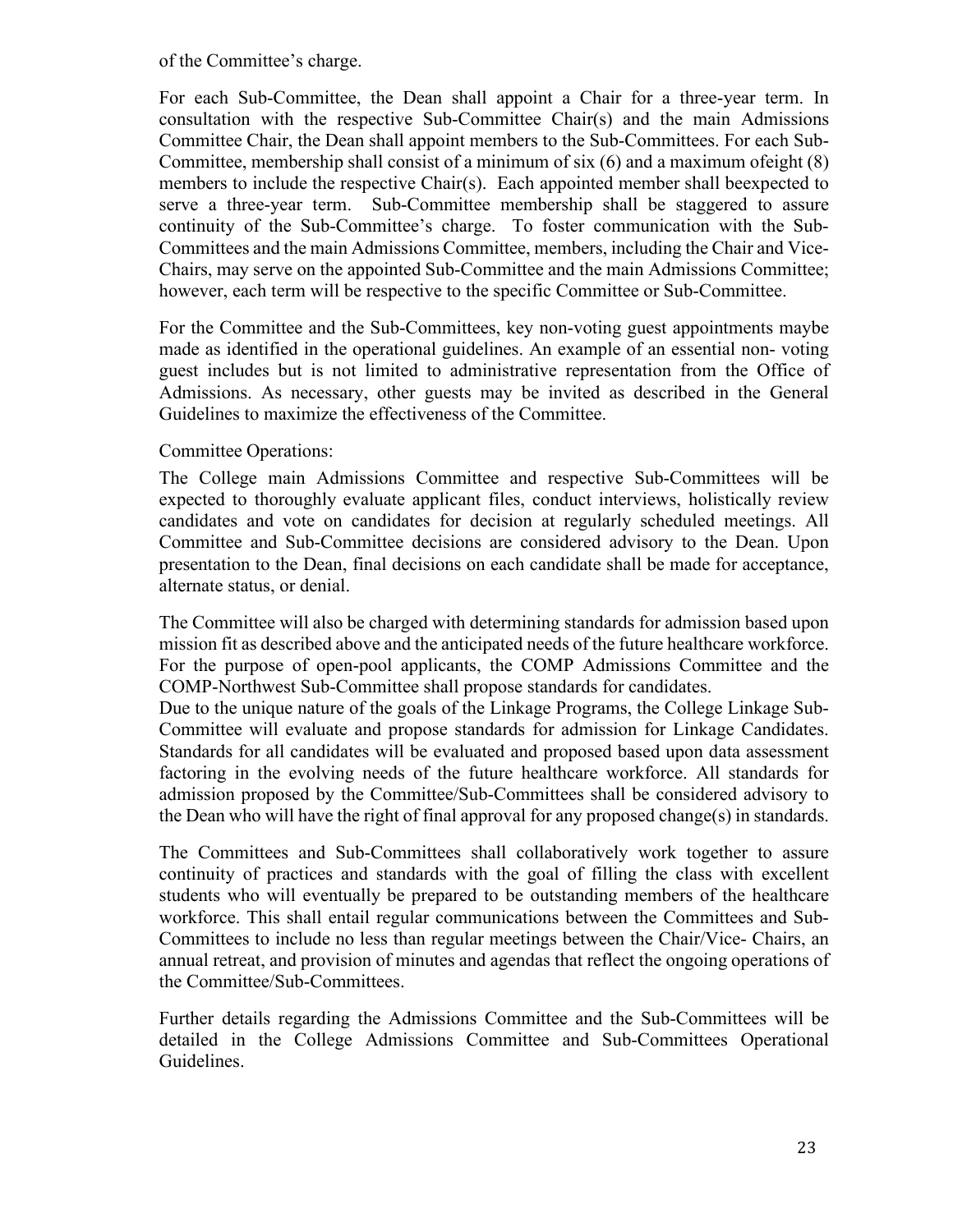#### 2. Awards Committee Committee Purpose:

The charge of the COMP/COMP Northwest Awards Committee is to evaluate and recommend applicants/candidates on a merit/needs-based approach for various College/University/Institutional awards, commendations and/or scholarships. The Committee shall assure that all vetted candidates have met the standards and qualifications required for the specific award, commendation and/or scholarship, and that the best possible candidate(s) are presented for the designated honor.

#### Committee Structure and Membership:

Committee membership shall consist of four members from the COMP-Pomona campus and four members from the COMP-Northwest campus. The members will be elected by the COMP/COMP Northwest Faculty Assembly as described in the General Guidelines section. The Committee members will be elected for a three-year term with staggeredterms for the members from both campuses to assure continuity of the Committee.

The Committee Chair shall be elected annually from amongst the Committee membership. Upon vote of the Committee membership, the Chair may continue toserve in that role until the term of their membership on the Committee is complete.

Key non-voting ex-officio guests may be made as identified in the operational guidelines. Examples of key non-voting guests include but are not limited to the Deanor their designee and administrative representation from the Office of Student Affairs and Office of Academic Affairs. As necessary, other guests may be invited as described in the General Guidelines to maximize the effectiveness of the Committee.

Committee Operations:

COMP/COMP Northwest Awards Committee meetings will be called as needed at the directive of the Chair when specified awards, commendations or scholarships are brought to the attention of the College. In particular, there is a minimum expectation for meeting prior to the end of year College Honors and Awards Ceremonies; however, the Chair may call additional meetings as other opportunities for recognition are brought to the attention of the College. Prior to the meeting, the Chair will assign application reviews to the Committee members for discussion and evaluation at the designated meeting. Members will be expected to present the designated candidates for consideration. Upon completion of the deliberations, the Committee shall vote on thevarious honors. The Committee's recommendations shall be reported to the Dean forfinal decision. The Dean will forward the appropriate recommendations to the University Awards Committee as appropriate.

Further details regarding the COMP/COMP Northwest Awards Committee will be detailed in the COMPAwards Committee Operational Guidelines.

3. COMP/COMP Northwest Research Committee Purpose:

The charge of the COMP/COMP Northwest Research Committee is to promote the research needs, efforts and contributions of the College faculty/students/affiliated residents. Specific responsibilities of the Committee include:

• Promote interdisciplinary research involving basic medical sciences and clinical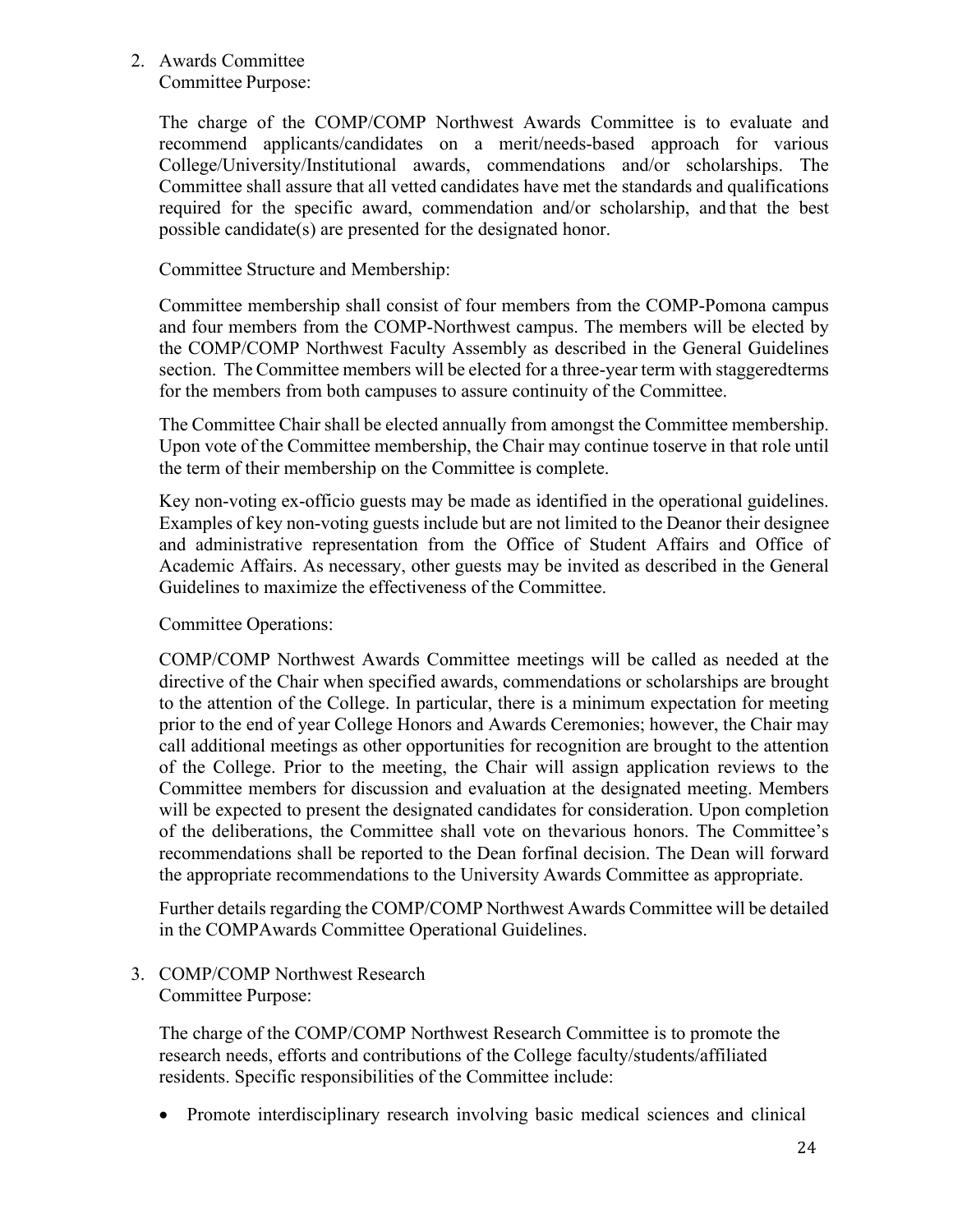faculty.

- Identify mechanisms to enhance opportunities for students and residents toconduct translational research.
- Identify research challenges at COMP/COMP Northwest (e.g., availability of equipment, researchspace, personnel, etc.).
- Assist faculty members with the research needs (e.g., directing them to appropriate resources for their research initiatives).
- Serve as a liaison between COMP/COMP Northwest and the Office of Vice President of Research toaddress research barriers (e.g., equipment, personnel and space-related issues).
- Encourage faculty to seek funding support from extramural funding agencies.

Committee Structure and Membership:

The COMP/COMP Northwest Research Committee shall function as one joint committee with proportionate representation from each campus. Committee membership shall consist of seven (7) faculty members from the COMP-Pomona campus and five (5) faculty members from the COMP-Northwest campus. Membership shall be comprised of the following composition to assure representation of the College faculty community.

- COMP-Pomona
	- o 2 faculty members: Department of Basic Medical Sciences
	- o 1 faculty member: Department of Anatomical Sciences
	- o 3 faculty members representing the departments of Clinical Sciences,Family Medicine, Neuromusculoskeletal Medicine/Osteopathic Manipulative Medicine, and Internal Medicine
	- o 1 faculty member: Department of Social Medical and HealthcareLeadership
- COMP-Northwest
	- o At least 1 faculty member: Department of Basic Medical Sciences
	- o At least 1 faculty member: Department of Anatomical Sciences
	- o At least 1 faculty member representing the departments of Clinical Sciences, Family Medicine, Neuromusculoskeletal Medicine/OsteopathicManipulative Medicine, and Internal Medicine
	- o At least 1 faculty member: Department of Population Health Sciences
	- o One additional faculty member from one of the above Departments to reach the target number

Members of the COMP/COMP Northwest Faculty Research Committee will be elected by the College Faculty Assembly as described in the General Guidelines section to serve a three-yearterm. Committee membership from both campuses shall be staggered to assure continuity of the Committee. The University Research Committee member representing COMP/COMP Northwest will also be a member of the COMP/COMP Northwest Research Committee for the duration of their elected term.

The Chair of the COMP/COMP Northwest Research Committee shall be elected by the Committee membership and will serve for the duration of their term. The Committee will select a Chair Elect during the final year of the presiding Chair's term.

Key non-voting ex-officio guests may be made as identified in the operational guidelines.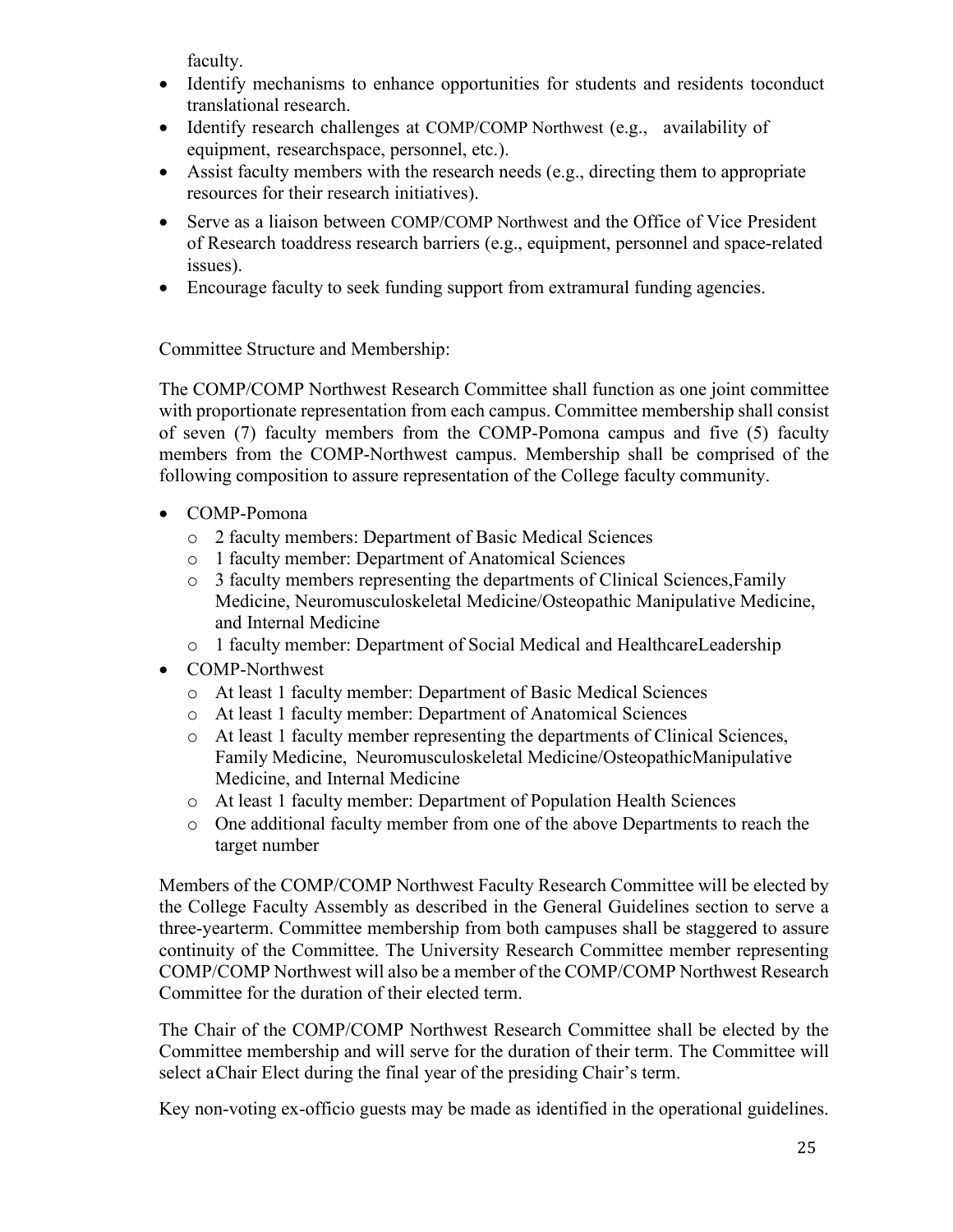Examples of key non-voting guests include but are not limited to Associate/Assistant Dean of Research. As necessary, other guests may be invited as described in the General Guidelines to maximize the effectiveness of the Committee.

Committee Operations:

The Committee will meet at least twice a year with additional meetings called as needed to fulfill the purpose of the committee as defined in the Committee Purposesection.

Further details regarding the COMP/COMP Northwest Research Committee will be detailed in the College Research Committee Operational Guidelines.

4. COMP/COMP Northwest Curriculum Committee Committee Purpose:

The charge of the COMP/COMP Northwest Curriculum Committee is to review the framework, content,and delivery of the curriculum as a whole and for each course, block and clinical rotation. In collaboration with the COMP/COMP Northwest Office of Academic Affairs and the Office of Assessment and Outcomes, the Committee will also design methods to implement change and monitor their effectiveness. The global charge of the Committee is to assure the College provides a curriculum that will produce students and future osteopathic physicians who will meet the mission of the College and will eventually serve the public as competent members of the healthcare workforce.

Committee Structure and Membership:

Membership of the COMP/COMP Northwest Curriculum Committee shall assure an equitable distribution amongst the departments that contribute to the education of the students ofCOMP/COMP Northwest and, where applicable, representatives from other colleges participating in the shared curriculum.

The COMP/COMP Northwest Curriculum Committee shall function as one joint committee with comparable membership from both campuses. Membership of the Committee shall include:

- COMP-Pomona and COMP-Northwest campus combined membership
	- o Two (2) faculty members: Department of Basic Medical Sciences (onemember from each campus)
	- o Two (2) faculty members: Department of Neuromusculoskeletal Medicineand Osteopathic Manipulative Medicine (one member from each campus)
	- o Two (2) faculty members: Department of Anatomical Sciences (onemember from each campus)
	- o Two (2) faculty members: Department of Family Medicine (one member from each campus)
	- o One (1) faculty member: Department of Internal Medicine
	- o One (1) faculty member: Department of Population Health Sciences
	- o Two (2) faculty members: Department of Clinical Education (one member from each campus)
	- o One (1) faculty member: Department of Clinical Sciences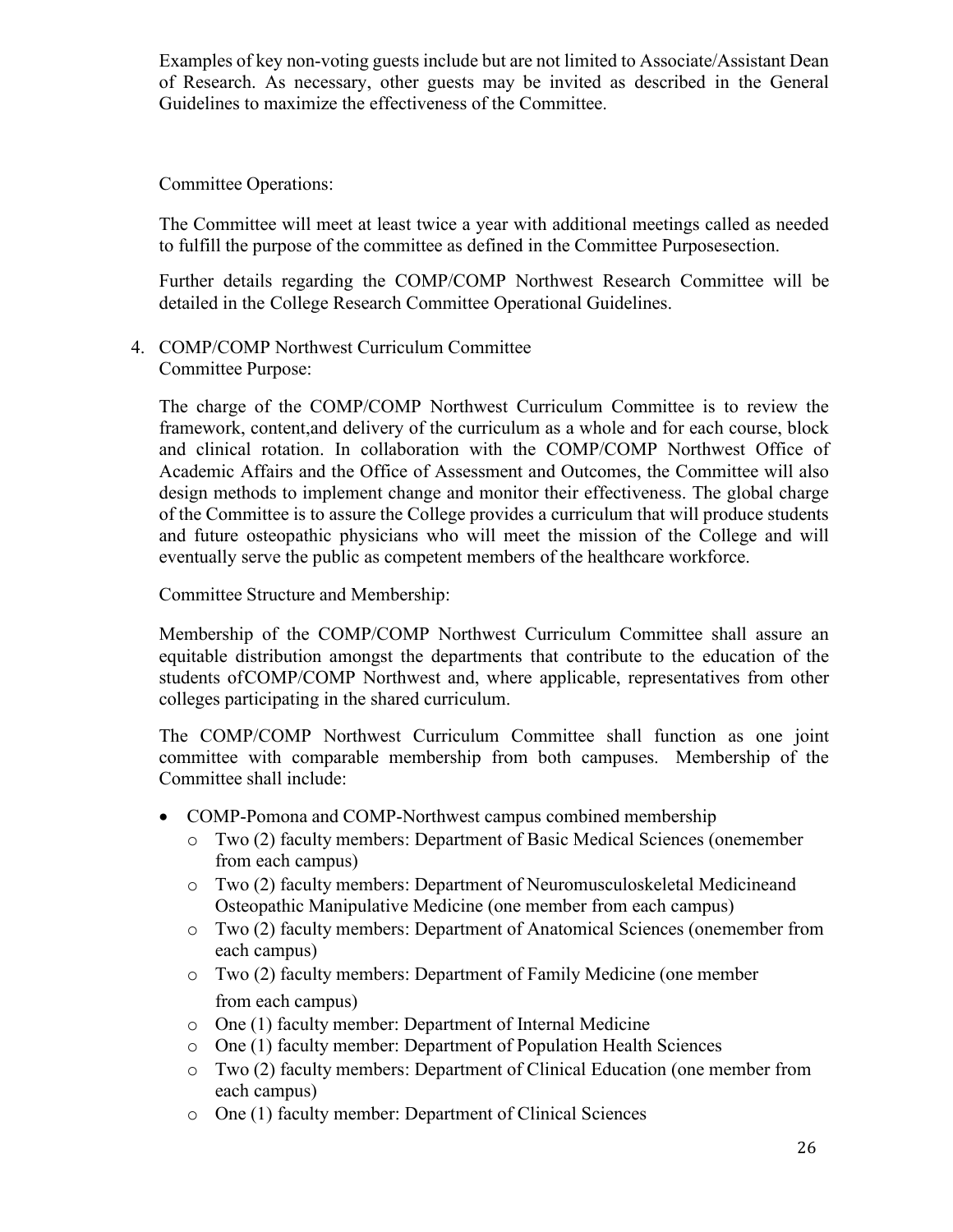- o Two (2) elected representatives from each class from each campus (OMS I,II, III, IV)
- o Two (2) members appointed at the discretion of the Dean who may befaculty or administration
- $\circ$  One (1) additional Dean appointed external adjunct faculty representative involved in clinical rotations

Aside from the Dean appointments, members shall be elected by the COMP/COMP Northwest FacultyAssembly as described in the General Guidelines section to serve a three-year term.Committee membership shall be staggered to assure continuity of the Committee, so that approximately 1/3 of the members are electedeach year excluding the student membership.

Student members of the Curriculum Committee shall be elected by the student body oftheir respective class at the beginning of the academic year to serve a term of no less than one (1) year and no more than four (4) years.

The committee will have one Chair and two Vice-Chairs, one from each campus. The Chair and the Vice-Chairs of the Committee shall be elected by the Committee membership in consultation with the Dean. The Chair and Vice-Chairs maintain their department representation. The specific department will not gain additional representation. The term for both the Chair and the Vice-Chairs is two (2) years. TheChair and Vice-Chairs are not eligible for a consecutive term in their respective positions.

Key non-voting guests may be made as identified in the operational guidelines. Examples of essential non-voting guests include but are not limited to administrative representation from the Office of Academic Affairs (Pre-Clinical/Clinical) and facultyor administrative representation from colleges participating in the shared curriculum. As necessary, other guests may be invited as described in the General Guidelines to maximize the effectiveness of the Committee.

Committee Operations:

The Committee will convene twice monthly to fulfill the charge of the Committee as described in the Committee Purpose section. On matters that require a vote of the Committee each member shall be assigned one (1) vote with the exception of the student representation. For student representation, each represented class will be assigned one (1) vote for a total of four (4) student representative votes.

Further details regarding the COMP/COMP Northwest Curriculum Committee will be detailed in the College Curriculum Committee Operational Guidelines.

5. COMP/COMP Northwest Promotion and Tenure Committee Committee Purpose:

The charge of the COMP/COMP Northwest Promotion and Tenure Committee is to evaluate COMP/COMP Northwest faculty members who are eligible or due for promotion and/or tenure. The Committee, as part of its deliberation, is tasked with considering each faculty member under review for areas including, but not limited to, global evaluation (Department Chair/supervisor/ peer/ student/ self), and fulfillment of academic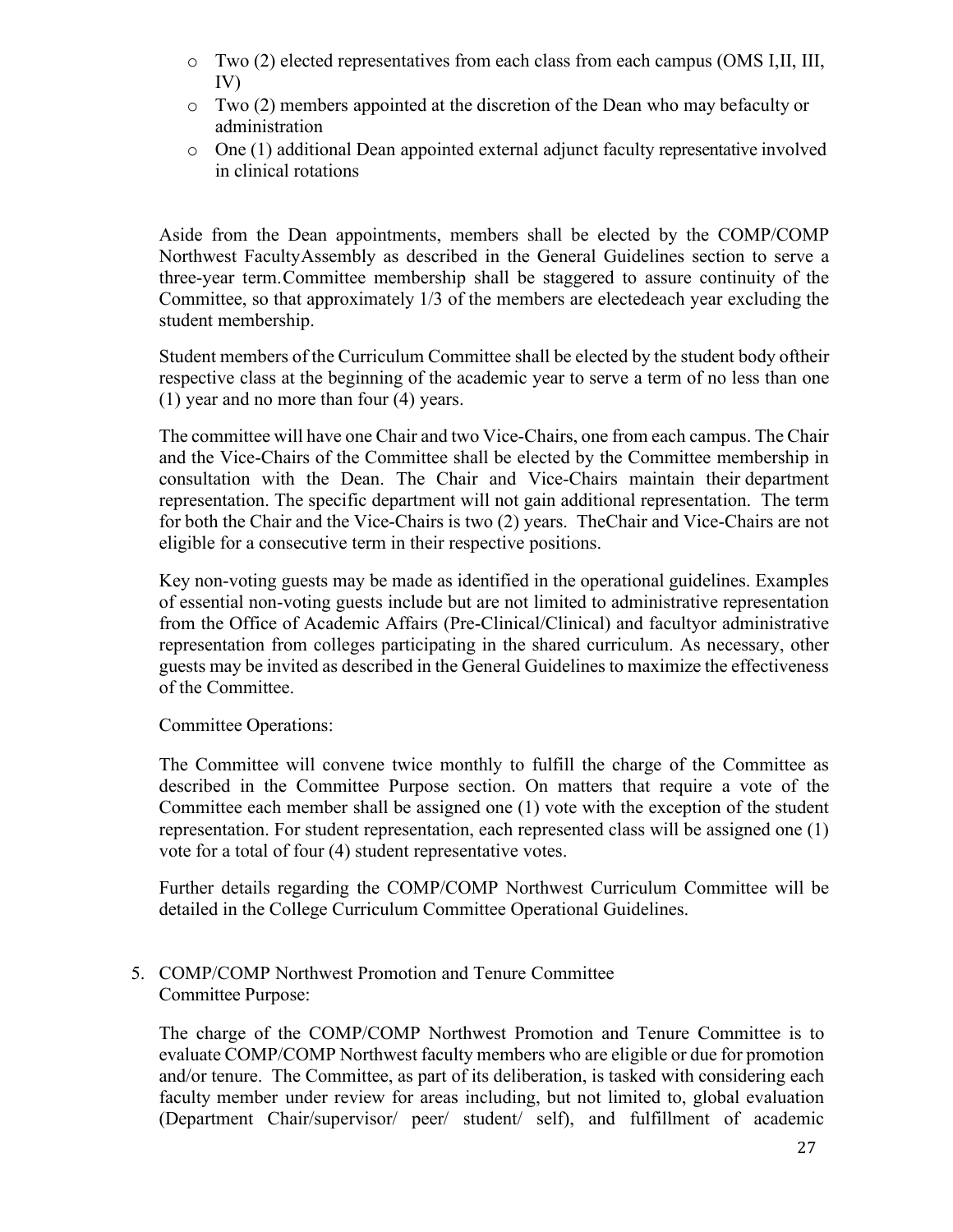responsibilities including scholarly activity, teaching and service.

Committee Structure and Membership:

The Committee is comprised of five (5) members who are elected by the COMP/COMP Northwest Faculty Assembly. Each member is elected for a three-year term with a staggered term membership. The Committee Chair shall be elected from amongst the Committee membership and shall serve in the role for the duration of their term of membership. Committee membership shall consist of three full-time tenured basic science or anatomical science faculty members and two clinical faculty members above the rank of Assistant Professor.

Non-voting guests may be invited as described in the General Guidelines to maximize the effectiveness of the Committee.

Committee Operations:

The Committee shall meet annually and as needed to review the dossiers of all COMP/COMP Northwest faculty members who are eligible or due for promotion and tenure as specified in the University Faculty Handbook. The Committee will provide their recommendations to the Dean. Upon review and approval by the Dean, the Committee will forward the recommendations for each candidate to the Provost for final decision.

Further details regarding the COMP/COMP Northwest Promotion and Tenure Committee will be detailed in the College Promotion and Tenure Committee Operational Guidelines.

#### 6. COMP/COMP Northwest Student Performance Committee

Committee Purpose:

The charge of the COMP/COMP Northwest Student Performance Committee is to evaluate and assure students are meeting the required expectations, metrics and requirements determined by the College to include fulfilling its Mission. The ultimate goal of Committee is to assure that upon graduation from COMP/COMP Northwest, the graduate has the required competencies and skills to enter Graduate Medical Education, and will be capable to serve the public as a safe and effective member of the healthcare workforce.

The Committee is charged with the following responsibilities:

- Periodically review the performance and comprehensive evidence of progress of all students who are pursuing the Doctor of Osteopathic Medicine degree. Particular attention will be given to the students in academic difficulty. For purposes of clarification, "performance" is defined as those activities of a behavioral-conduct and/or academic nature.
- Receiving reports from members of the faculty or administration regarding any student whose professional/personal conduct or behavior is deemed unsatisfactory. Appropriate professional and personal conduct shall include, but is not limited to, student attendance at all required activities, completing all assigned course work and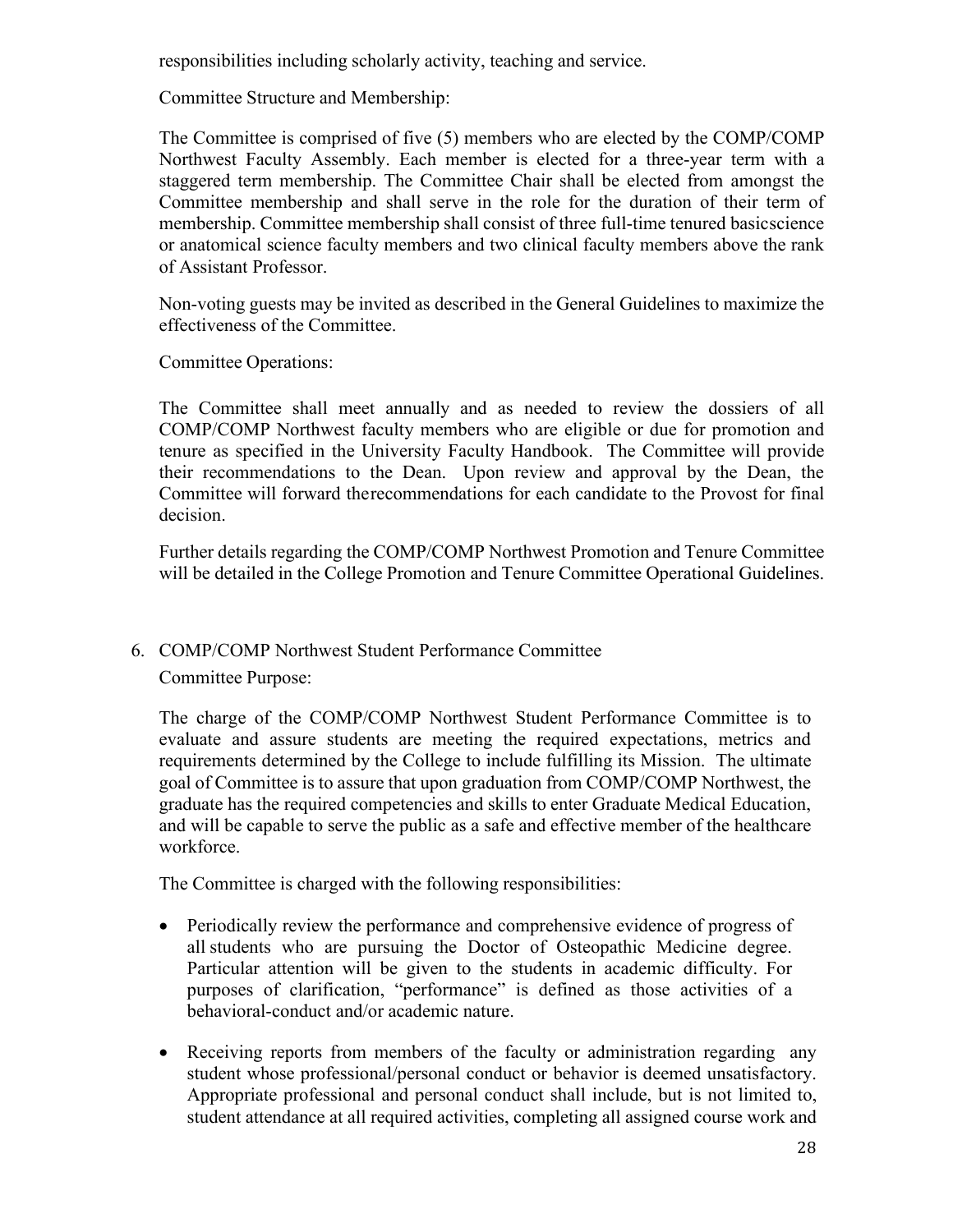examinations on time, and a cooperative attitude toward fellow students, WesternU employees, and personnel of affiliated clinical rotation sites. It additionally includes ethical decision-making, appropriate demeanor and personal appearance, and interactions with patients.

- Reviewing the academic/professional/personal records of students who appear before the committee and make a recommendation to the Dean regarding appropriate actions.Actions may include promotion, probation, remediation, repeat, suspension, dismissal, administrative withdrawal, and/or psychological, medical, and/or educational assessment. Additional action(s) may be recommended as deemed appropriate to the situation.
- Recommending to the COMP/COMP Northwest faculty as a whole, the awarding of the degree of Doctorof Osteopathic Medicine upon satisfactory completion of all requirements for graduation as stated in the College Catalog.

#### Committee Structure and Membership:

The Chair and Vice-Chair of the Committee will be appointed by the Dean for a threeyear term. The membership of the Committee shall consist of eight (8) members appointed by the Dean for a three-year term. The Committee membership shall be comprised of four (4) members from the COMP-Pomona campus and four (4) members from the COMP-Northwest campus. The Chair and Vice-Chair count as part of the total committee membership. It is expected that the Chair and Vice-Chair will be appointed toassure coverage of both campuses (e.g., if the Chair is from the Pomona campus, the Vice-Chair will be appointed from the Lebanon campus).

Due to the imperative responsibility of the Committee to review and adjudicate matters ina timely fashion, the Dean will designate a number of alternates to assure attainment of quorum for critical committee meetings.

Key non-voting guests may be made as identified in the operational guidelines. Examples of essential non-voting guests include but are not limited to administrative representation from the Office of Student Affairs, Office of Academic Affairs (Pre-Clinical/Clinical) andthe Office of Learning Enhancement and Academic Development (LEAD). As necessary, other guests may be invited as described in the General Guidelines to maximize the effectiveness of the Committee.

#### Committee Operations:

The Committee will be convened on a regularly scheduled and "as-needed" basis as determined by the Chair or their designee. The Committee will operate based on attainment of quorum. Voting privileges for the Chair and Vice-Chair are described in theGeneral Guidelines section. While the Committee will normally operate as a jointcampus committee with (eight) members including the Chair and Vice-Chair, periodicallya situation may warrant a sub-set specific to the pertinent campus. In those circumstances, the sub-set will be comprised of the four (4) members specific to the respective campus with the Chair/Vice-Chair presiding. That subset shall function under the guidelines for quorum specific to the required convening body (e.g., 50% plus one of the attending members; therefore 3 members to obtain quorum.) Should the Vice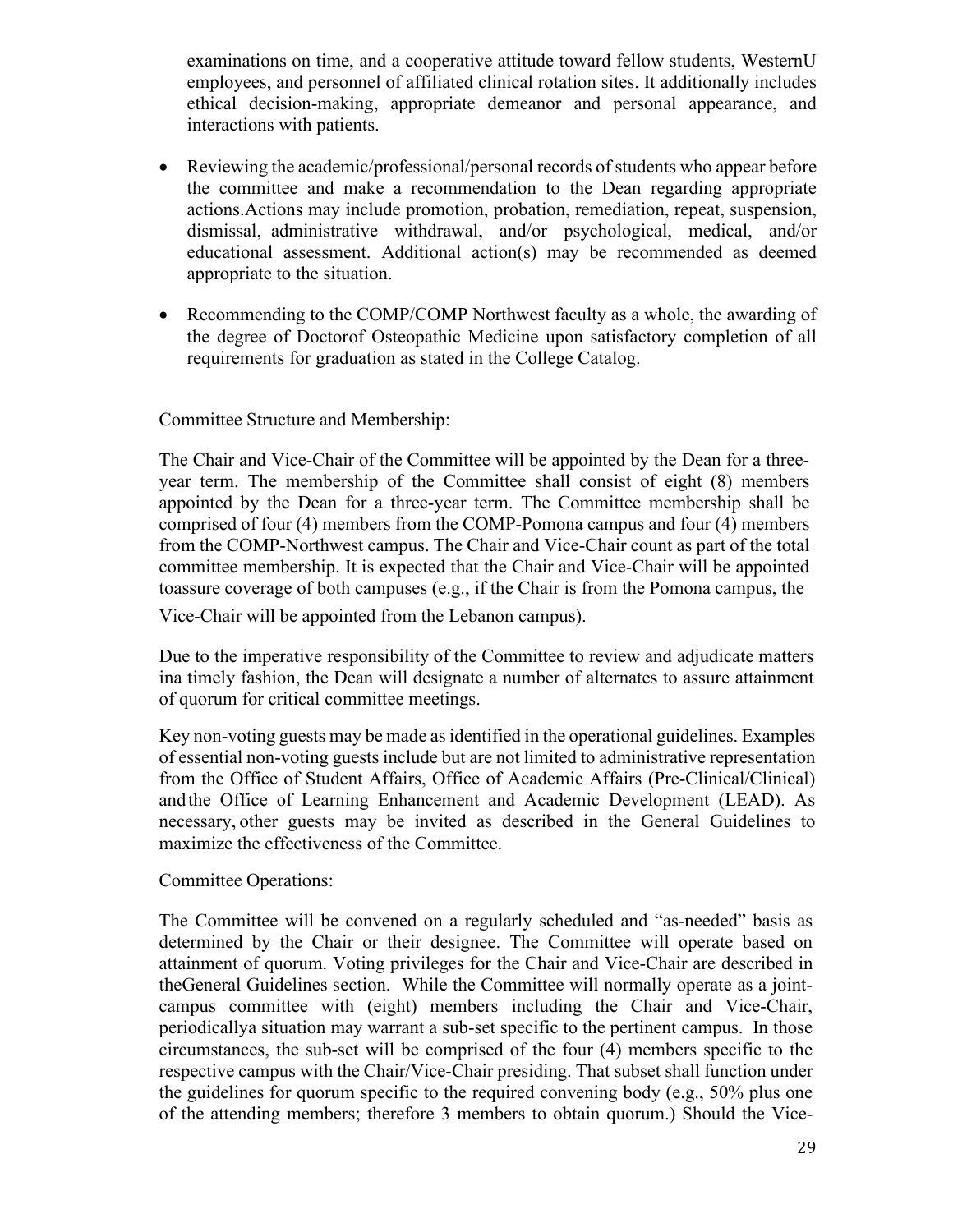Chair preside over the campus specific committee, they will operate under the guidelines of the Chair role and will not vote unless their vote is required to make quorum or break a tie.

The SPC will forward its recommendations to the Dean. The Dean has the authority to accept the recommendations of the SPC or may make such other decisions, as they deem appropriate under the circumstances. A student may appeal the decision of the Dean to theSenior Vice President and Provost (See University Catalog).

If the student can bring credible evidence that there is bias within a specific committee member or the committee as a whole, the committee or the member can be recused from hearing the case. In the situation where the whole committee recuses itself, the Dean will determine the most appropriate venue for adjudicating the issue(s).

While the SPC addresses situations that cover academic performance, professionalism andstudent conduct; there may be times where the hearing process in the University's catalog supersedes the College catalog. Generally, this occurs when a student is alleged to be in violation of the University's Standards of Academic Integrity, Professionalism and Student Conduct. In the event that the University Catalog applies, COMP will follow all University hearing policies and procedures as applicable.

Further details regarding the COMP/COMP Northwest SPC Committee will be detailed in the College SPCCommittee Operational Guidelines.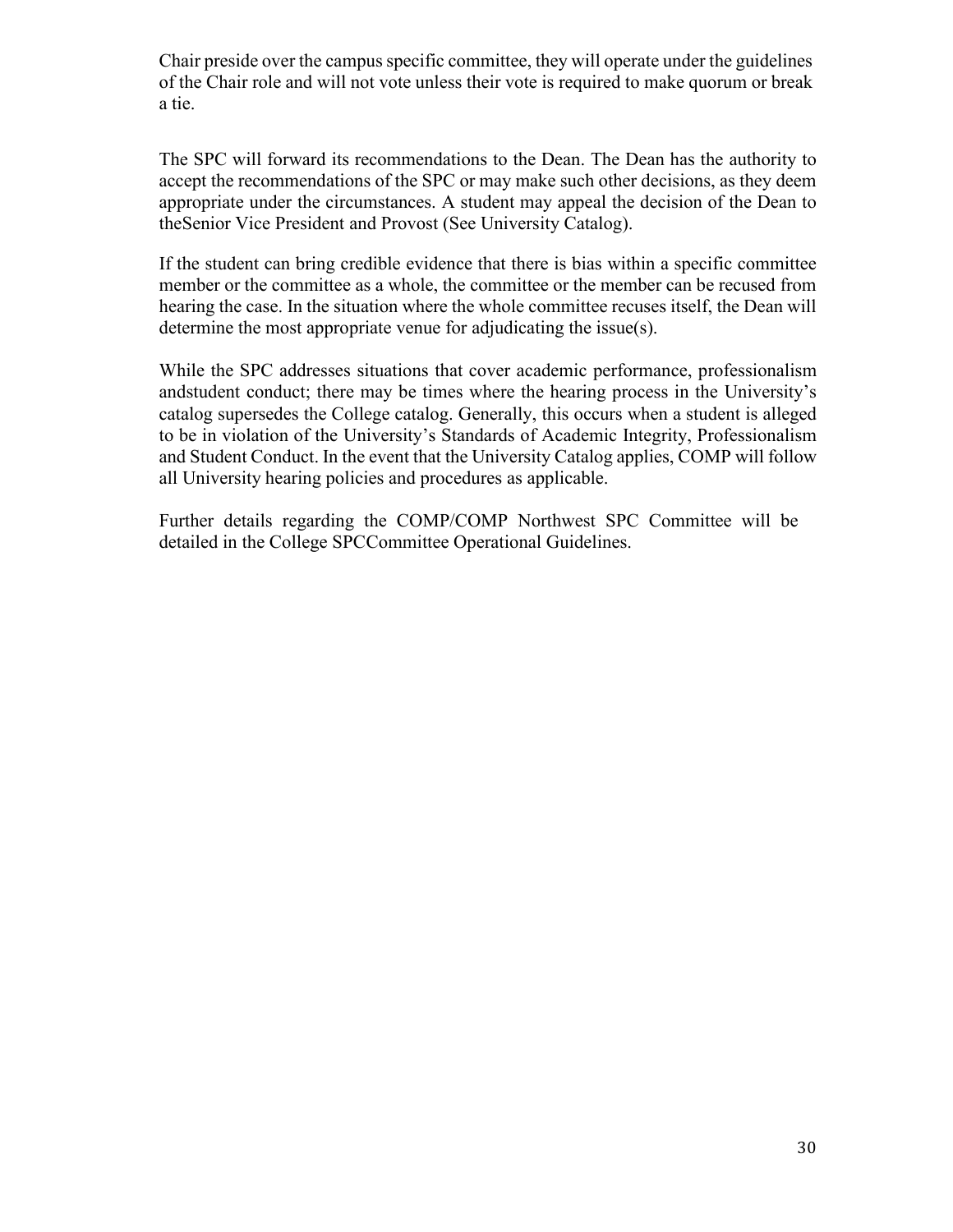# **Section V**

# **Academic Policies, Procedures, and Guidelines**

Changes to the sections of the University Catalog pertaining to COMP/COMP Northwest students and academic policies will be proposed by the College Curriculum Committee and/or the COMP/COMP Northwest Office of Academic Affairs. These proposed changes must be ratified by the COMP/COMP Northwest Faculty Assembly before they are submitted to the University administration.

- NOTE: The following section is intended to summarize for the faculty and expand on faculty duties and procedures in implementing the academic policy provisions of the official University Catalog pertaining to COMP/COMP Northwest students. Should any of this information contradict the language of the University Catalog, the language, terms, and conditions of the University Catalog shall prevail.
- A. Office Hours
	- 1. Course/Block faculty and academic advisors should give students ongoing opportunities for reviewing their academic progress and for guidance toward improvement.
	- 2. All faculty members are expected to be reasonably accessible to students for consultation with hours of availability posted.
	- 3. If needed, a faculty member may occasionally need to schedule a meeting with a student outside normal hours (example: the advisee is on clinical rotations and cannot come to campus during normal business hours).
- B. Procedures for Conducting Classes and Examinations

Background: The Pre-Clinical Curriculum consists of Courses (e.g., ISOM, ASOM, the ISSM series, the IPE series) and 8 Blocks (e.g. FOM I through VIII). Students take all of COMP's courses and blocks. There are currently no elective courses in the Pre-Clinical years. A Block typically focuses on 2-3 specific body systems (such as the cardiovascular, renal, and respiratory systems). A course focuses on foundational topics such as introduction to biochemistry and cell physiology (e.g. ISOM) or microbiology, pathology, and pharmacology (ASOM).

Curriculum Sharing: The College of Podiatric Medicine shares much of COMP's curriculum. Occasionally, students from other colleges (e.g. Dentistry and Optometry) may also share some of the COMP/COMP Northwest curriculum. Therefore, course/block schedules must be available by July 1 prior to the start of Fall term and November for the Spring term so that all colleges can complete their scheduling and reserve needed rooms within the University deadlines. Course/block documents (such as syllabi) must be submitted as early as possible, but no less than 8 weeks prior to the start of the course/block.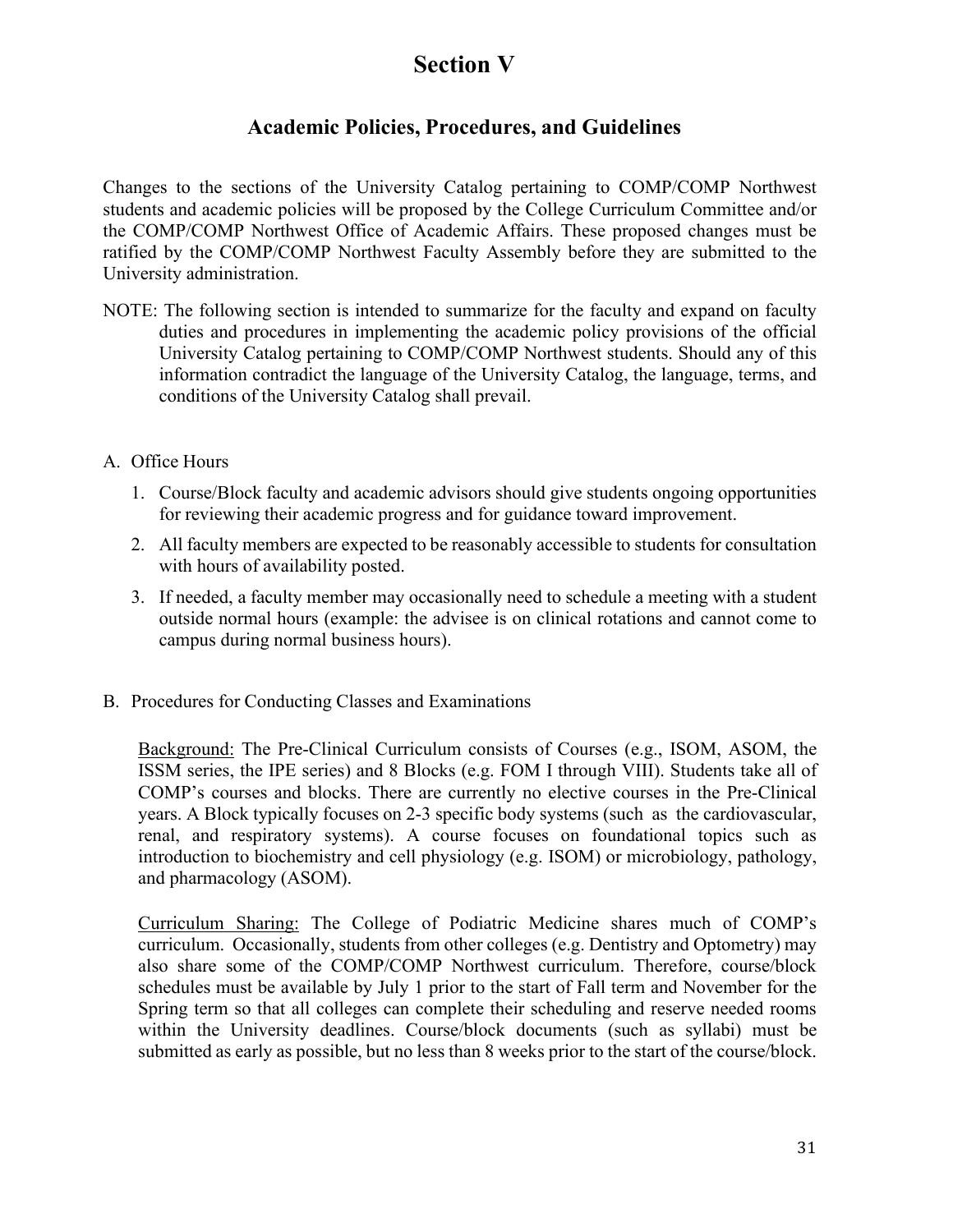Faculty Responsibilities:

- 1. It is the responsibility of the faculty member to model intellectual integrity and to strive for academic excellence in his/her teaching. FERPA regulations must be followed at all times. All faculty members must complete the FERPA course postedonSharePoint.
- 2. All course/block materials to be distributed to the students must be posted by the faculty on the college's learning management system (LMS).
- 3. At the beginning of each course/block, students must be provided with a syllabus listing course/block requirement, course/block objectives, topics to be covered, required assignments, and methods of evaluation. Required and recommended textbooks and other resource materials must be listed in the syllabus and be utilized as an integral part of the course/block.
- 4. Each faculty member teaching in a course/block must provide finalized study materials (electronic handouts, copies of Power-points, etc.) at least 72 hours inadvance of the teaching session and these items should be posted on the college's LMS. This 72-hour requirement may be waived when a justified rationale exists to delay the posting of finalized materials (e.g. documents for an interactive session). In these cases, however, the faculty member is expected to provide learning objectives and other appropriate supplemental documentation by the 72-hour deadline. Each session must have clearly stated learning objectives upon which thefaculty will base all examination questions. Course/block faculty should work with and assist the Course/Block Directors in all phases of planning, teaching, student evaluation, grading, and course/system evaluation.
- 5. It is a faculty member's responsibility to model and promote adequate and professional standards of linguistic expression in writing and speech.
- 6. All teaching sessions that are required content for the students and some small group teaching sessions are digitally recorded (audio and video) and are posted on the LMS for student review. If afaculty member does not want a session to be recorded, he or she must receive authorization from the Dean at least two weeks in advance of the session. If approved, the faculty member must immediately notify Office of Academic Affairs so that a request to suspend the recording. Additionally, any activity taking place on the podium computer in the University classrooms area is recorded and may be posted on the LMS, even if the screens in the classroom are off or muted. Therefore, a faculty member should never access any sensitive or confidential materials on the podium computer.
- 7. Examinations are administered and proctored by the Office of Academic Affairs. Dueto class size, especially in shared-curriculum courses/blocks, the examination may be given in multiple rooms. Examinations for students requiring accommodations are

administered and proctored by the Center for Disability and Health Policy (CDHP). Faculty members are not present during examinations.

8. Office of Academic Affairs staff members strive to assure that an atmosphere conducive to the highest standards of honesty and optimal student performance is maintained during the examination session.

No student questions related to the examination will be answered during the examination session. Students who approach the proctors with an examination content-related issue will be told to answer the question as best they can, and the issue will be brought to the attention of the Course/Block Director at the end of the examination session.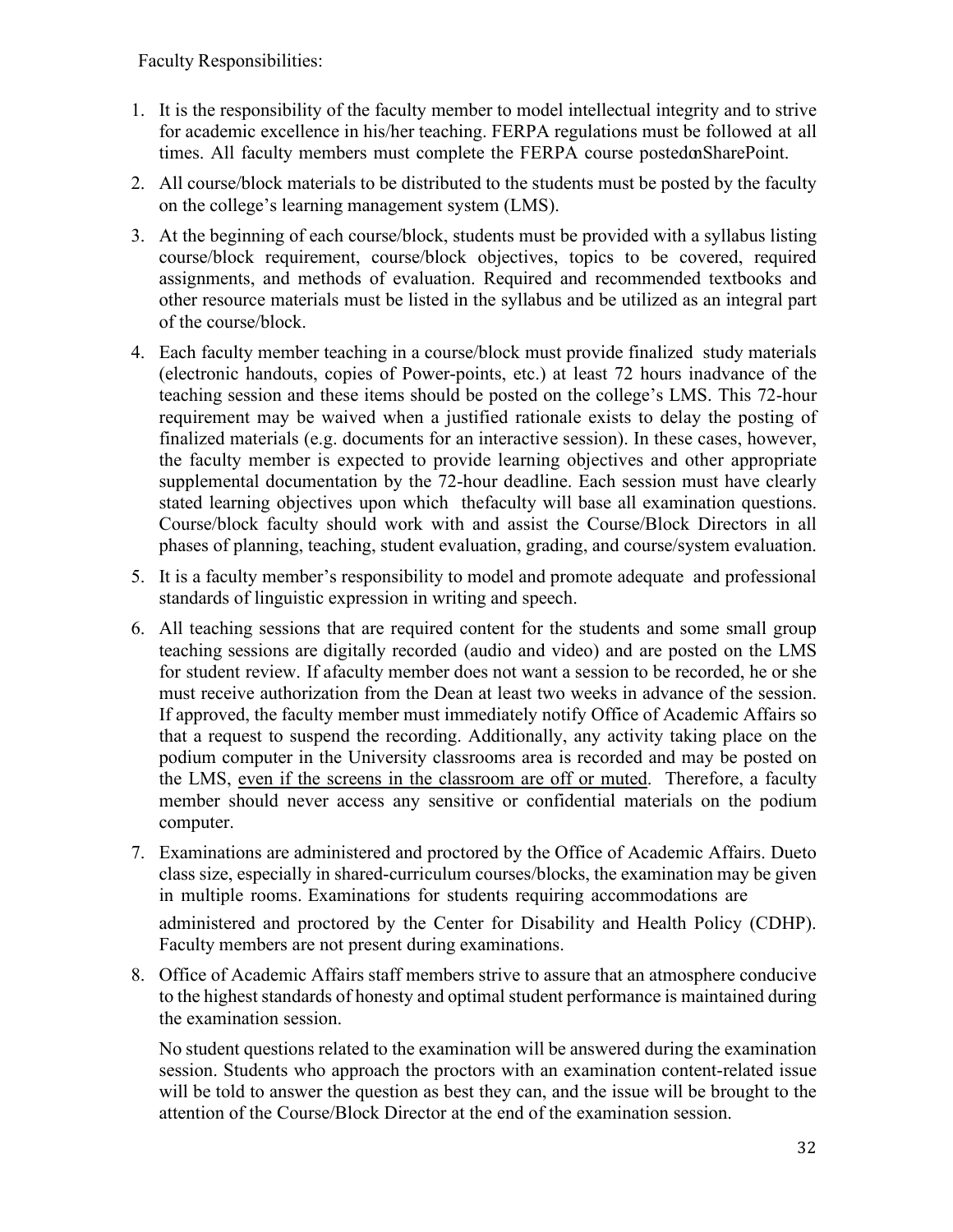- 9. Students are required to be present for all scheduled examinations. Students must take all examinations at the scheduled time unless excused by the Office of Student Affairs.
- 10. Students arriving after the examination has begun will be considered tardy. If a studient less than 15 minutes tardy for an examination, and if no other student has left the room where the examination is being administered, the tardy student will be allowed to take the examination, but will be given no additional time to finish the examination. However, if any student has already left the room where the examinationis being taken, the tardy student will not be permitted to take the examination and the student will be reported as absent to the Office of Student Affairs.
- 11. The Office of Student Affairs will be informed of any students who are absent or tardy for an examination. If it is noted that the student demonstrates a pattern of lack of professionalism as evidenced by continuous tardiness, the student will be referred to the Student Performance Committee.
- 12. If a student misses an examination, the Office of Student Affairs will determine whether the absence is excused or unexcused. If the absence is unexcused, the student will fail the examination (score of zero). If the absence is excused, the student will be permitted to take a make-up examination for full credit. The Office of Academic Affairs will not release the examination key or allow other students to review the examination until all students have taken the make-up. If a student is unable to take the examination within 72 hours of initial administration, they will get an Incomplete for the course or block. A new examination will be constructed and administered. The nature of this examination will be determined by the Course/Block Directors who will forward the examination to Office of Academic Affairs for scheduling and administration. A student who fails to take the make-up examination at the time designated by the Office of Academic Affairs, without a valid excuse as delineated above, will fail the make-up examination (score of zero).
- 13. Unless otherwise decided by consensus of the course/block faculty, all examinations are "closed", and students are not given copies of the examination. Students who copyor obtain examination questions by any means are in violation of COMP/COMP Northwest's Standards of Professional Conduct. However, following the examination, students are allowed to review the examination during times arranged by Office of Academic Affairs. Students reviewing an examination will be proctored. If a student has questions/concerns about an exam and/or a particular exam question, they should reach out to the Course/Block faculty.
- 14. If a student fails a course/block, he or she will be referred to the Student Performance Committee (SPC) or its designee. When appropriate, the SPC will send a recommendation to the Dean regarding remediation, dismissal, or other remedy. If the student is allowed to remediate, the Course/Block Directors will work with the course/block faculty to create a remediation examination or other equivalent activityto assure that the student has obtained a passing level of knowledge or skill in the required coursework. The Course/Block Director will forward the remediation examination to Office of Academic Affairs for scheduling and administration.
- 15. The maximum grade that a student can receive when remediating a course/block is Pass (70%), regardless of the actual score the student achieved for the remediation.
- 16. The COMP/COMP Northwest Office of Academic Affairs will maintain accurate and timely score and grade records for each student. This information is uploaded to the LMS on an ongoing basis so that the Course/Block Directors, Course/Block Faculty, and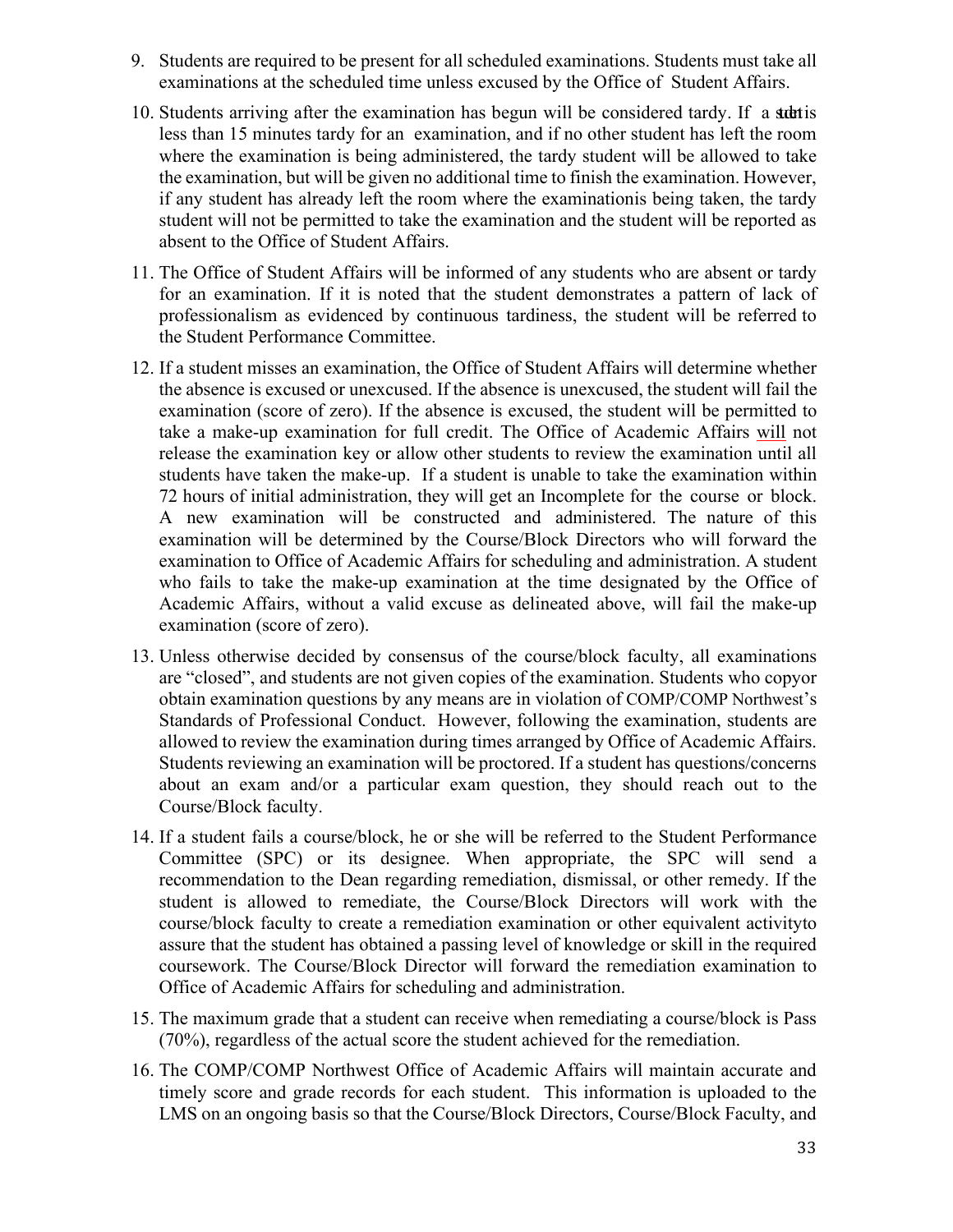Academic Advisors have access to student performance information.

- C. Responsibilities of Course and Block Directors
	- 1. Review prior reports and recommendations for the course/block including the Director's Report, Course Evaluation information, class summary presented by the Curriculum Representatives, and Curriculum Committee discussions recorded in the minutes. Make any needed curricular modifications based upon this review and submit these recommendations to the Curriculum Committee for review at least 4 months in advance of the start of the course/system.
	- 2. Work with the course/block faculty to review the objectives for each component of the course/block and modify according to curricular needs, published external benchmarks (ex. specialty medical organizations), student learning needs, and changes in medical, technological, or scientific information.
	- 3. Work closely with the Curriculum Committee in determining learning outcomes based on the course/block learning objectives and the mission of the College.
	- 4. Create the course/block schedule no later than July 1 prior to the start of the Fall term and November 15 for the Spring term. Convene meetings with the course/block faculty to structure the classroom, lab, and clinical hours in a logical flow that will support the learning objectives for the course/block, taking into account the availability of presenters, and the time allotted for the course/block based on credit hours.
	- 5. Contact all presenters to discuss learning objectives and to determine their availability to participate in the course/block. In the case of on-campus faculty, the Department Chair should be included in all communications regarding the scheduling of faculty under their supervision.
	- 6. Review the material to be covered with the presenters to avoid omissions and/or unintentional redundancies within the course/block. Determine which teaching modalities each presenter will be using to deliver the content. Inform presenters that all final session materials must be submitted as outlined in the section above.
	- 7. Create a course/block syllabus using the template designed by the Curriculum Committee. The template may be obtained from the Office of Academic Affairs. Submit the final course/system syllabus to [comppreclinical@westernu.edu](mailto:comppreclinical@westernu.edu) at least two months prior to the start of the course/block.
	- 8. Monitor the content and proceedings of the course/block by attending sessions whenever possible and maintaining close contact with the students. Encourage other faculty involved in the course/block to attend related presentations so that inter- instructor continuity can be maintained.
	- 9. Prepare examinations with administrative assistance from the Office of Academic Affairs, and:
		- a. Review submitted questions
		- b. Clarify and correct ambiguous questions
		- c. Eliminate questions not consistent with learning objectives
		- d. Assure that a significant proportion of questions follow the licensing examination styles
		- e. Compile additional questions for future use (ex. make-up or remediation)
	- 10. Monitor the progress of the students after each examination and, in collaboration with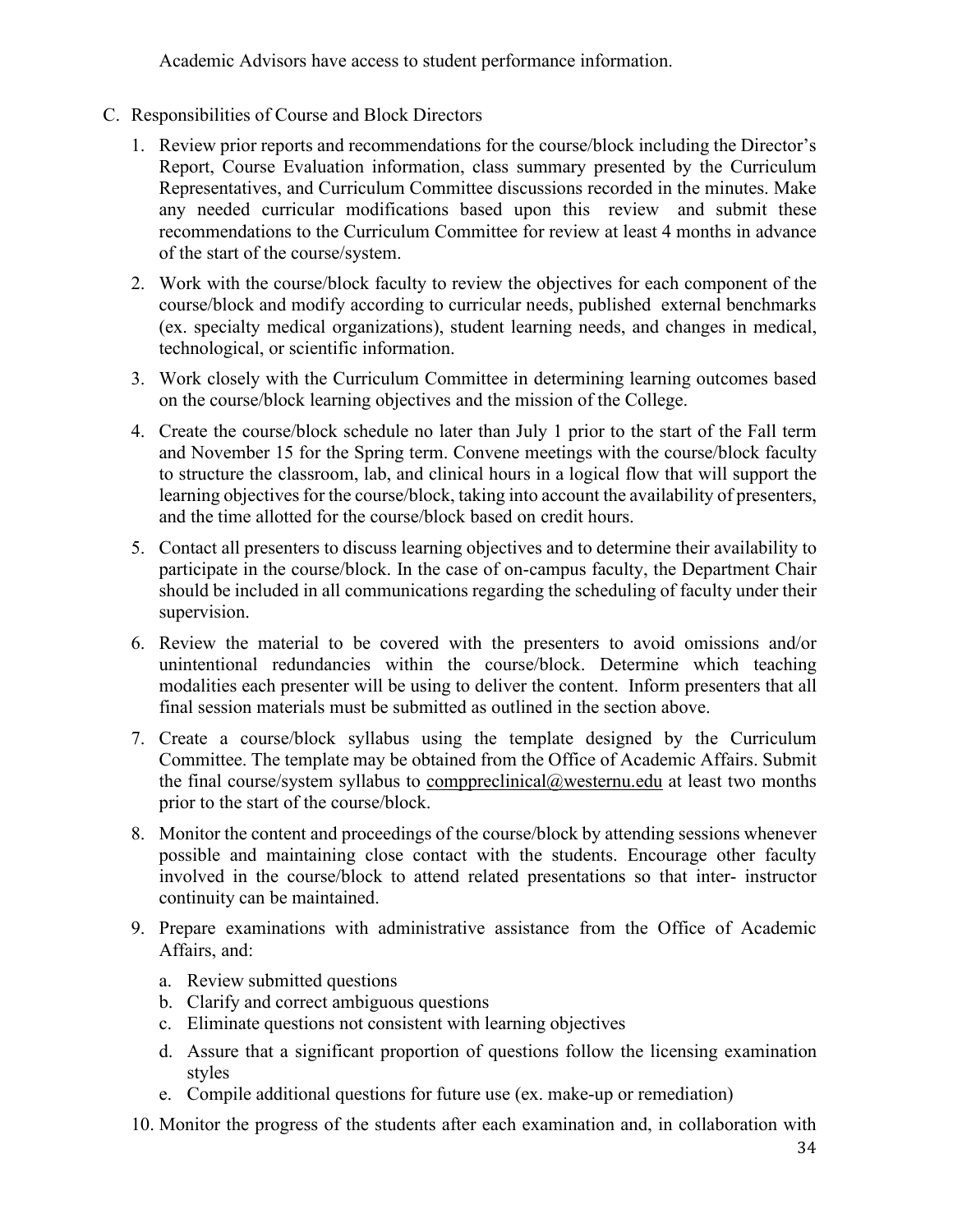the faculty advisors, contact students whose performance indicates academic difficulty.

- 11. Review examination question clarifications posted by students and assist inadjudication.
- 12. Collaborate with the course/block faculty regarding final grades. Submit the final grades, including any curve, to the Office of Academic Affairs no more than nine business days after the end of the course/block.
- 13. Provide feedback to participating faculty based on student evaluations of the course/block.
- 14. Submit the course/block report to the Curriculum Committee as requested. A template for reporting may be obtained from COMP/COMP Northwest Curriculum Committee. Present the course/block summary of this information to the Curriculum Committee and be prepared to answer questions concerning the course/block and to make recommendations for future course/block sessions.

#### D. Examination Policies

- 1. Examinations should serve the dual purpose of assessing and improving student learning and should be designed for completion within the allocated time (maximumof 50 questions per hour). Typically, students should be given the opportunity to compare their answers with the official key, unless prohibited when using national testbank questions (e.g. NBME customized exams).
- 2. Faculty must provide examination questions based on their learning objectives at least three weeks in advance of the examination. Whenever possible, questions should be written in a COMLEX-style format. Item writing guides are available from the NBOME or NBME at <https://www.nbme.org/publications/item-writing-manual.html>
- 3. Each presenter will typically be asked to submit an average of three questions per lecture hour and two questions per laboratory hour. At least one question from each hour of teaching should be included on an examination (example: if two lectures are given, one question might come from lecture 1 and three questions from lecture 2, for an average of two questions per lecture hour). The Course/Block Director may add additional questions to the examination to ensure that students are being thoroughly tested on thelearning objectives.
- 4. A maximum of 150 questions is allowed for all course/block examinations. Final examinations may contain questions from material previously tested if students are notified in advance. In most cases, each question in a multiple-choice examination is worth one point. Point values for questions in written examinations are determined bythe Course/Block Directors and Faculty. A minimum of one hour per 50 multiple- choice questions must be allotted for the examination.
- 5. Each course/block must have at least one examination or comparable student assessment experience. A course/block may also have multiple quizzes with points included as part of the point total.
- 6. Examinations are always announced in advance to the students and the examination schedule is posted on the LMS. Quizzes may be scheduled in advance or may be unannounced. However, if a faculty member wants to give a quiz, this must be prearranged with the Course/Block Directors and the syllabus must inform students that unannounced quizzes will be given.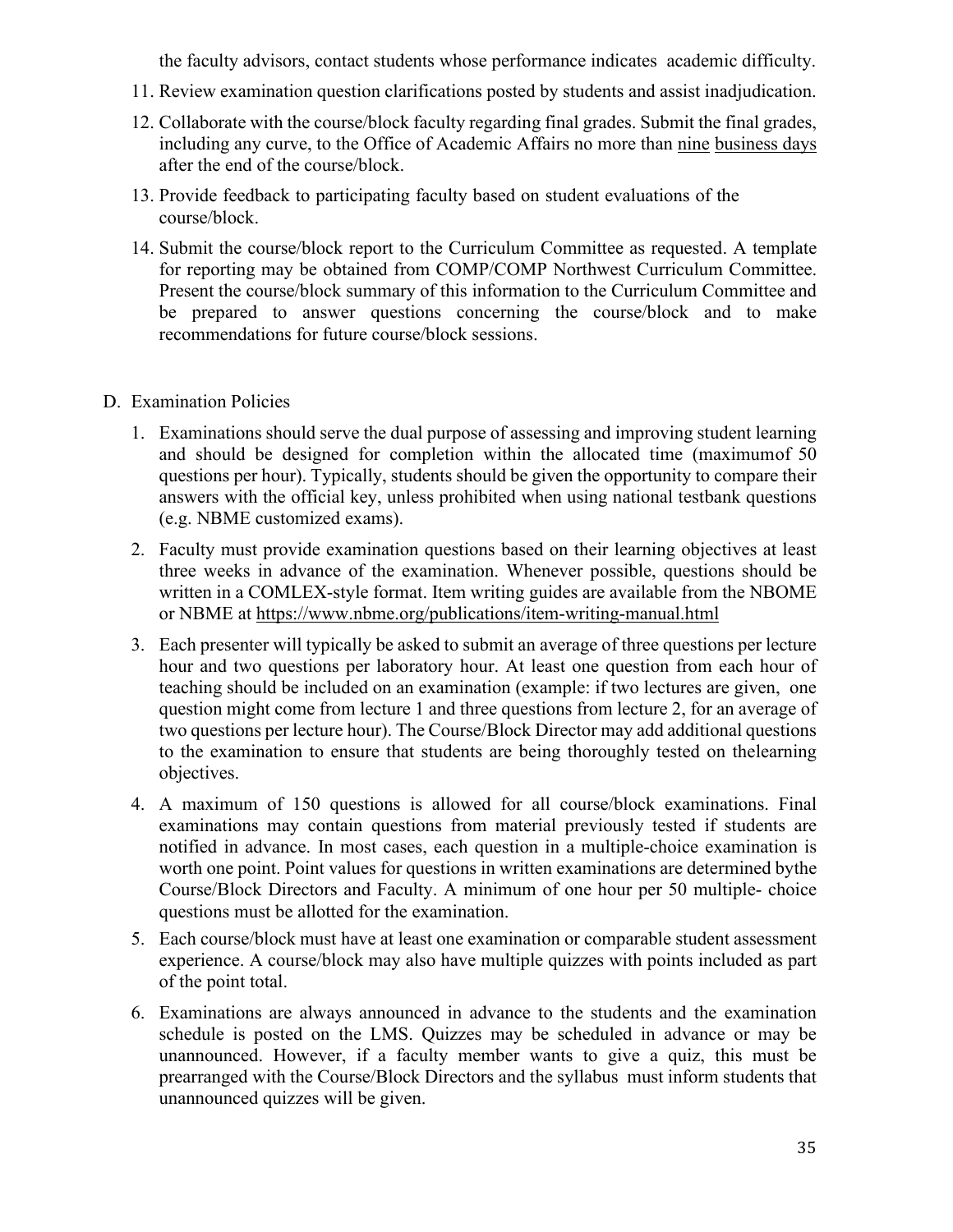- 7. Questions generally should be in a multiple-choice format, typically with a maximum of five choices and only one correct or best answer. Occasionally, true/false or matchingtype questions may be included on an examination.
- 8. The format for remediation examinations may vary from the description above but should be consistent with the approved curriculum committee remediation process.
- 9. Examination security is critical. Faculty members must not permit students to have access to questions that will be on the examination. It is permissible to make sample questions available, but these questions must not be the same questions that willappear on any current or future examination.
- 10. Faculty members providing health services to a student through a physician-patient relationship shall notify the office of Student Affairs immediately or as soon as is reasonably possible and must recuse him/herself from academic assessment or promotion of the student receiving those services as per WesternU policies https://westernu-83220a1bb607c8.sharepoint.com/sites/policies/PolicyPortal/Lists/Approved%20Docum ents/COCA%209.10%20Policy-Procedure%20SOP%20(005).pdf
- E. Grading Procedures and Credit Hours
	- 1. At the end of each course/block, the student's final percentage score is used to determine the transcript grade, which is reported as Honors, High Pass, Pass, or Fail. For core rotations, grades are based on multiple measurements which may include preceptor evaluations, COMAT subject examinations, andassigned projects. For elective rotations, the final grade is based on the preceptor evaluation.
	- 2. Courses/blocks are given one credit hour for each 15 hours of lecture or 30 hours of laboratory, facilitated small group, or directed independent study. Each week of clinical rotations is assigned 2.5 credit hours.
	- 3. If a grade change needs to be made due to a calculation error or a successful make-up or remediation, the Course/Block Directors will notify the Office of Academic Affairs so that a grade change form can be generated and submitted to the Registrar. Unless there is an extraordinary circumstance, students have a maximum of two weeks from the time examination results are returned to them to bring any errors or irregularitiesin grading to the attention of the Course/Block Director.
	- 4. Incomplete courses/blocks are denoted on the transcript with an "I". After the make- up is completed, the "I" remains on the transcript and is followed by the final grade in the course/system.
	- 5. Successfully remediated courses/blocks are denoted on the transcript with the original grade followed by "Pass." Although not used for purposes of GPA or class rank, the actual percentage score the student received for the remediation will be noted on the transcript.
- F. Standards of Satisfactory Progress

Students must maintain a cumulative numeric score of at least 70% on a yearly basis to be considered making satisfactory academic and professional progress. A final grade of "Fail" or a numeric score below 70% in any course, block, or rotation must be remediated prior to promotion to the next level of training or graduation. Requirements must be completed as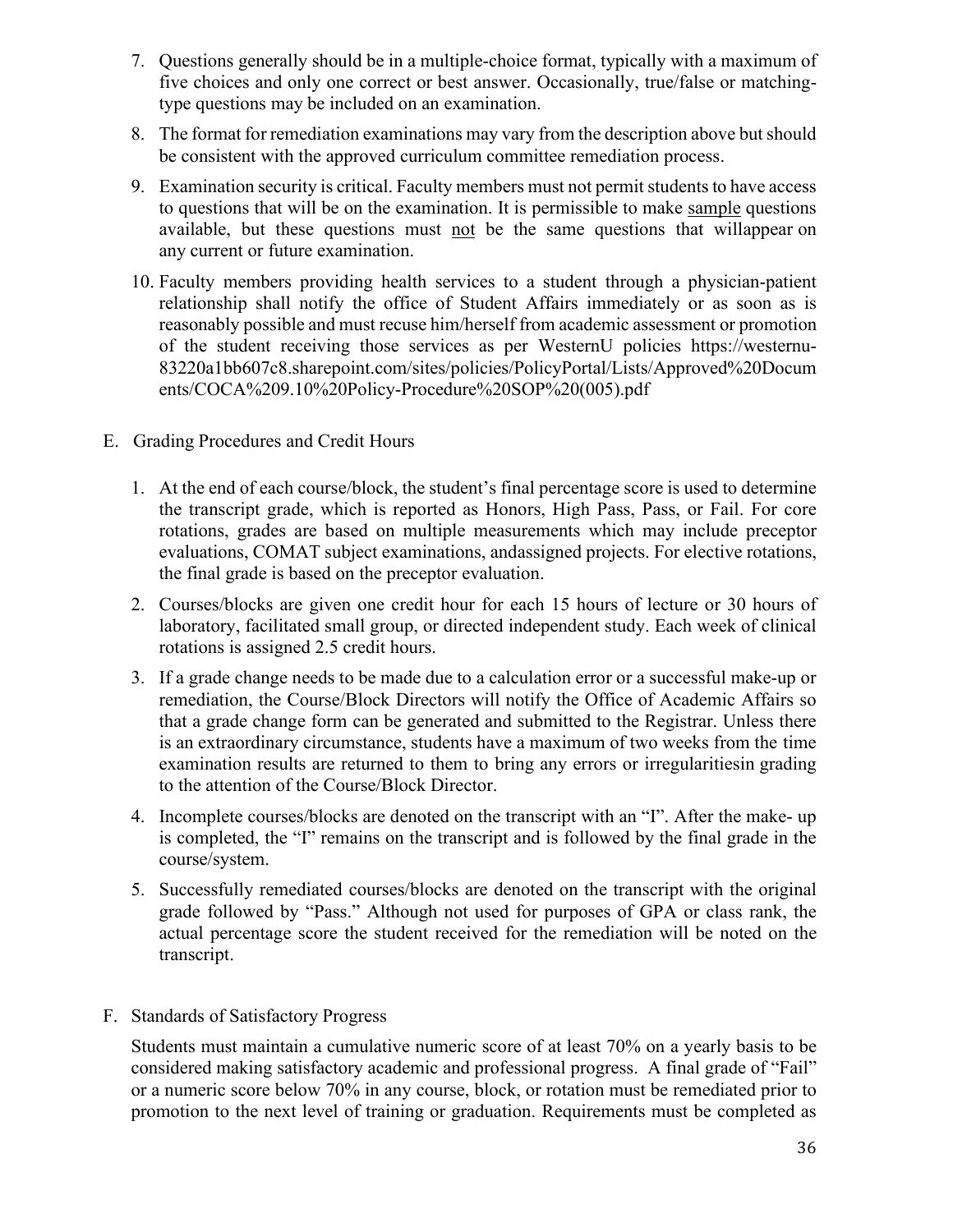specified and aligned with the maximum time frame permitted to complete the program. Students will be subject to dismissal if they demonstrate a consistent patternof substandard academic or professional performance

Please refer to the University or COMP/COMP Northwest catalog for additional information concerning items pertaining to:

- 1. Unsatisfactory Grade (less than 70% or U)
- 2. Incomplete Grade (I)
- 3. Credit/No Credit (Cr/NCr)
- 4. Promotion
- 5. Probation
- 6. Remediation
- 7. Academic support
- 8. Dismissal
- 9. Student Appeal Process
- 10. Academic suspension

#### G. Academic Advisement

At the beginning of each academic year, each faculty member will be assigned advisees by the COMP Office of Student Affairs (OSA). Some faculty members may acquire additional advisees during the academic year when a faculty member leaves the college. Supporting documents for advisor' role can be found in the Faculty Advisor Guidebook.

Faculty Advising Goals: The goal of a faculty advisor is to support and advise studentadvisees in ways that will help them minimize the stressful challenges such as failed classes, professionalism issues, being sent to the Student Performance Committee, etc.

Advisor as Triage Doc: There is a wealth of support available to students for the many challenges they may face, and contact information for these entities is listed in the Faculty Advisor Guidebook. Students may be directed to these resources. These resources may also be used by advisors to seek advice regarding how to best counsel students. The Office of COMP/COMP Northwest Student Affairs is available for consultation and assistance.

Advisor Roles & Responsibilities: Advisor roles for counseling different categories of students (all advisees or advisees coded as "yellow code" and "red code") are briefly described below.

- 1. Actively check-in with all advisees at least three times per year and encourage them to reach out to you when they are feeling particularly stressed or concerned.
- 2. Actively monitor academic progress of all advisees in Elentra. Academic concerns are more likely to surface for  $1<sup>st</sup>$  years between August and October, so please check grades for  $1<sup>st</sup>$  year student-advisees weekly during this time. All other advisee grades can be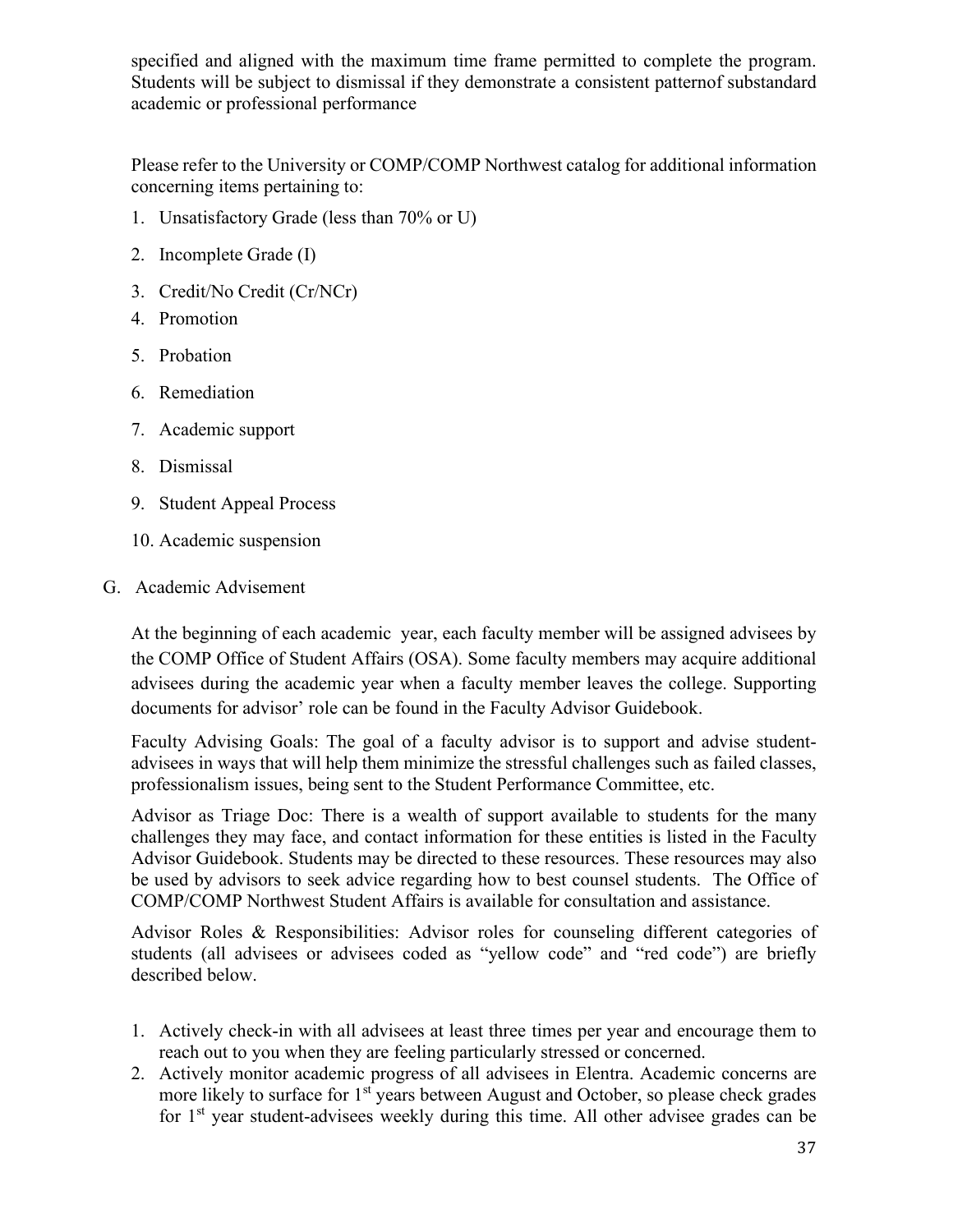checked monthly.

Take advantage of learning opportunities as they arise; especially as they pertain to issues of professionalism since these are often the hardest for students to change.

- 3. Exercise great prudence in advising students regarding personal matters and please refer students to support services that are appropriate to their needs.
- 4. Counsel student-advisees regarding curriculum and graduation requirements and refer them to the Offices of COMP/COMP Northwest Academic Affairs and COMP/COMP Northwest Student Affairs as appropriate.
- 5. Assist students by writing letters of reference as necessary.

Code Yellow Advisees (those who are experiencing challenges and still have time to correct them)

- 1. Encourage advisees to explain their situation, and then help them to understand underlying issues and develop a plan to address them successfully. Document these conversations/plans in the Faculty Advisor notes section of Elentra to facilitate appropriate follow up.
- 2. Encourage advisees to seek assistance from other available resources.
- 3. Follow-up is the key to success with Code Yellow Advisees. Check-in with these students at appropriate times based upon the plan.
- 4. Advise students in academic distress to cease non-scholastic activities.

Code Red Advisees (those whose challenges have led them to the SPC)

- 1. Meet with students who are called to the Student Performance Committee (SPC) before the meeting. The Assistant/Associate Dean of Student Affairs will also meet with them so that they will know what to expect regarding the technical aspects of the SPC proceedings.
- 2. Accompany advisees to Student Performance Committee meetings and be prepared to speak to the committee regarding the student and the issue at hand.
- H. Student Club Advisement

Faculty advisors to student clubs serve as liaisons with the University and as consultants in the development of the organization's programs for each academic year. It is the faculty advisor's responsibility to ensure that the club's leadership submits a written summary of the year's accomplishments, including a financial report at the close of each academic year. Failure to comply with these guidelines may result in suspension of the club for one academic year.

- I. Faculty Attendance and Absences
	- 1. Faculty members are responsible for being present and prepared for scheduled curricular session(s).
	- 2. Since other colleges set their schedules according to COMP/COMP-Northwest's schedule, changes to the schedule cannot be made.
	- 3. If there is an extraordinary circumstance that will prevent the faculty member for being present during the scheduled session, the faculty member must immediately contact the Office of Academic Affairs and the Course/Block Directors so that the students can be notified. The faculty member must create a comparable make-up session that students can access online so that the material will be covered despite the absence.
	- 38 4. Faculty members have an obligation to attend scheduled faculty meetings and elected or